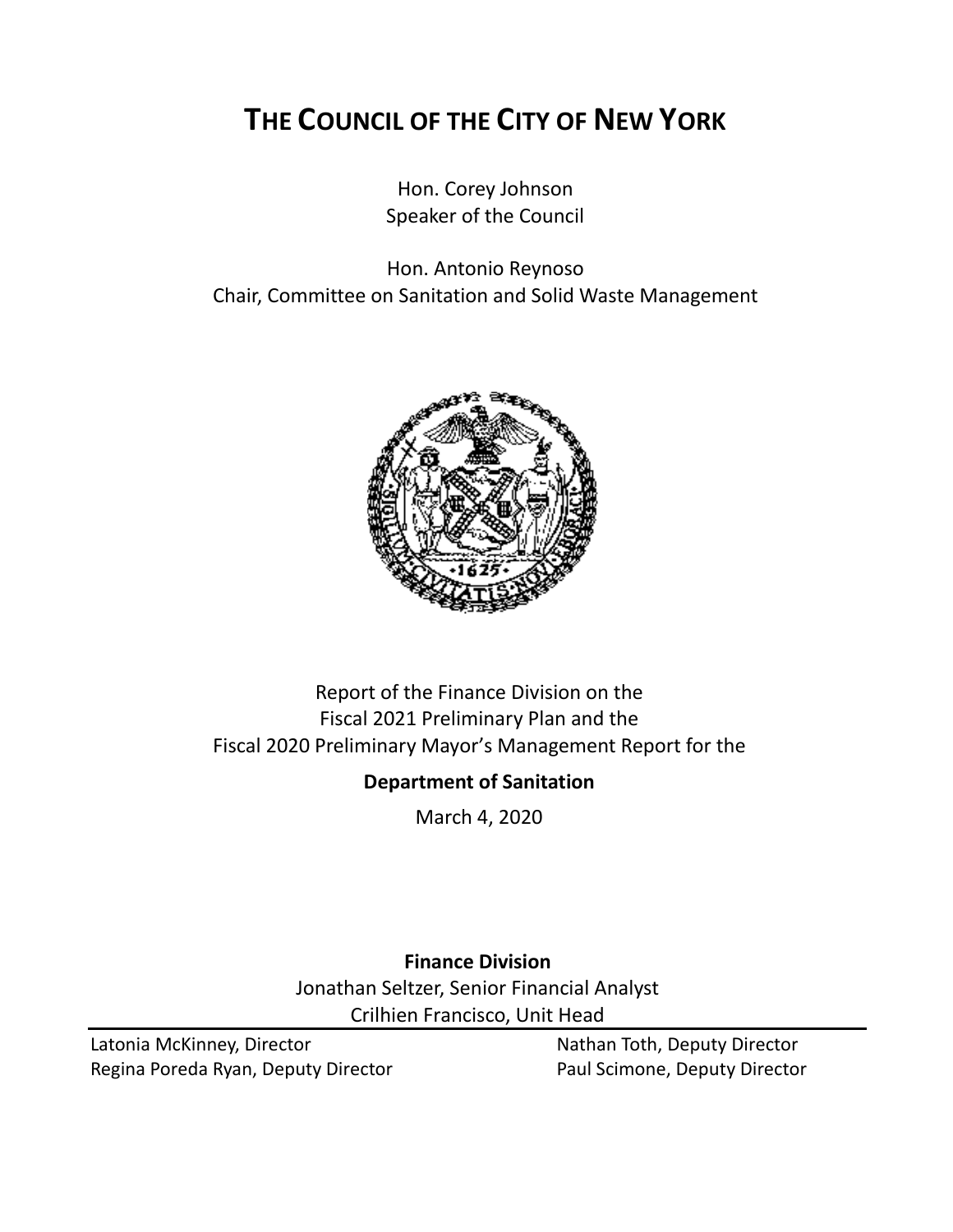# **Table of Contents**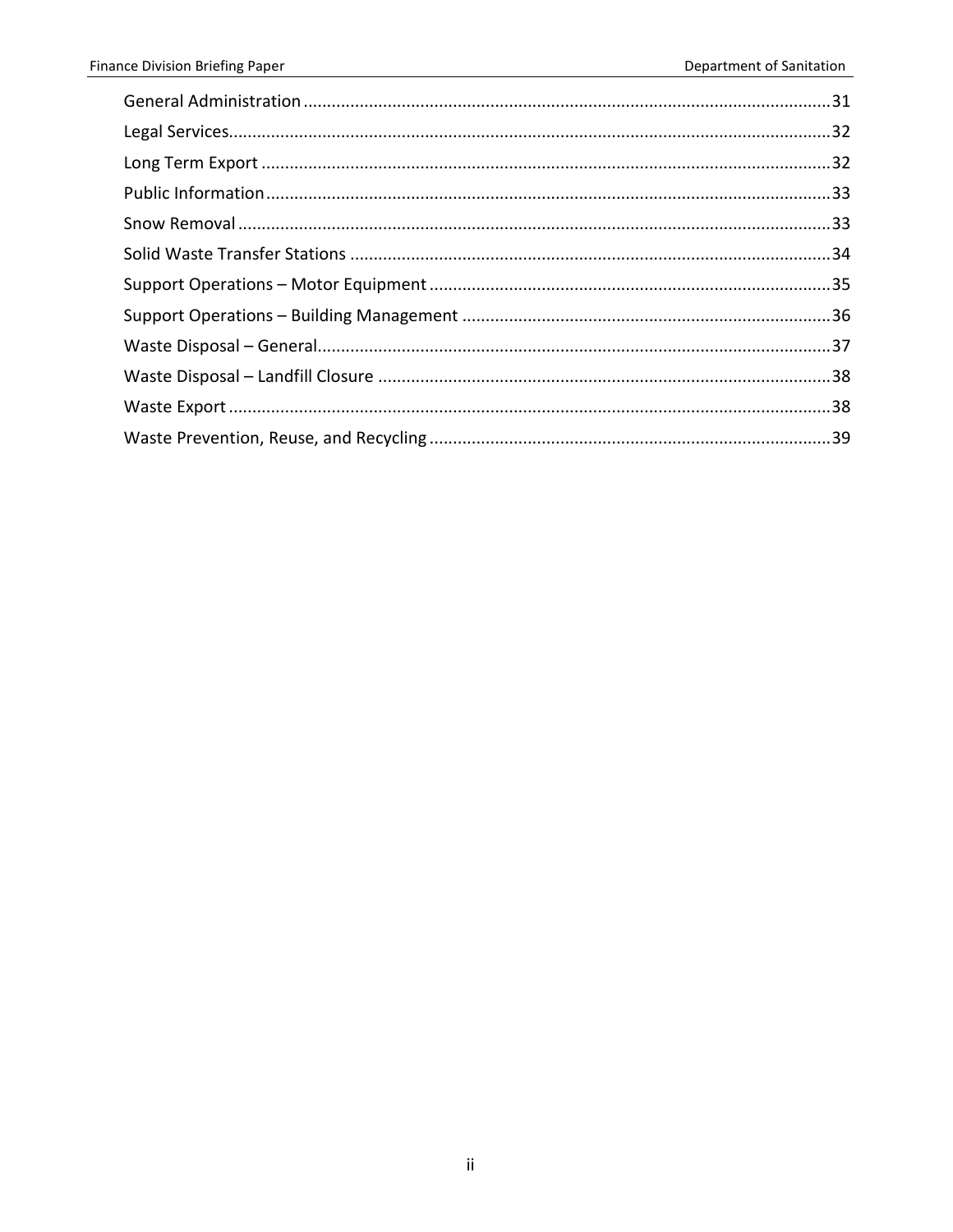# <span id="page-3-0"></span>**Department of Sanitation Overview**

The Department of Sanitation (DSNY or the Department) ensures that the City is healthy, safe and clean by collecting, recycling and disposing of waste, cleaning streets and vacant lots, and clearing snow and ice.

### **DSNY's activities include:**

- Collecting more than 10,500 tons of residential and institutional garbage and 1,760 tons of recyclables each day;
- Managing solid waste and clearing litter or snow from 6,300 miles of streets; and
- Ensuring the City is on track to meeting its goal of Zero Waste by 2030.

# **Strategic Plan: 2019 Progress Report**

In July 2019, DSNY released its 2019 progress report that captured the progress the agency has made in achieving its strategic plan in the past 12 months. In this progress report, DSNY reported that it achieved 22 initiatives, partially achieved 17 initiatives, started four initiatives, deferred one initiative, and introduced one additional initiative – implementation of a commercial waste zone system.

|  | Table 1: DSNY Strategic Plan - Progress Report |  |  |
|--|------------------------------------------------|--|--|
|  |                                                |  |  |

| <b>Initiative Status</b>                                                                                                     | 2017 Progress<br>Report | 2018 Progress<br>Report | 2019 Progress<br><b>Report</b> |
|------------------------------------------------------------------------------------------------------------------------------|-------------------------|-------------------------|--------------------------------|
| Achieved and Ongoing - met the milestones articulated in the<br>2016 Strategic Plan and incorporated into ongoing operations | 11                      | 17                      | 22                             |
| Achieved - met the milestones articulated in the 2016 Strategic<br>Plan                                                      | 4                       | 4                       | 5                              |
| <b>Partially Achieved</b> – made progress toward significant milestones<br>and on track to be fully achieved                 | 20                      | 24                      | 17                             |
| Initiated - still in the early stages of development                                                                         | 11                      | 2                       | 4                              |
| <b>Deferred</b> - significantly delayed by choice or mandate or will be<br>achieved through a different strategy             |                         |                         |                                |
| New - newly introduced initiative                                                                                            |                         | 4                       |                                |
| <b>TOTAL</b>                                                                                                                 | 46                      | 51                      | 50                             |

Initially published in June 2016, the Department of Sanitation's Strategic Plan was an ambitious set of goals to ensure we continue to meet the needs of an evolving City. At the time, DSNY committed to 12 goals and 46 corresponding initiatives to guide their next four years of work. In June 2018, DSNY added four additional initiatives.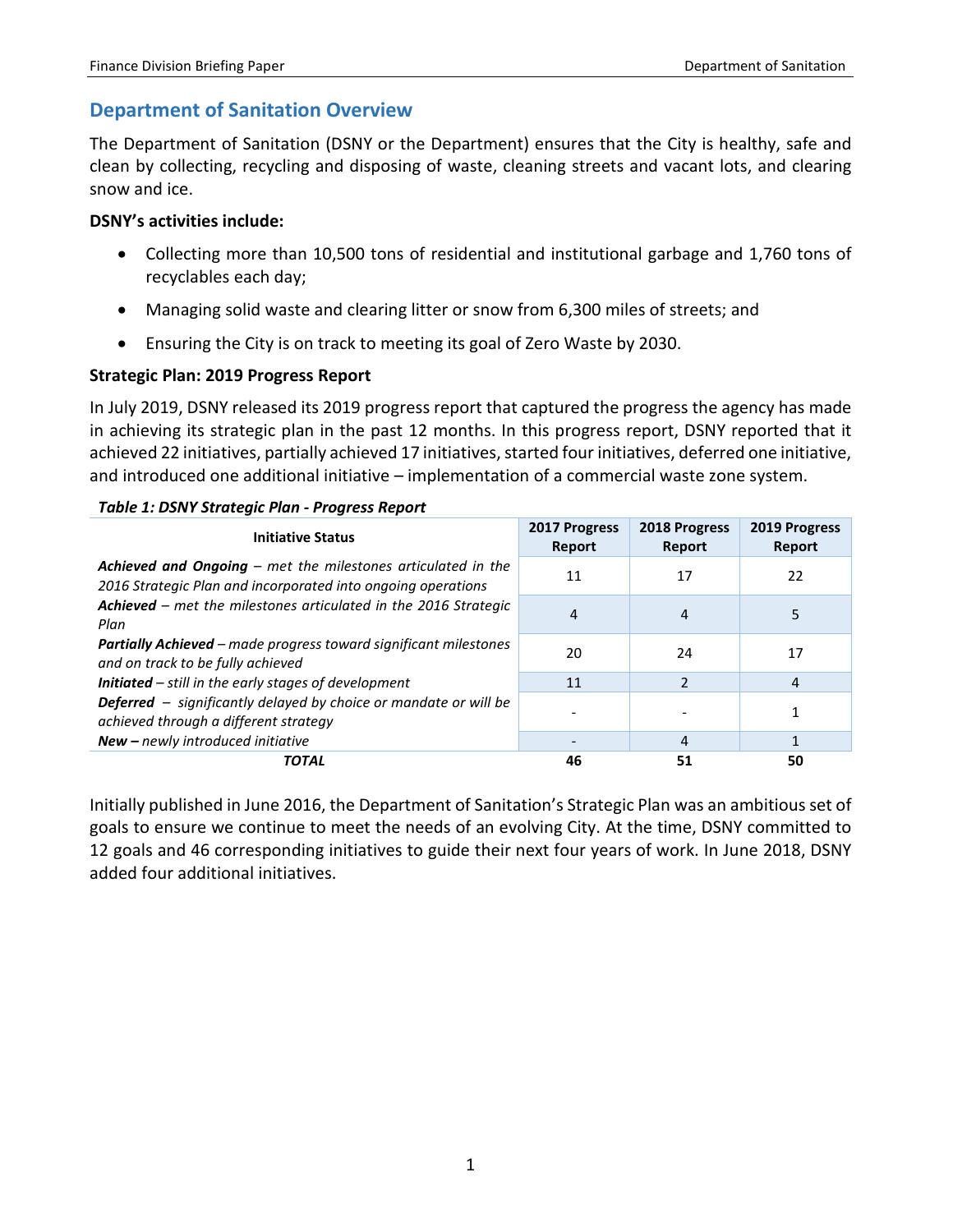# <span id="page-4-0"></span>**Fiscal 2021 Preliminary Budget**

The Department's Fiscal 2021 Preliminary Budget totals \$1.76 billion (including City and non-City funds). The Department's budget is divided into 16 programs areas, which reflect the major functions and operations of DSNY.



# <span id="page-4-1"></span>**Fiscal 2021 Preliminary Budget Highlights**

DSNY's Fiscal 2021 Preliminary Budget is \$17.2 million or approximately one percent less than the Fiscal 2020 Adopted Budget of \$1.78 billion. For Fiscal 2021, DSNY's budget is \$1.02 billion or 58 percent for personal services (PS) and \$731.7 million or 42 percent for other than personal services (OTPS). PS includes all full-time and part-time position costs, as well as overtime, while OTPS includes property, equipment, supplies, and services contracted out to private corporations.

The key actions included in DSNY's Fiscal 2021 Preliminary Plan are as follows: \$25 million in new needs and \$1.29 million in other adjustments for Fiscal 2020 since Adoption, and \$813 million in new needs and \$4.7 million other adjustments for Fiscal 2021.



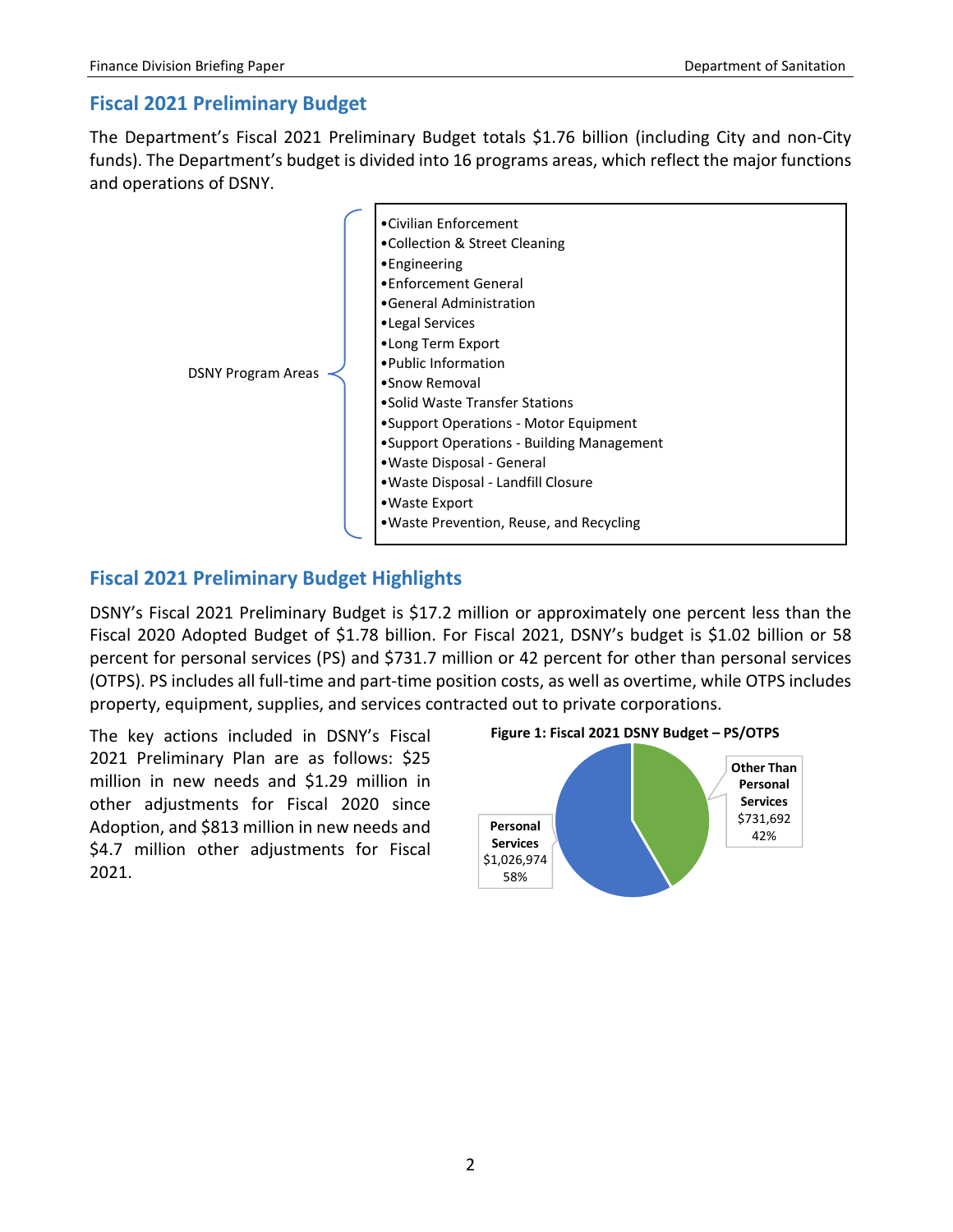#### **Figure 2: DSNY Budget Overview**



Major changes introduced in the Preliminary Plan include the following actions.

#### *New Needs*

- **14th Street Mechanical Broom Service.** The Fiscal 2021 Preliminary Plan includes \$320,426 in Fiscal 2020 and \$144,740 in Fiscal 2021 to provide additional street cleaning service on 14<sup>th</sup> Street in Manhattan while L line tunnel construction is completed. Currently, the cleaning detail is funded via overtime; however, starting in January 2021 - three full-time sanitation workers will be assigned to this post. The construction is planned to be complete by the end of Fiscal 2021.
- **Fall Leaf Collection.** The Fiscal 2021 Preliminary Plan includes \$719,142 in Fiscal 2020 to provide leaf collection in neighborhoods that are not currently being serviced by the organics program. Currently, only one-third of the City residents receive organics collection pick-up service citywide.
- **Waste Export.** The Fiscal 2021 Preliminary Plan includes \$21.5 million in Fiscal 2020 as spending on waste export contracts is projected to be higher than previously budgeted.

#### **Budget Items not in Fiscal 2021**

Due to the advocacy of the City Council, the Fiscal 2020 Adopted Budget included roughly \$12 million for DSNY to address proposed service reductions made by the Administration for Fiscal 2020 related to highway ramp cleaning, and lot cleaning and expand litter basket services. These items are funded only for Fiscal 2020 and are not included in Fiscal 2021 and in the outyears. Included in this \$12 million are the following:

- \$8.6 million for increased litter basket service citywide;
- \$1.9 million to retain 37 sanitation workers for lot cleaning citywide;
- \$864,303 for supplementary highway ramp cleaning; and
- \$640,000 to procure additional reusable bags to disburse to the public.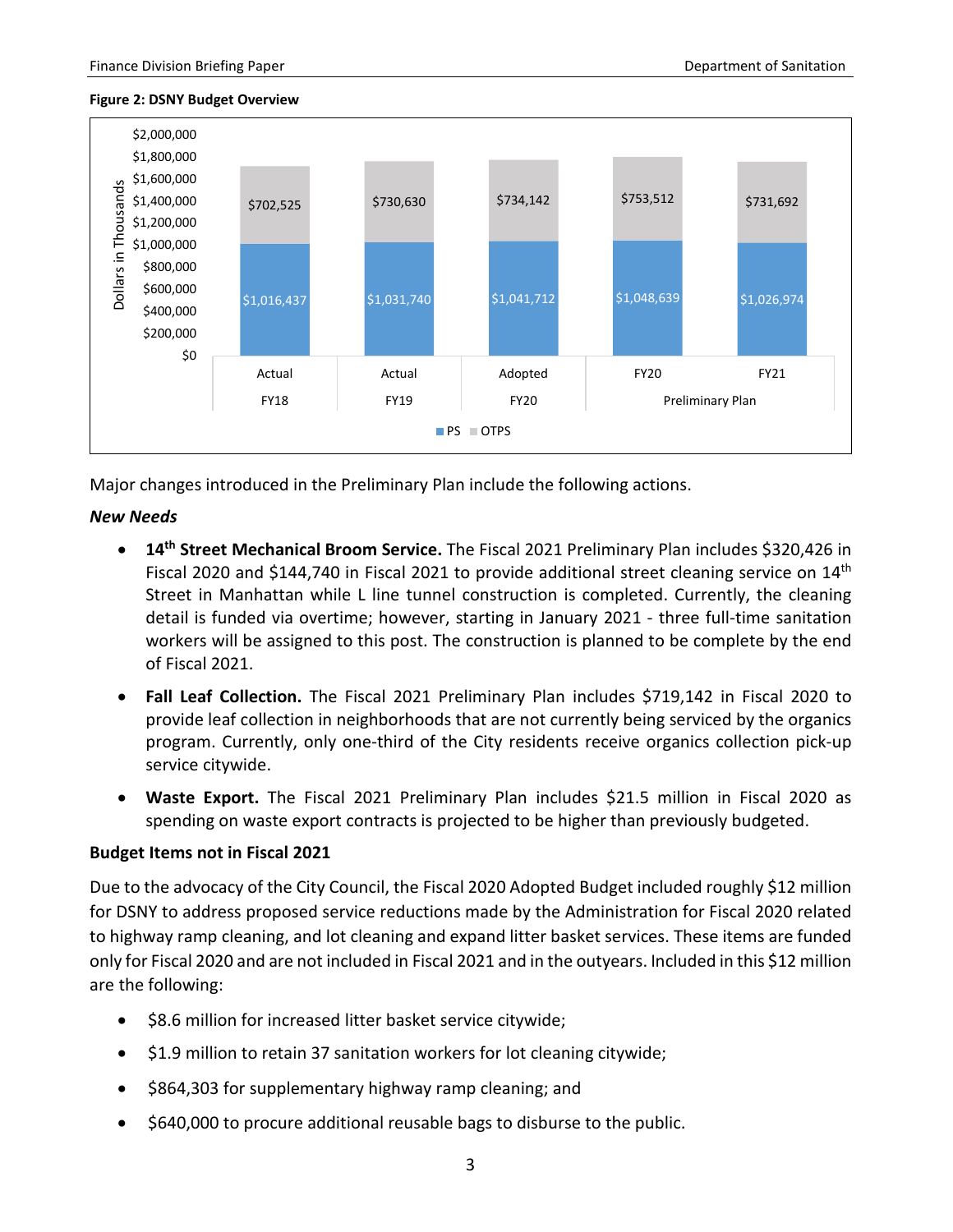# <span id="page-6-0"></span>**Financial Plan Summary**

#### **Table 2: Department of Sanitation Financial Summary**

|                                                          | <b>FY18</b>   | <b>FY19</b>   | <b>FY20</b> |             | <b>Preliminary Plan</b> | *Difference |
|----------------------------------------------------------|---------------|---------------|-------------|-------------|-------------------------|-------------|
| <b>Dollars in Thousands</b>                              | <b>Actual</b> | <b>Actual</b> | Adopted     | <b>FY20</b> | <b>FY21</b>             | FY20-FY21   |
| <b>Budget by Program Area</b>                            |               |               |             |             |                         |             |
| Civilian Enforcement                                     | \$5,679       | \$5,191       | \$5,746     | \$5,746     | \$5,746                 | \$0         |
| <b>Collection &amp; Street</b><br>Cleaning               | 770,627       | 794,259       | 784,950     | 788,330     | 772,458                 | (12, 491)   |
| Enforcement - General                                    | 15,356        | 15,649        | 16,885      | 16,404      | 16,179                  | (705)       |
| Engineering                                              | 7,480         | 10,015        | 8,357       | 8,292       | 8,325                   | (32)        |
| <b>General Administration</b>                            | 143,390       | 142,186       | 131,486     | 135,549     | 137,502                 | 6,016       |
| Legal Services                                           | 3,821         | 4,069         | 3,990       | 3,858       | 3,898                   | (92)        |
| Long Term Export                                         | 3,801         | 2,690         | 1,994       | 2,326       | 1,061                   | (933)       |
| <b>Public Information</b>                                | 2,470         | 2,663         | 2,437       | 2,383       | 2,386                   | (51)        |
| Snow Removal                                             | 105,818       | 82,381        | 111,068     | 111,069     | 101,715                 | (9, 353)    |
| Solid Waste Transfer<br><b>Stations</b>                  | 15,418        | 21,052        | 25,731      | 25,594      | 25,589                  | (142)       |
| <b>Support Operations -</b><br>Motor Equipment           | 97,440        | 98,302        | 92,898      | 97,308      | 97,871                  | 4,973       |
| <b>Support Operations-</b><br><b>Building Management</b> | 29,819        | 31,957        | 30,567      | 31,956      | 30,580                  | 13          |
| Waste Disposal - General                                 | 14,914        | 18,506        | 18,143      | 18,976      | 16,394                  | (1,749)     |
| Waste Disposal - Landfill<br>Closure                     | 71,661        | 61,781        | 73,130      | 68,652      | 64,130                  | (9,000)     |
| <b>Waste Export</b>                                      | 372,958       | 409,772       | 412,781     | 432,046     | 420,661                 | 7,880       |
| Waste Prevention, Reuse,                                 | 58,309        | 61,896        | 55,692      | 53,663      | 54,170                  | (1, 523)    |
| and Recycling                                            |               |               |             |             |                         |             |
| Total                                                    | \$1,718,963   | \$1,762,369   | \$1,775,853 | \$1,802,151 | \$1,758,665             | (\$17,188)  |
| <b>Funding</b><br><b>City Funds</b>                      |               |               | \$1,756,340 | \$1,749,555 | \$1,739,052             | (517, 288)  |
| <b>Other Categorical</b>                                 |               |               | 750         | 850         | 750                     | 0           |
| Capital-IFA                                              |               |               | 5,651       | 5,651       | 5,698                   | 47          |
| Federal - Other                                          |               |               | $\pmb{0}$   | 31,939      | 0                       | 0           |
| Intra City                                               |               |               | 13,113      | 14,156      | 13,166                  | 53          |
| <b>TOTAL</b>                                             | \$1,718,963   | \$1,762,369   | \$1,775,853 | \$1,802,151 | \$1,758,665             | (517, 188)  |
| <b>Budgeted Headcount</b>                                |               |               |             |             |                         |             |
| Full-Time Positions -                                    |               |               |             |             |                         |             |
| Uniform                                                  | 7,558         | 7,893         | 7,836       | 7,842       | 7,808                   | (28)        |
| Full-Time Positions -                                    |               |               |             |             |                         |             |
| Civilian                                                 | 2,120         | 2,127         | 2,233       | 2,241       | 2,237                   | 4           |
| <b>TOTAL</b>                                             | 9,678         | 10,020        | 10,069      | 10,083      | 10,045                  | (24)        |

*\*The difference of Fiscal 2020 Adopted Budget compared to Fiscal 2021 Preliminary Budget.*

In general, agency program budgets provide insight into which programs are priorities and how the budget impacts program outcomes. DSNY's functions can be broken down into 16 program areas as illustrated in the chart above. These program areas are funded with a combination of City tax-levy and other sources. Other City agencies that use DSNY's services must transfer funding in exchange, which are shown as Intra-City payments. Of the Department's program areas, funding for Collection and Street Cleaning and Waste Export comprises nearly 68 percent of DSNY's total funding in Fiscal 2021.

The year-over-year comparison reflects decreased Fiscal 2021 funding primarily for overtime, snow removal and landfill closure. For Fiscal 2021, overtime decreased by \$20 million, from \$130.3 million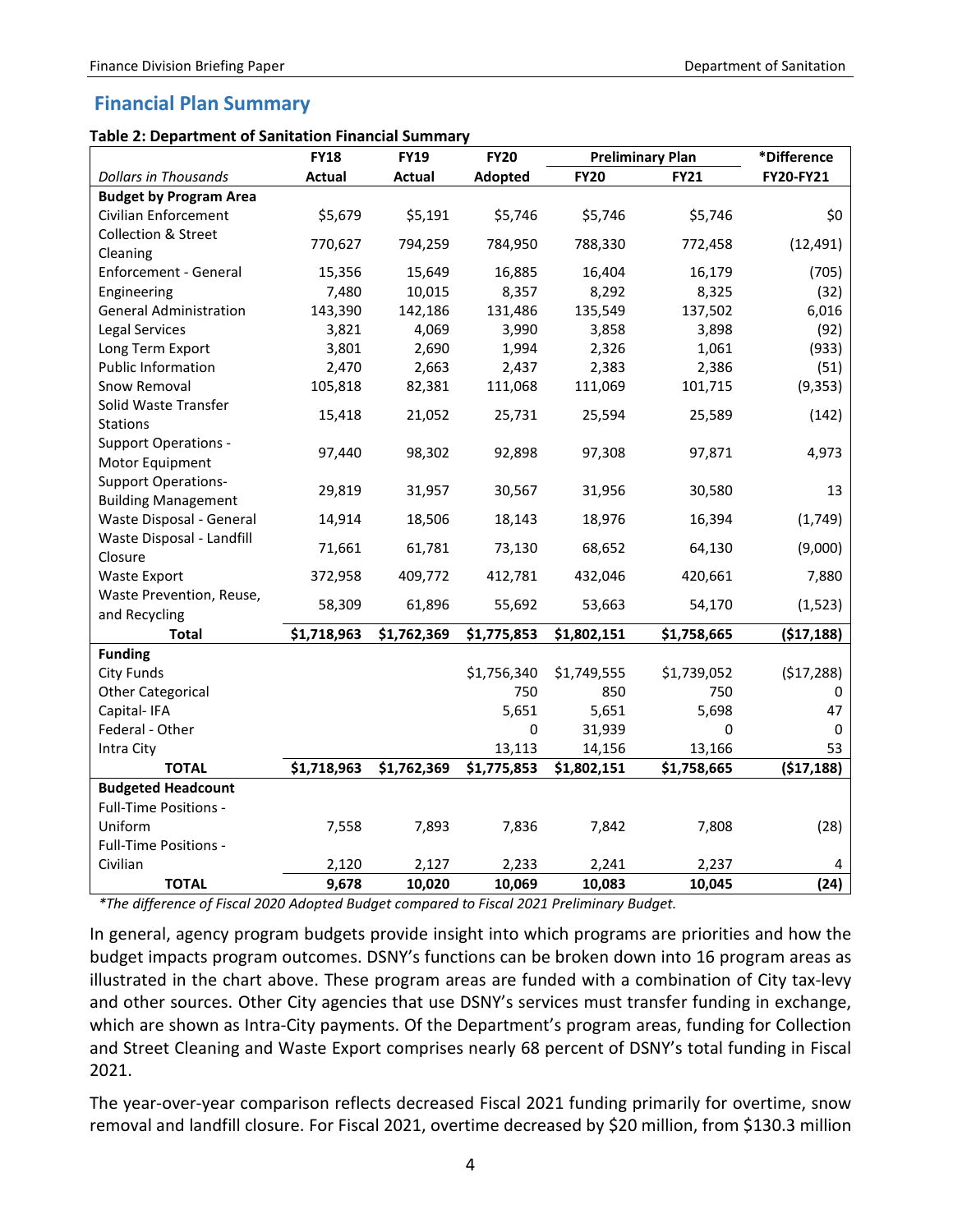to \$110.2 million; Fresh Kills landfill closure costs decreased by \$9 million, from \$73.1 million to \$64.1 million; and lastly, the Department's snow budget decreased by \$9.4 million, from \$111.1 million to \$102 million. This amount if partially offset by a net increase of \$7.8 million, from \$412.8 million to \$420.7 million for waste export.

# <span id="page-7-0"></span>**State Budgetary Proposals**

The Fiscal 2021 Executive State Budget introduced the following budgetary proposals that will impact New York City.

- **Ban Single-Use and Packaging Styrofoam Products.** This proposal would prohibit the distribution and use of expanded polystyrene, commonly known as Styrofoam, single-use food containers and packaging materials by January 1, 2022. This proposal aligns with existing Local Law 142 of 2013, which restricts the sale or use of certain expanded polystyrene items, such as single-use service containers or packaging peanuts. Currently, enforcement resources have been deployed in New York City to enforce Local Law 142; therefore, the State legislation will have little to no impact on the City as it relates to cost.
- **Expand Extended Producer Responsibility (EPR) Programs.** Currently, New York State administers three existing EPR programs – e-waste, mercury thermostats and rechargeable batteries – which have diverted 725 million pounds of difficult-to-manage waste from landfills. To build upon this, the State proposed legislation to mandate EPR include mattresses and carpets. This proposal would likely reduce the amount of waste disposed of in our landfills; however, the exact amount is unknown at this time as DSNY must first complete a waste characterization study to include assessment of mattresses and carpets.

# <span id="page-7-1"></span>**Headcount**

The Department's Fiscal 2021 Preliminary Budget provides for 10,045 full-time positions, of which 7,808 are uniform and 2,237 are civilian. The decrease in the Department's Fiscal 2021 headcount is primarily attributed to the reduction of uniformed lot cleaning staff to achieve savings.

| Table 3: DSNT Headcount – Adopted VS. Actual |             |             |             |             |             |             |  |  |
|----------------------------------------------|-------------|-------------|-------------|-------------|-------------|-------------|--|--|
|                                              | <b>FY15</b> | <b>FY16</b> | <b>FY17</b> | <b>FY18</b> | <b>FY19</b> | <b>FY20</b> |  |  |
| <b>Adopted Headcount</b>                     |             |             |             |             |             |             |  |  |
| Uniform                                      | 7.356       | 7.427       | 7.490       | 7,517       | 7,657       | 7,823       |  |  |
| Civilian                                     | 2,154       | 2,247       | 2,276       | 2,255       | 2,302       | 2,270       |  |  |
| Total                                        | 9.510       | 9,674       | 9,766       | 9,772       | 9,959       | 10,093      |  |  |
| <b>Actual Headcount</b>                      |             |             |             |             |             |             |  |  |
| Uniform                                      | 7,381       | 7,465       | 7.544       | 7,588       | 7,962       | 7,978       |  |  |
| Civilian                                     | 2,005       | 2,104       | 2,077       | 2,120       | 2,089       | 2,131       |  |  |
| Total                                        | 9,386       | 9,569       | 9,621       | 9,708       | 10,051      | 10,109      |  |  |

**Table 3: DSNY Headcount – Adopted vs. Actual** 

Budgeted headcount is impacted by multiple financial plan actions, including new needs, intra-city agreements, functional transfers, and technical adjustments that eliminate vacant budgeted positions while maintaining funding levels.

# **Uniformed Overtime**

For Fiscal 2020, the Department's current modified overtime budget increased by \$1.9 million, to \$132.2 million when compared to the Fiscal 2020 Adopted Budget. The increase in PS funding was primarily driven by collection and cleaning. In Fiscal 2021, the overtime budget decreased by \$22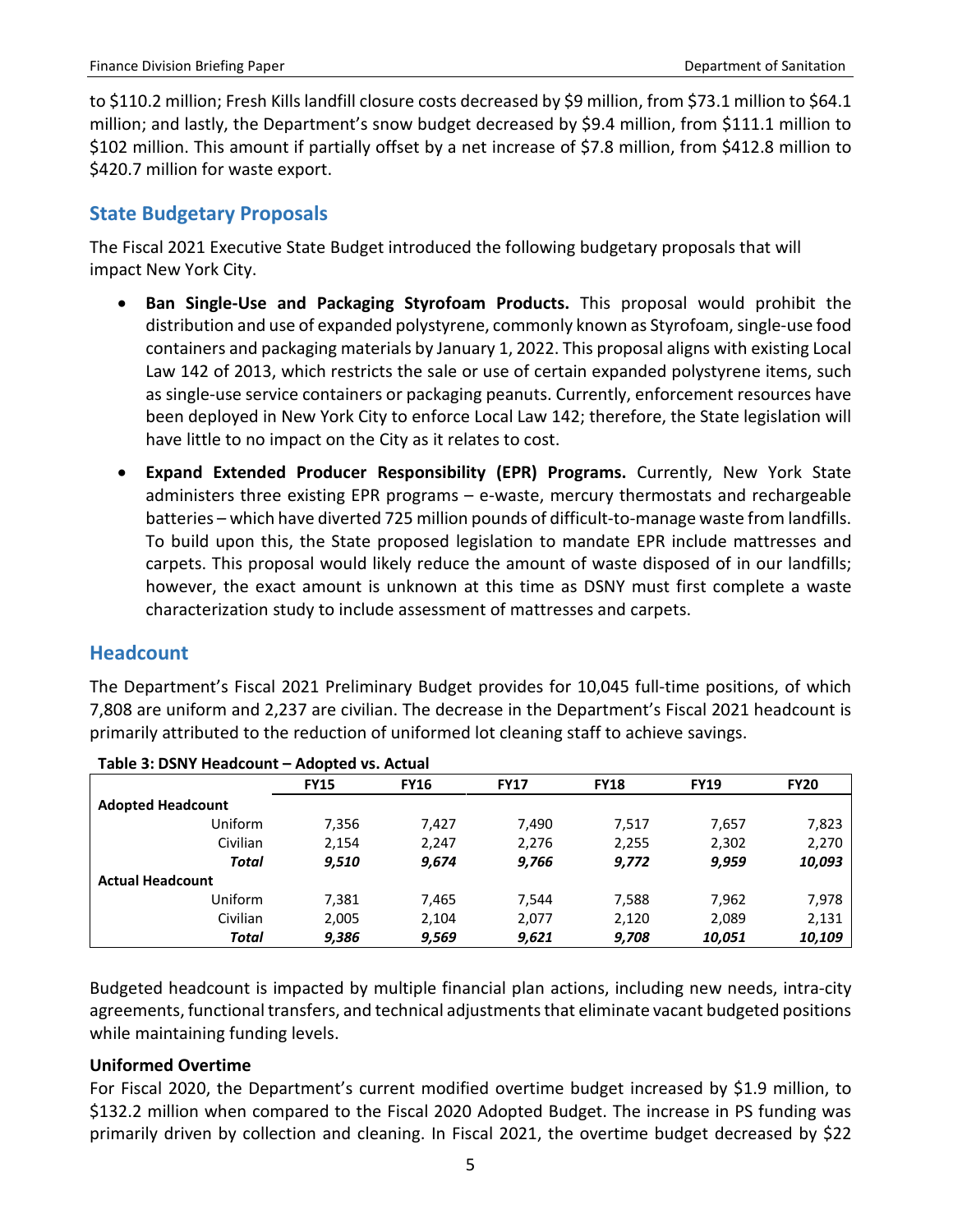million, to \$110.2 million; this is primarily due to one-time funding in Fiscal 2020 not included in Fiscal 2021 for supplementary cleanup service, including street sweeping and litter basket service.

# <span id="page-8-0"></span>**Contract Budget**

The New York City Charter mandates the preparation of a contract budget to identify expenditures for contractual services, which are defined as any technical, consultant or personnel service by means of a contract. The Contract Budget is a subset of the OTPS portion of the City's Expense Budget. The Administration prepares a Contract Budget twice each fiscal year. The Fiscal 2021 Preliminary Contract Budget totals \$17 billion for procurement expenditures across all agencies.



#### **Figure 3: DSNY Contract Budget**

For DSNY, the Contract Budget for Fiscal 2021 is approximately \$523.5 million, which is three percent of the City's Fiscal 2021 contract budget. Many of the contracts in the Department support daily operations and maintenance. The largest category for DSNY, Municipal Waste Export, includes 30 contracts for a total of \$420.4 million. Waste export includes waste management engineering and waste export adminstration. Approximately 11,000 tons of residential and institutional refuse is collected by the Department daily and exported by private vendors for disposal.

Additionally, DSNY offers various programs to facilite waste diversion, such as e-waste and food dropoff events. Typically, community-based organizations provide these programs with funding support from DSNY. Accordingly, Contractual Services – General, which supports these efforts is another major category.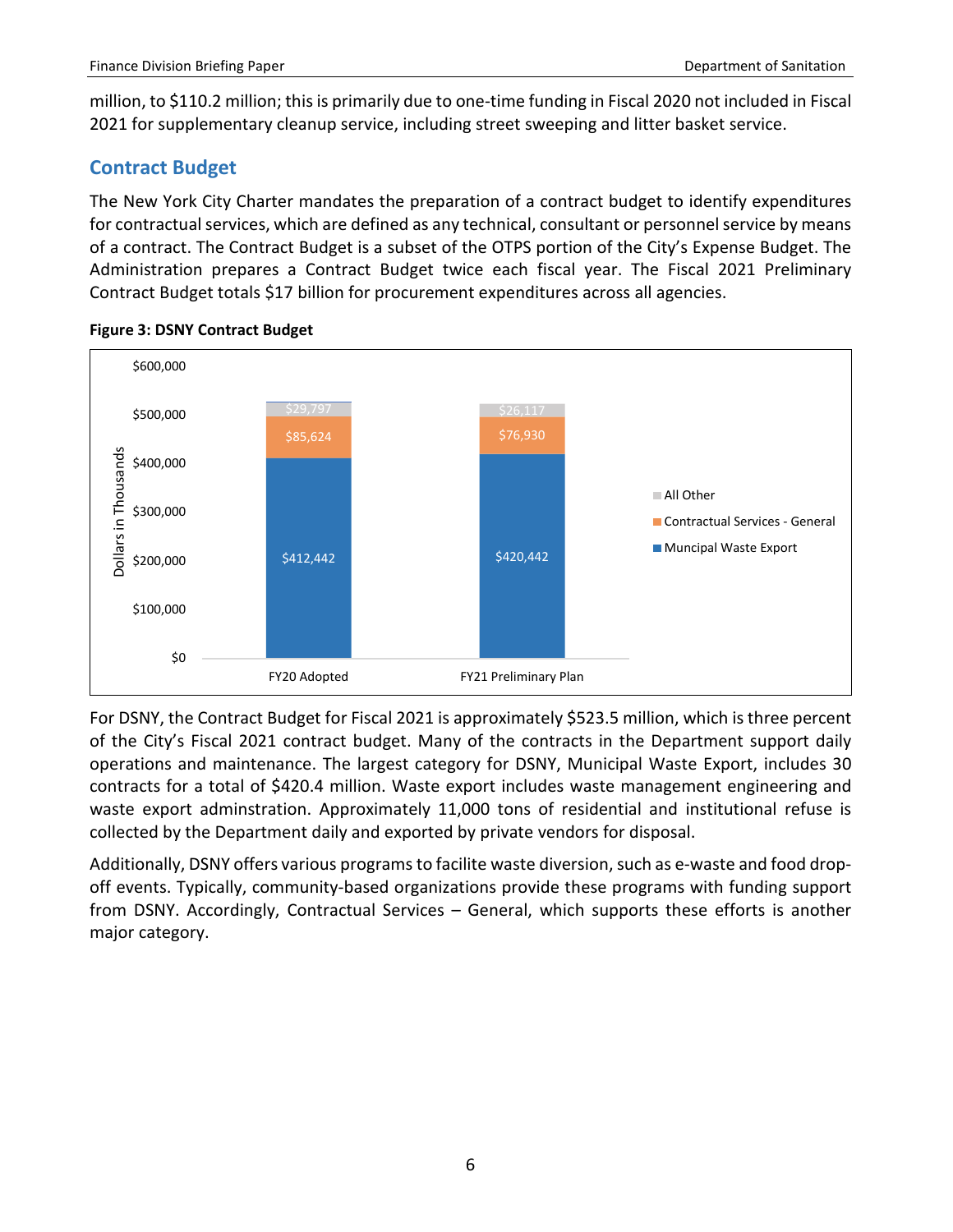# <span id="page-9-0"></span>**Miscellaneous Revenue**

| Table 4: DSNY Miscellaneous Revenue Budget Overview |  |  |
|-----------------------------------------------------|--|--|
|-----------------------------------------------------|--|--|

| Dollars in Thousands               |             |             |             |                         |             |                  |
|------------------------------------|-------------|-------------|-------------|-------------------------|-------------|------------------|
|                                    | <b>FY18</b> | <b>FY19</b> | <b>FY20</b> | <b>Preliminary Plan</b> |             | *Difference      |
| <b>Revenue Sources</b>             | Actual      | Actual      | Adopted     | <b>FY20</b>             | <b>FY21</b> | <b>FY20-FY21</b> |
| <b>Transfers Permits</b>           | \$563       | \$563       | \$563       | \$563                   | \$563       | \$0              |
| Dumping Fees                       | 900         | 1,250       | 1,250       | 1,250                   | 1,250       |                  |
| Abandon Vehicles                   | 275         | 275         | 275         | 100                     | 100         | (175)            |
| <b>Landfill Gas Concession</b>     | 9,000       | 14,864      | 12,582      | \$12.582                | \$1,778     | (12,582)         |
| General Fees-Badges, Equipment     | 10          | 10          | 10          | 10                      | 10          |                  |
| Pest Control Fees                  | 1,000       | 1,000       | 1,000       | 1,000                   | 1,000       | 0                |
| <b>Dynamometer Emissions Fees</b>  | 30          | 30          | 30          | 62                      | 30          | 0                |
| Recovery of Refrigerants           | 130         | 330         | 330         | 130                     | 130         | (200)            |
| Impound Fees-Illegal Dumping       | 50          | 50          | 50          | 50                      | 50          | 0                |
| Recycled Bulk & Paper Sales        | 4,819       | 3,600       | 4,819       | 3,096                   | 3,096       | (1, 723)         |
| Photocopy & Misc. Fees             | 5.          | 5           | 5           | 5                       | 5           |                  |
| Recycled Newspaper-VISY            | 1,591       | 1,591       | 1,591       | 1,591                   | 1,591       | 0                |
| <b>VISY-MTS Charges</b>            | 2,866       | 5,285       | 2,866       | 4,971                   | 4,971       | 2,105            |
| <b>Employee HLTH Contributions</b> | 2,550       | 4,200       | 2,550       | 4,300                   | 2,550       |                  |
| <b>TOTAL</b>                       | \$23,789    | \$33,053    | \$27,921    | \$17,128                | \$15,346    | (\$12,575)       |

*\*The difference of Fiscal 2020 Adopted compared to Fiscal 2021 Preliminary Budget.*

The chart above shows the fourteen categories of revenue generated by the Department and reports revenue for Fiscal 2018 through Fiscal 2021. The Preliminary 2020 and 2021 figures are prescribed by the Office of Management and Budget (OMB) based on historical patterns of actual revenues in previous fiscal years. The DSNY Revenue Budget totals \$15.3 million in Fiscal 2021, which is \$12.6 million or 45 percent, lessthan the Fiscal 2020 Adopted Budget of \$27.9 million. The decrease in Fiscal 2021 primarily reflects an adjustment for landfill gas capture at Fresh Kills.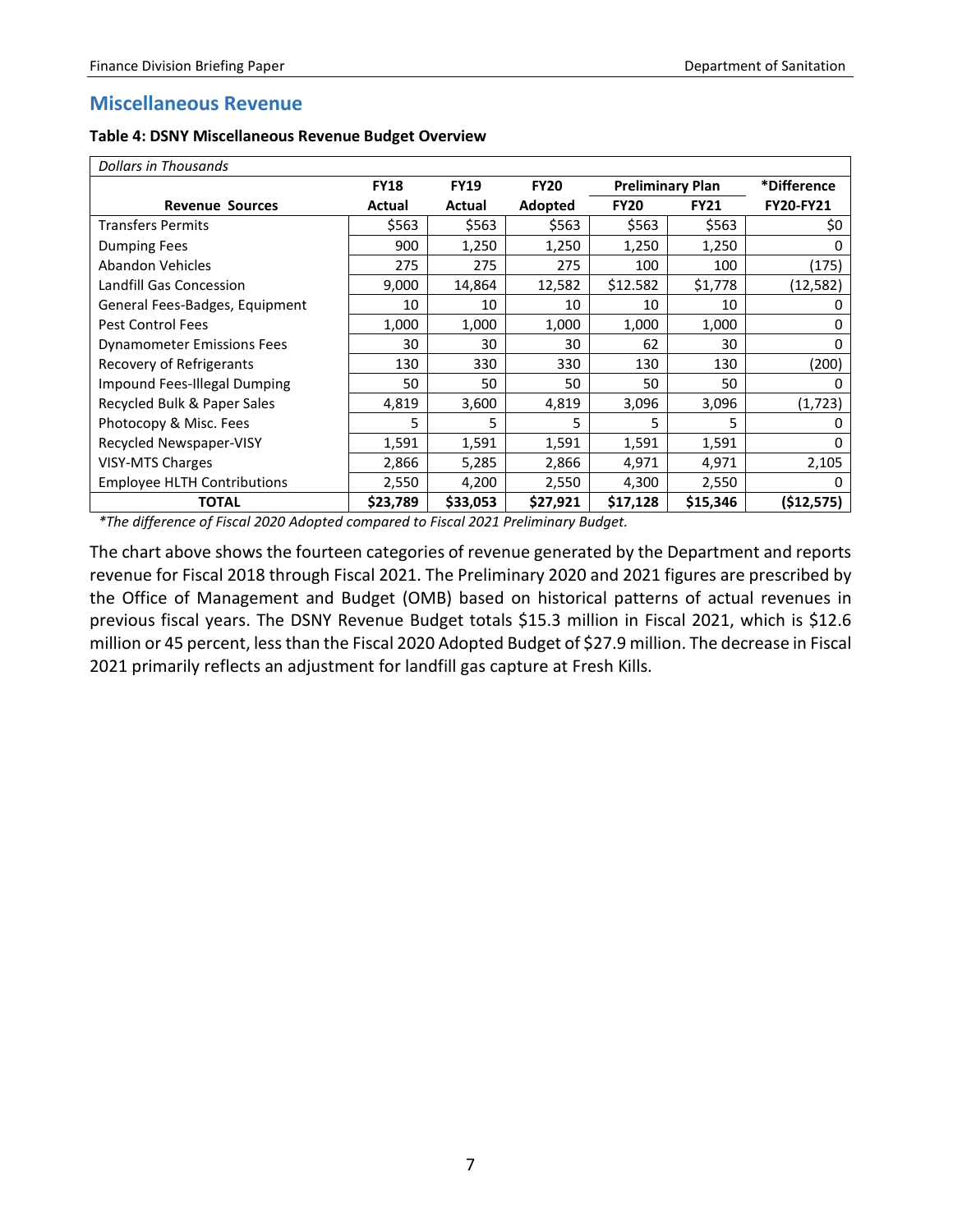#### <span id="page-10-0"></span>**Program Areas**

### <span id="page-10-1"></span>**Civilian Enforcement**

The program area includes funding for borough specific enforcement of sanitation laws in all five boroughs.





The Fiscal 2021 Preliminary Budget for Civil Enforcement remains unchanged from the Fiscal 2020 Adopted Budget at \$5.74 million; this provides for 162 full-time positions to enforce the sanitary laws citywide.

Overflowing litter baskets and garbage on City streets are a public health concern. Street and dump condition complaints received by 311 increased from 28,715 in Fiscal 2018 to 32,314 in Fiscal 2019. For the current fiscal year, as of February 2020, the number of complaints received was 15,641. As the number of complaints increased yearover-year, DSNY's civilian enforcement

| Table 5: Fiscal 2020 Civilian Enforcement Headcount |  |
|-----------------------------------------------------|--|
|-----------------------------------------------------|--|

| <b>Borough</b> | <b>Number of Enforcement Agents</b> |
|----------------|-------------------------------------|
| Manhattan      | 39                                  |
| Queens         | 40                                  |
| <b>Bronx</b>   | 33                                  |
| Brooklyn       | 45                                  |
| Staten Island  | 5                                   |
| ΤΟΤΑL          | 162                                 |

headcount increased accordingly. The above chart provides a breakdown, by borough, of the Fiscal 2020 civilian enforcement headcount, for a total of 162 personnel.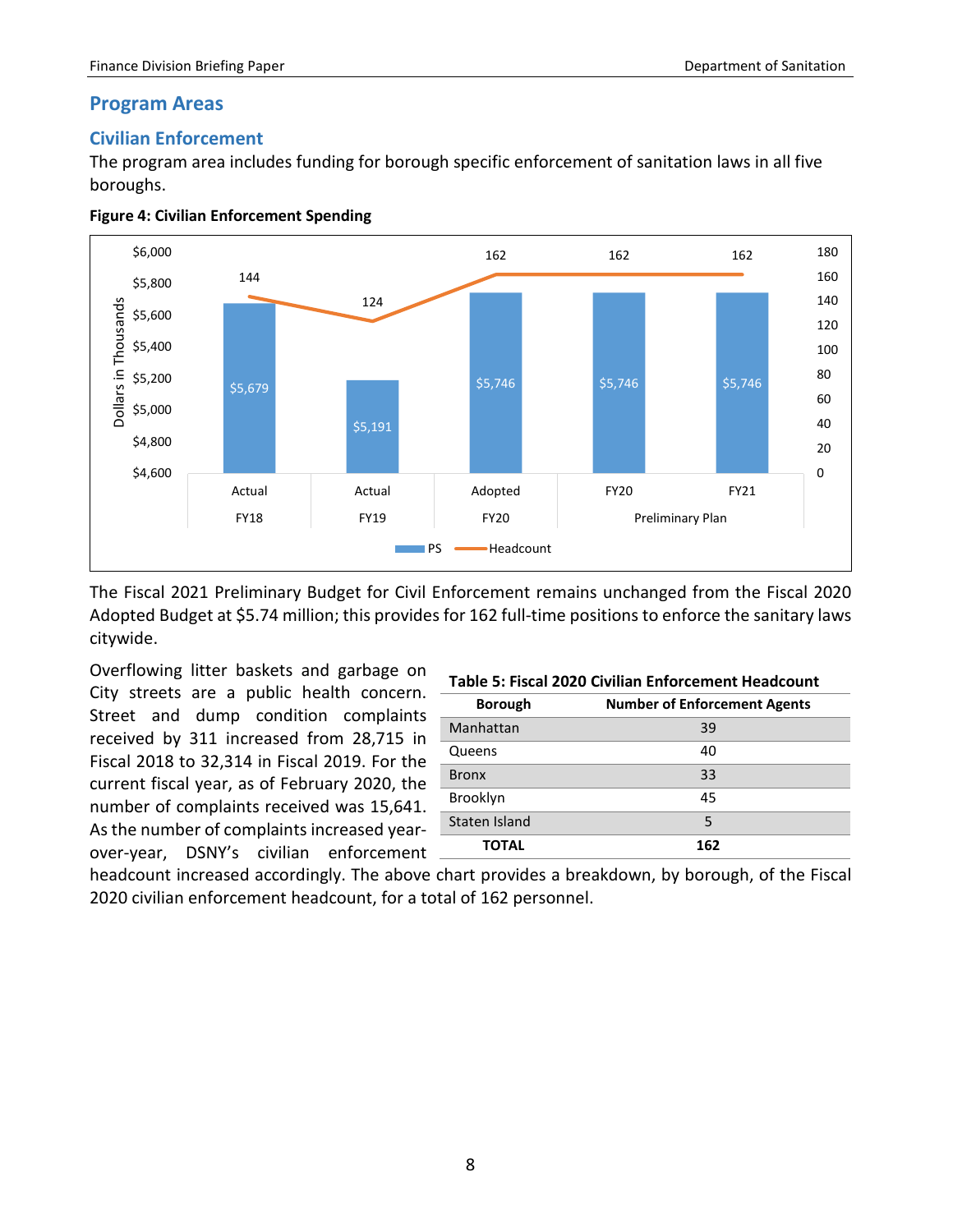### <span id="page-11-0"></span>**Collection and Street Cleaning**





The Collection and Street Cleaning program area decreased by \$12.5 million from \$785 million in Fiscal 2020 to \$772.5 million in the Fiscal 2021 Preliminary Plan. Additionally, headcount in this program area decreased by 42 from 7,571 in the Fiscal 2020 Adopted Budget to 7,529 in the Fiscal 2021 Preliminary Budget. This decrease is due to a decrease in PS funding for uniformed overtime, as well as a reduction of 37 uniformed lot cleaning staff (31 sanitation workers and six supervisors) and 3 civilian staff.

For Fiscal 2020, DSNY received an additional \$8.6 million for increased litter basket service citywide funding was not baselined. During the first four months of Fiscal 2020, the street cleanliness ratings increased from 95.5 percent during the same period last year to 97.7 percent this year. A total 56 of the 59 community boards rated above 90 percent.

|                               |             | Actual      |             |             | <b>Target</b> | 4-Month Actual |             |
|-------------------------------|-------------|-------------|-------------|-------------|---------------|----------------|-------------|
| <b>Performance Indicators</b> | <b>FY17</b> | <b>FY18</b> | <b>FY19</b> | <b>FY20</b> | <b>FY21</b>   | <b>FY19</b>    | <b>FY20</b> |
| Vacant lot cleaning requests  | 2,730       | 3.140       | 2.937       | 2,500       | 2.500         | 1.462          | 1,414       |
| Lots cleaned citywide         | 3,399       | 3.494       | 3,027       | 3,200       | 3,200         | 1,124          | 1,018       |
| Tons of refuse disposed (000) | 3,213       | 3,193       | 3,248       | 3,150       | 3,150         | 1,108          | 1,103       |
| Refuse tons per truck-shift   | 9.6         | 9.3         | 9.5         | 10.7        | 10.7          | 9.7            | 9.4         |

#### **PMMR Performance Measures**

DSNY received 1,414 vacant lot cleaning requests in the first quarter of Fiscal 2020, a decrease of 48 or three percent, when compared to the same period in Fiscal 2019. The Department cleaned 1,018 lots citywide in the first quarter of Fiscal 2020, a decrease of 106, or 9.4 percent when compared to the same period in Fiscal 2019. For the first quarter of Fiscal 2020, tons of refuse disposed of and tons per truck-shift remain essentially unchanged when compared to the same period in Fiscal 2019.

#### <span id="page-11-1"></span>**Engineering**

This program area includes funding for the Department's Capital Projects Division, which oversees the design and construction of DSNY capital projects.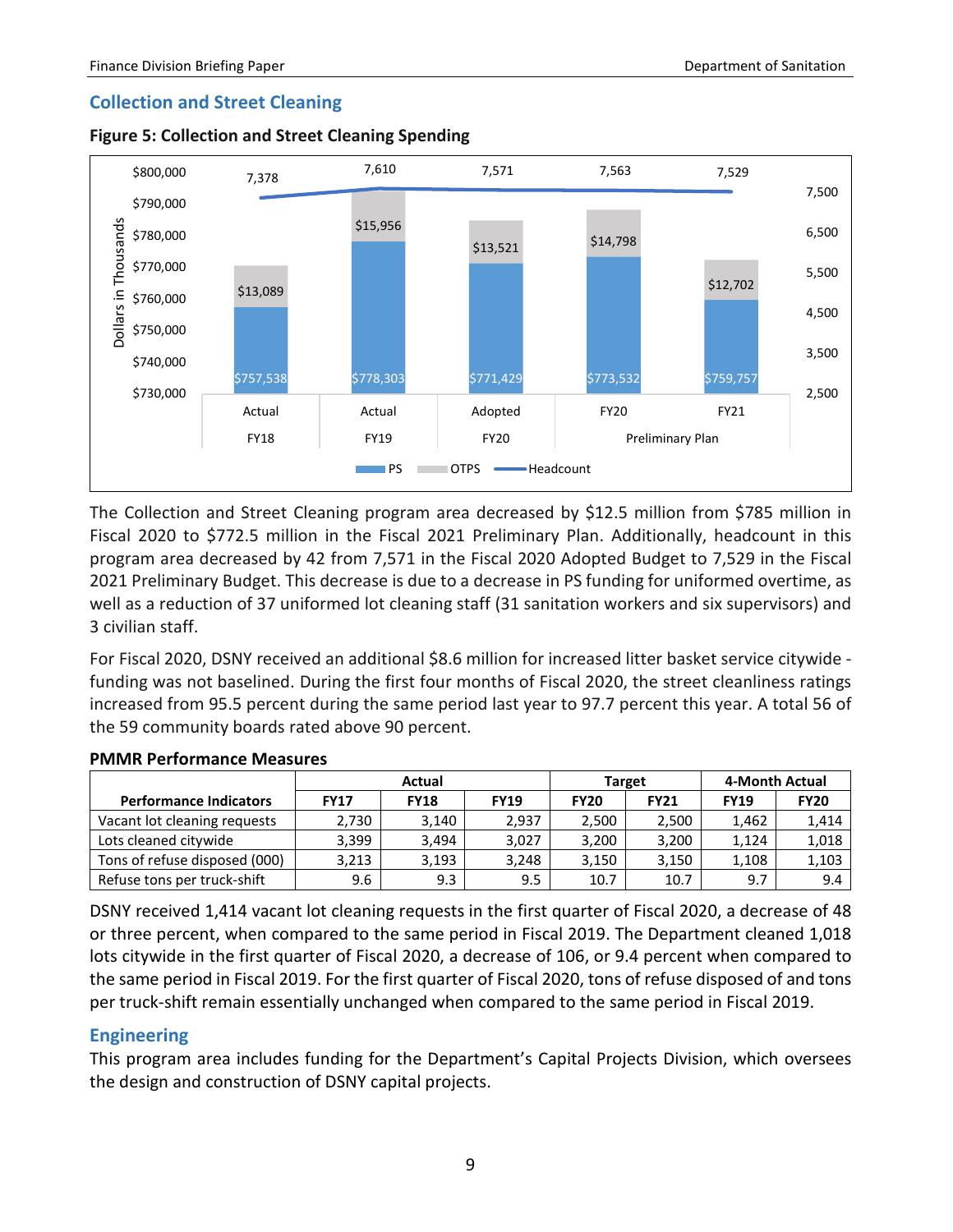#### **Figure 6: Engineering Spending**



The Fiscal 2021 Preliminary Budget for the Engineering program area decreased by \$32,000 or less than one percent, from \$8.4 million in Fiscal 2020 to \$8.32 million in the Fiscal 2021 Preliminary Plan. The decrease is primarily due a decrease in OTPS funding to procure vehicle equipment, as well as a PS reduction with the elimination of one civilian position vacancy.

### <span id="page-12-0"></span>**Enforcement – General**

This program area includes the Department's enforcement agents who are responsible for monitoring compliance with administrative, recycling, and health laws as they relate to the maintenance of clean streets, illegal dumping and the disposal of waste and recyclable materials.



**Figure 7: Enforcement – General Spending** 

The Fiscal 2021 Preliminary Budget for Enforcement- General decreased by \$705,392 from \$16.9 million in the Fiscal 2020 Adopted Budget to \$16.2 million in the Fiscal 2021 Preliminary Plan.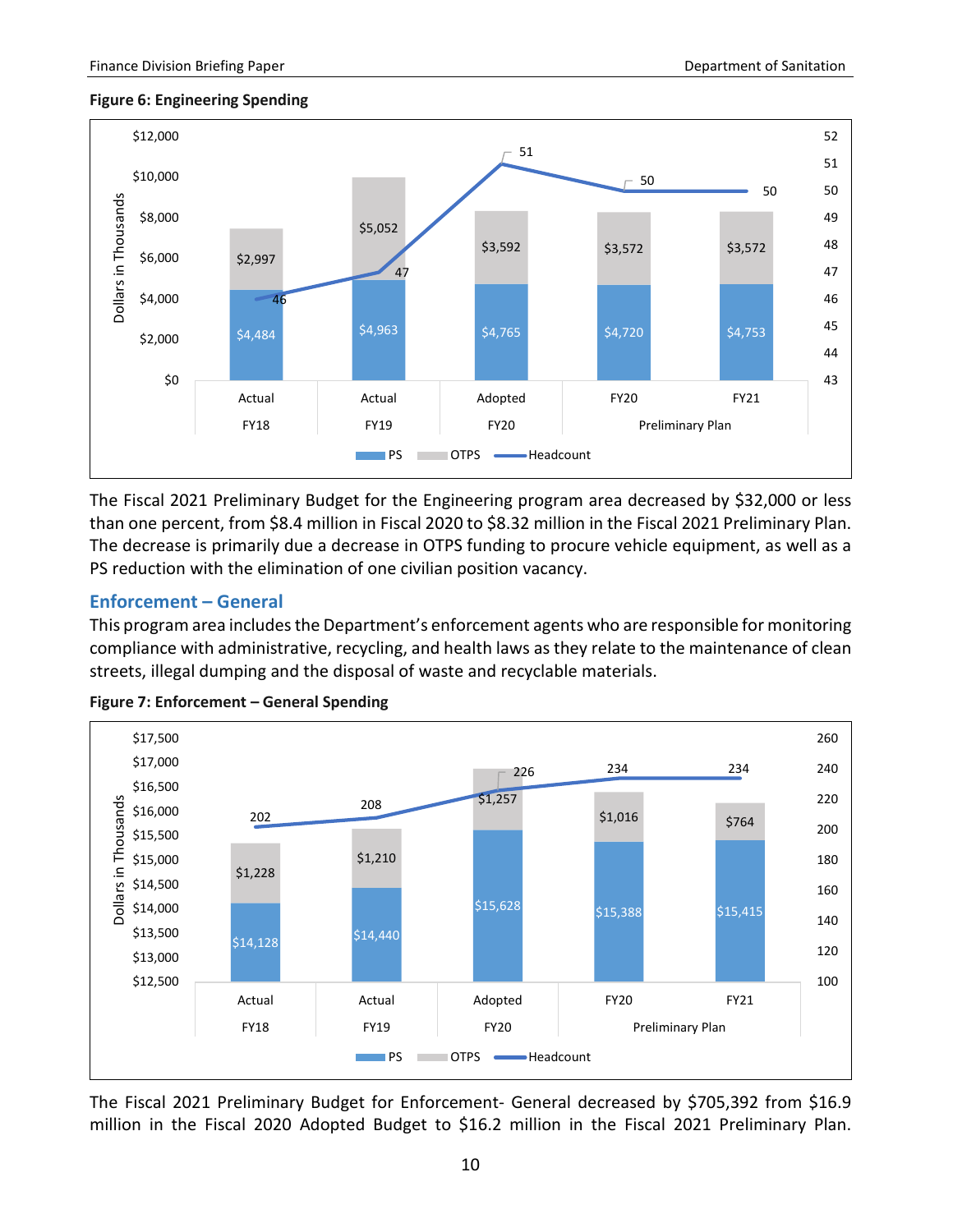Additionally, headcount in this program area increased by eight from 226 in the Fiscal 2020 Adopted Budget to 234 in the Fiscal 2021 Preliminary Budget. The overall decrease reflects a decrease in OTPS funding to procure vehicle equipment, as well as a PS reduction with the elimination of three civilian position vacancies; slightly offset by an increase to hire 11 uniformed staff for enforcement and syringe collection.

|                                          | <b>Actual</b> |             |             |             | <b>Target</b> | 4-Month Actual |             |
|------------------------------------------|---------------|-------------|-------------|-------------|---------------|----------------|-------------|
| <b>Performance Indicators</b>            | <b>FY17</b>   | <b>FY18</b> | <b>FY19</b> | <b>FY20</b> | <b>FY21</b>   | <b>FY19</b>    | <b>FY20</b> |
| Streets rated acceptably<br>clean (%)    | 95.9%         | <b>NA</b>   | <b>NA</b>   | 92.0%       | 92.0%         | 95.5%          | 97.5%       |
| Streets rated filthy (%)                 | 0.1%          | 0.2%        | <b>NA</b>   | $\ast$      | $\ast$        | 0.2%           | $0.0\%$     |
| Sidewalks rated acceptably<br>clean (%)  | 97.3%         | 97.1%       | <b>NA</b>   | 97.0%       | 97.0%         | 97.3%          | 98.2%       |
| Sidewalks rated filthy (%)               | 0.1%          | 0.2%        | NA.         | $\ast$      | $\ast$        | 0.2%           | 0.1%        |
| Violations issued for dirty<br>sidewalks | 65,272        | 55,913      | 59,904      | $\ast$      | $\ast$        | 23,630         | 24,266      |
| Violations issued for illegal<br>posting | 10,892        | 3,954       | 4,706       | $\ast$      | $\ast$        | 1,297          | 2,041       |

#### **PMMR Performance Measures**

In the first quarter of Fiscal 2020, streets and sidewalks rated acceptably clean remained high at 97.5 and 98.2 percent, respectively. In relation to sidewalk cleanliness and illegal posting enforcement, there was an overall increase during the first quarter of Fiscal 2020 when compared to the same period in Fiscal 2019.

# <span id="page-13-0"></span>**General Administration**

This program area includes funding that supports all aspects of administration and planning of the Department, including payroll, budgeting, accounting, purchasing, data processing, training, and other services required to support executive and administrative operations that are not linked to specific program areas.



#### **Figure 8: General Administration Spending**

The General Administration program area increased by \$6 million from \$131.5 million or 4.5 percent in the Fiscal 2020 Adopted Budget to \$137.5 million in the Fiscal 2021 Preliminary Plan. This increase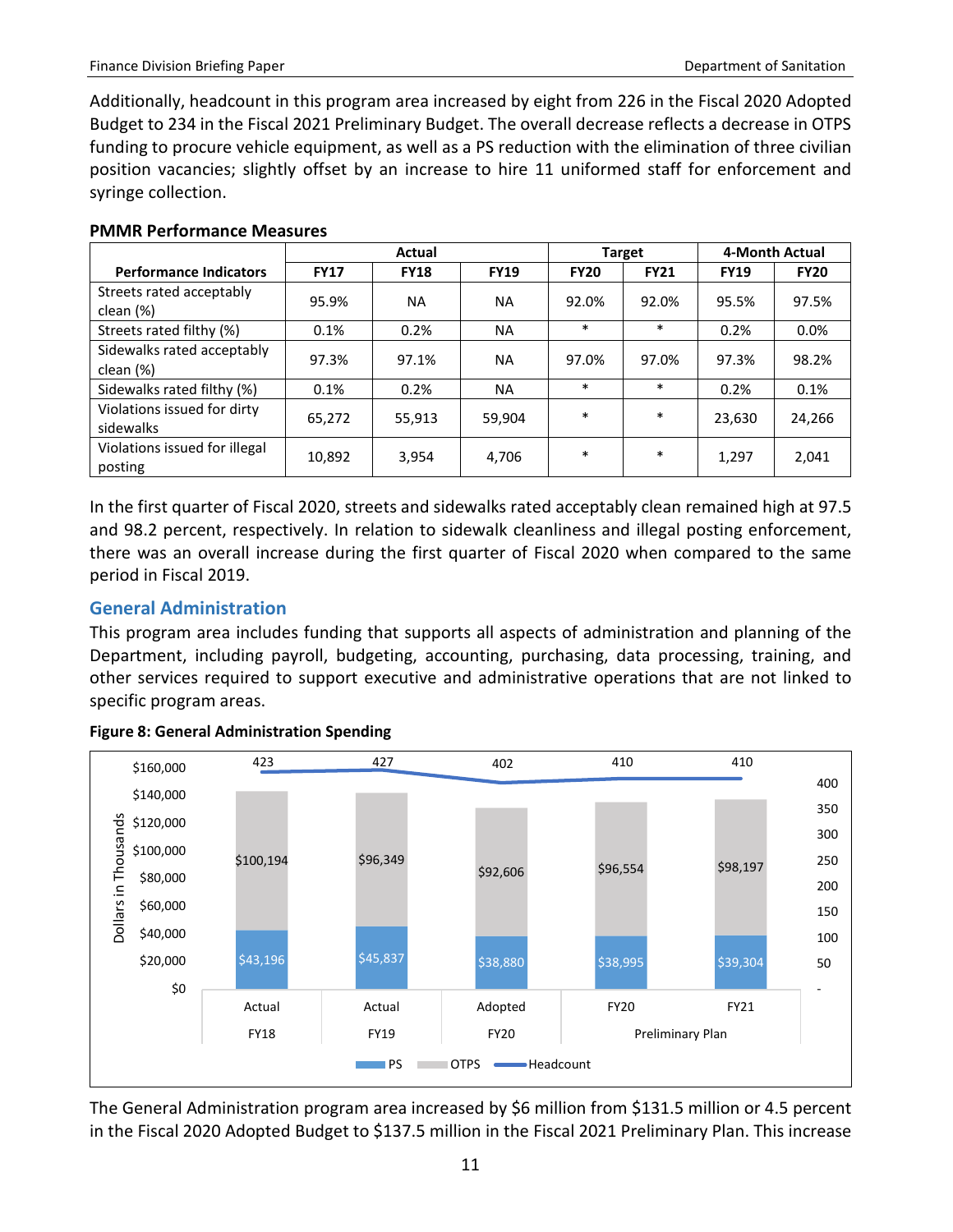is primarily due to an increase in OTPS funding for operational rental sites, as well as an increase in PS funding attributed to collective bargaining.

#### **PMMR Performance Measures**

|                                       | Actual      |             |             | <b>Target</b> |             | 4-Month Actual |             |
|---------------------------------------|-------------|-------------|-------------|---------------|-------------|----------------|-------------|
| <b>Performance Indicators</b>         | <b>FY17</b> | <b>FY18</b> | <b>FY19</b> | <b>FY20</b>   | <b>FY21</b> | <b>FY19</b>    | <b>FY20</b> |
| Payout (\$000)                        | \$50.040    | \$80.522    | \$70.072    | $\ast$        | $\ast$      | \$41,846       | \$15,240    |
| Total Office of Administrative Trials |             |             |             |               |             |                |             |
| violations issued                     | 456.373     | 390.611     | 372.818     | $\ast$        | *           | 129.656        | 120.501     |

The number of Administrative Trials violations issued by DSNY in the first quarter of Fiscal 2020 was 120,501, a decrease of 9,155 violations issued, or nearly seven percent when compared to the first quarter of Fiscal 2019.

In the first quarter of Fiscal 2020, the City paid out \$15.2 million for cases involving DSNY that were lost in court, a decrease of \$26.6 million, or 64 percent when compared to the first quarter of Fiscal 2019.

# <span id="page-14-0"></span>**Legal Services**

This program area includes funding for the Department's legal affairs division.



# **Figure 9: Legal Services Spending**

The Department's Fiscal 2021 Preliminary Budget includes \$3.89 million for legal services, which is \$92,000, or nearly 2.5 percent, less than the Fiscal 2020 Adopted Budget of \$4 million. This decrease is attributed to a decrease in PS funding with the elimination of two civilian position vacancies.

# <span id="page-14-1"></span>**Long Term Export**

The Bureau of Long-Term Export is responsible for the development of DSNY's long-term export facilities (connected to barge and rail transportation), the Solid Waste Management Plan (SWMP) and supporting final environmental impact statements.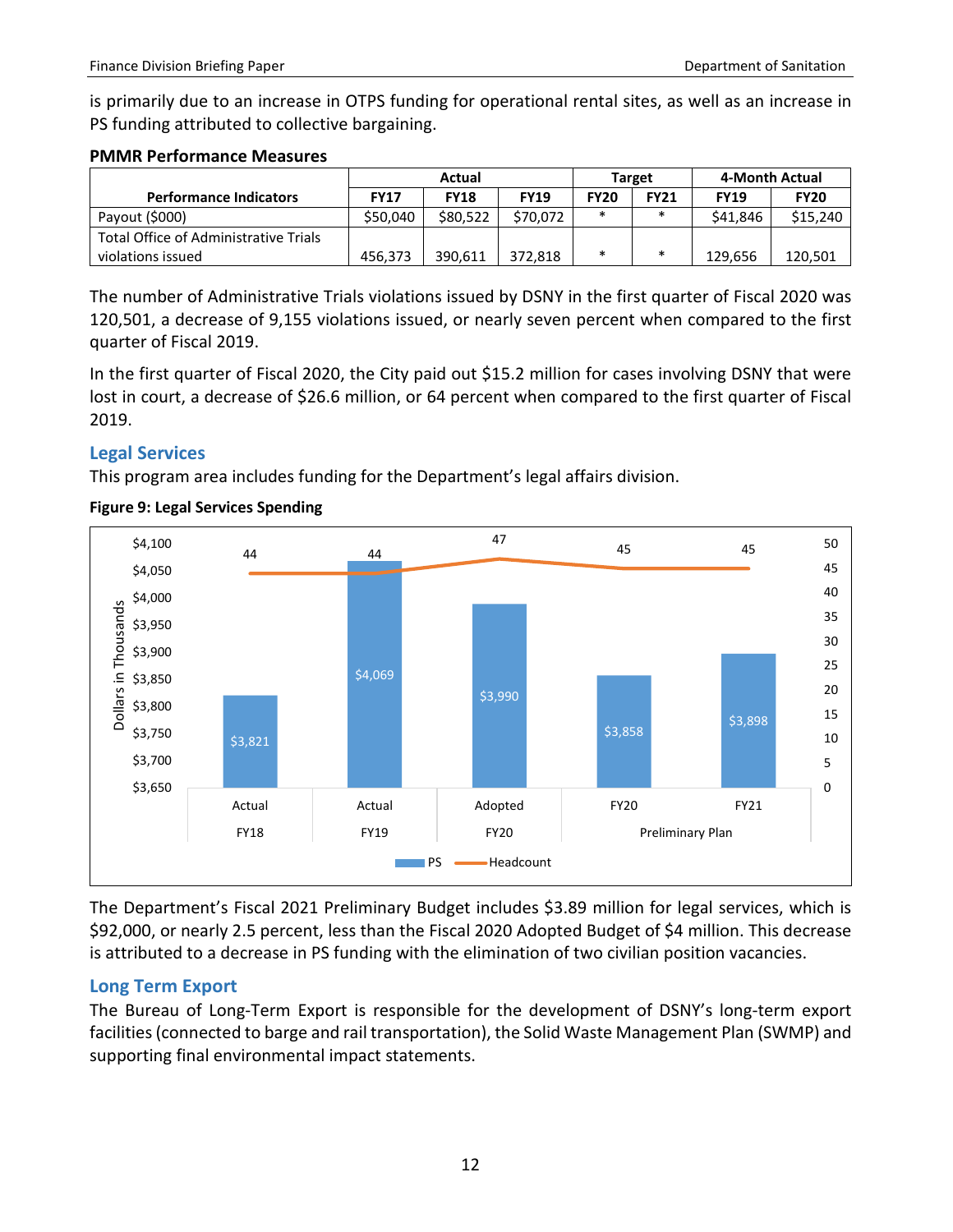#### **Figure 10: Long Term Export Spending**



The Department's Fiscal 2021 Preliminary Budget includes \$1.1 million for long term export, which is \$933,000, or 47 percent, less than the Fiscal 2020 Adopted Budget of \$2 million. This decrease is attributed to a decrease in OTPS funding for long term export contacts, as well as a reduction in PS funding with the elimination of two civilian position vacancies.

### <span id="page-15-0"></span>**Public Information**

The Bureau of Public Information and Community Affairs is responsible for communicating the Department's policies, procedures and services, both internally and externally. The Bureau manages and monitors the general public's opinions of the Department's performance and assists with public policy development. The Bureau also coordinates all DSNY special events, ceremonies and community outreach programs.



#### **Figure 11: Public Information Spending**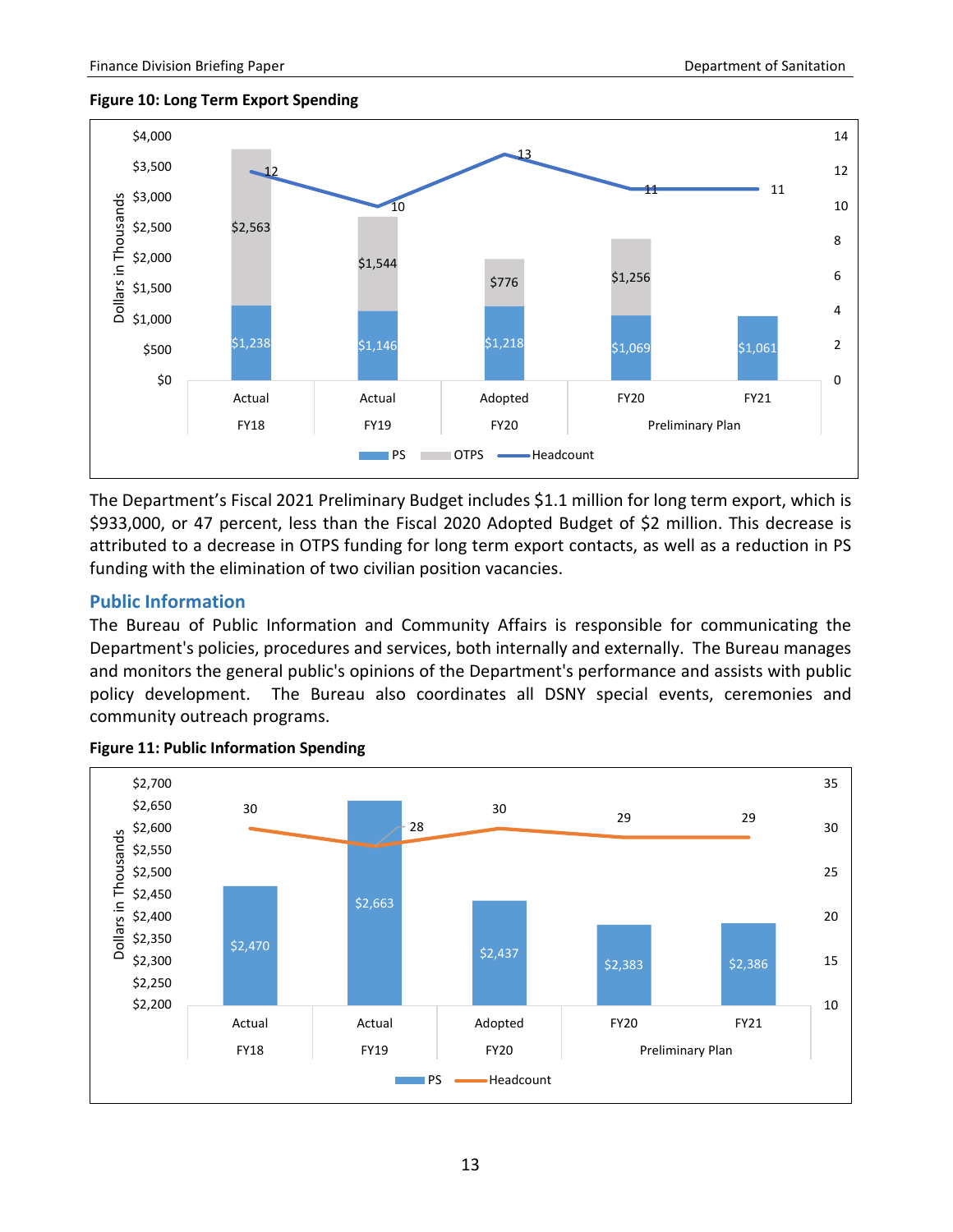The Fiscal 2021 Preliminary Budget for the Bureau of Public Information is \$2.4 million, which is \$51,000 less, or a two percent decrease from the Fiscal 2020 Adopted Budget of \$2.4 million. This decrease is attributed to a decrease in PS funding with the elimination of one civilian position vacancy.

#### <span id="page-16-0"></span>**Snow Removal**

This program area includes funding for the Department's citywide snow removal program. The City Charter requires that DSNY's snow removal budget be calculated as the spending average of the previous five fiscal years.



#### **Figure 12: Snow Removal Spending**

The Fiscal 2021 Preliminary Budget for Snow Removal is \$101.7 million, which is \$9.4 million or an eight and a half percent decrease, from the Fiscal 2020 Adopted Budget of \$111.1 million. The decrease reflects a five-year average adjustment for snow removal versus the snow fall average.

#### **Information Regarding Snow Removal Procedures**

Uniformed sanitation workers are emergency responders due to the important role they play during snowstorms. During snow events sanitation workers must report for twelve-hour shifts. To formulate an effective snow removal response, routes are designed to address roadways and categorized into classifications.

- **Critical Routes.** These routes are comprised of highways (main beds, entrances, exists and interchanges), arterial roadways, main travel thoroughfares (single lane and multi-lane), bus routes that contain emergency services, first responder facilities and schools.
- **Sector Routes.** These routes are designed to encompass all streets that are not classified as "Critical Streets" and are wide enough to accommodate a full-size DSNY collection truck with a plow attached.
- **Haulster Routes.** These routes are designed to service dead ends and streets that are not classified as Critical Streets and are wide enough to accommodate a full-size DSNY collection truck with a plow attached.

DSNY coordinates with the Department of Transportation (DOT), the Department of Environmental Protection (DEP), and the Department of Parks and Recreation (DPR) for use of plows and snow removal vehicles that are not in use by those agencies. The Department also coordinates with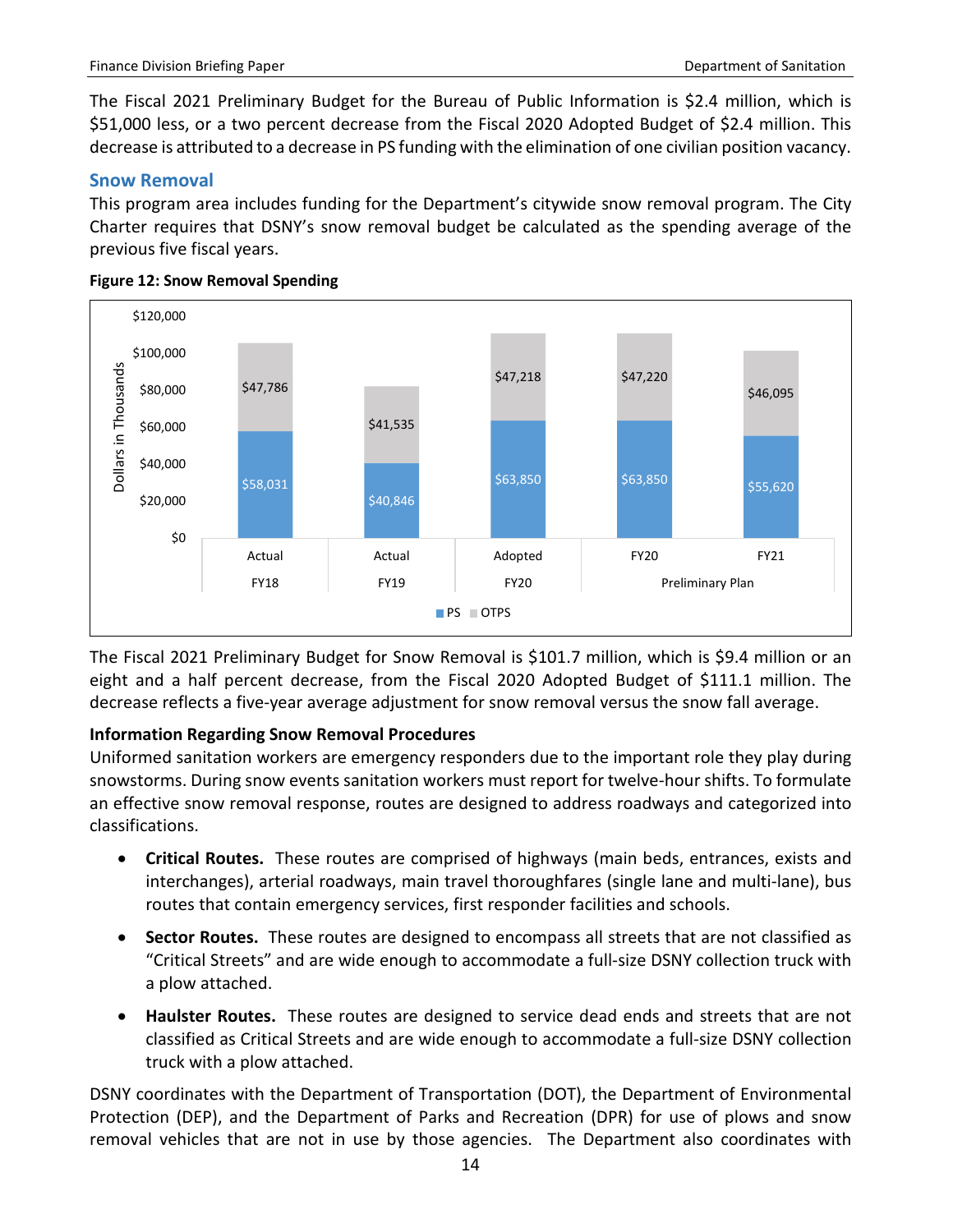emergency responders, including the Office of Emergency Management (OEM) and New York Police Department (NYPD).





#### **PMMR Performance Measures**

|                               |             |             | Target      | 4-Month Actual |             |             |             |
|-------------------------------|-------------|-------------|-------------|----------------|-------------|-------------|-------------|
| <b>Performance Indicators</b> | <b>FY17</b> | <b>FY18</b> | <b>FY19</b> | <b>FY20</b>    | <b>FY21</b> | <b>FY19</b> | <b>FY20</b> |
| Snowfall (total inches)       | 30.5        | 43.5        | 21          |                |             |             |             |
| Salt use (tons)               | 391.719     | 480.016     | 366.302     |                |             |             |             |

The first quarter of the City's fiscal year is in the summer months so no metrics are included in the Preliminary Management Report pertaining to this winter's snowfall.

#### <span id="page-17-0"></span>**Solid Waste Transfer Stations**

This program area provides support for the operation of the Staten Island Transfer Station, the 59th Street Marine Transfer Station (MTS) and the marine loading and unloading operations. Future MTSs outlined in the Capital Program Overview will be included in this program area once built and operational.



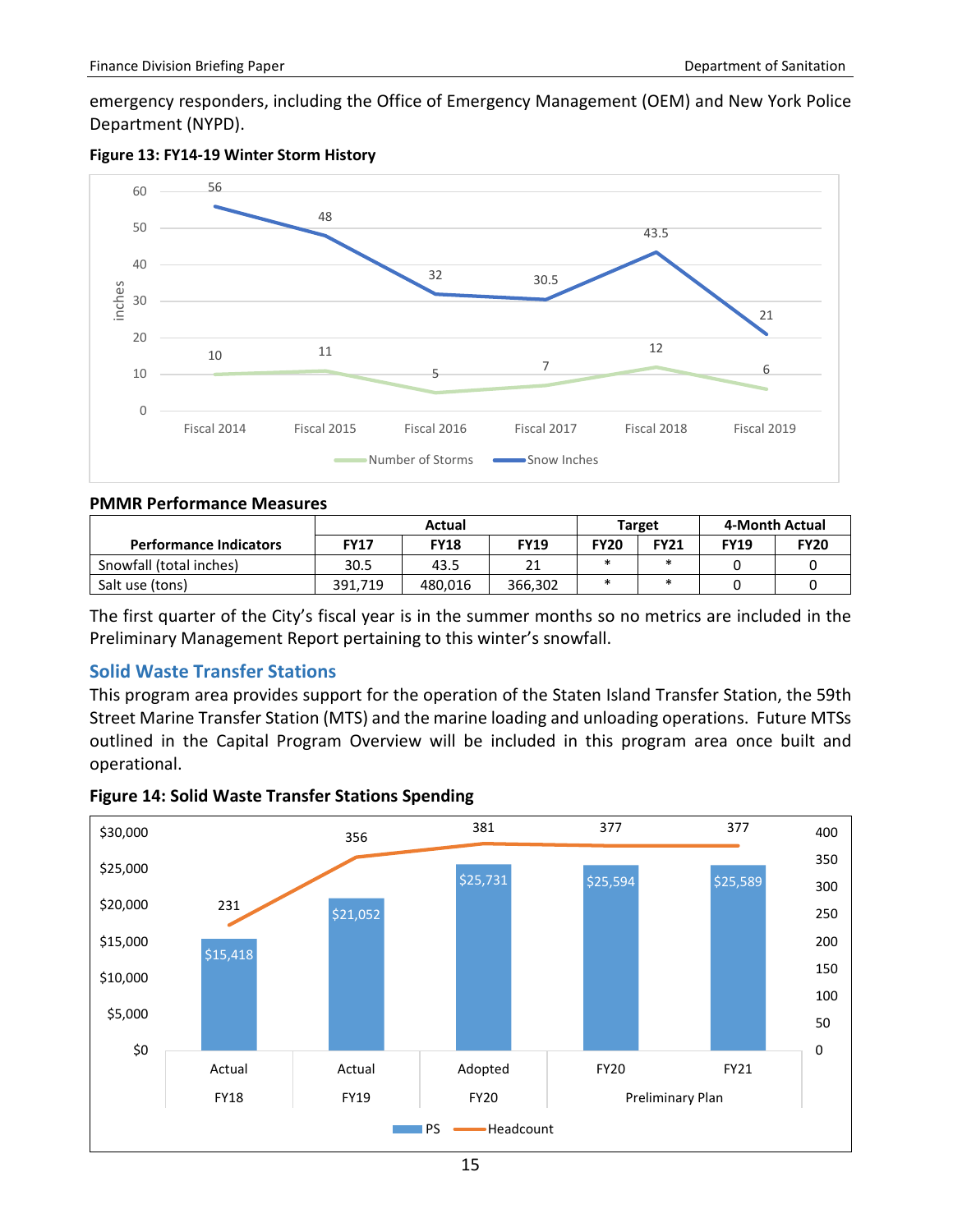The Fiscal 2021 Preliminary Budget for the solid waste transfer stations is \$25.6 million, which is \$142,000 or, one percent less than the Fiscal 2020 Adopted Budget of \$25.7 million. The decrease is attributed to a decrease PS funding with the elimination of four civilian position vacancies.

# <span id="page-18-0"></span>**Support Operations – Motor Equipment**

Funding in this program area provides for services related to the acquisition, repair and maintenance of the Department's citywide fleet.





The Fiscal 2021 Preliminary Budget for the Bureau of Support Operations – Motor Equipment is \$97.9 million, which is \$4.9 million, or 5.5 percent more than the Fiscal 2020 Adopted Budget of \$92.9 million. This change reflects an increase in PS funding for collective bargaining costs; slightly offset by a reduction in OTPS funding to procure vehicle equipment.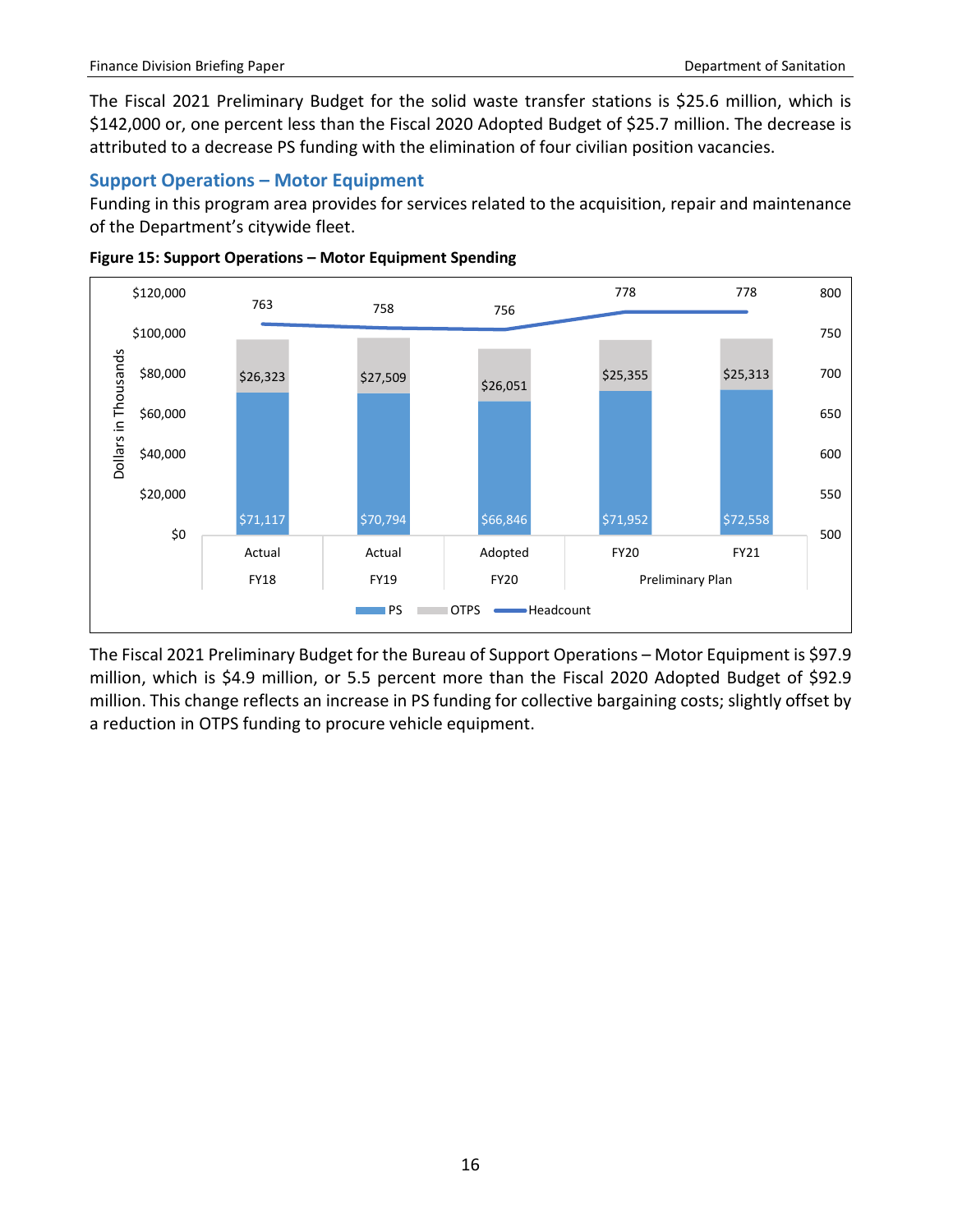# <span id="page-19-0"></span>**Support Operations – Building Management**

This program area provides support for services related to the acquisition, repair and maintenance of the Department's buildings and equipment.



**Figure 16: Support Operations – Building Management Spending** 

The Fiscal 2021 Preliminary Budget for Bureau of Support Operations – Building Management remains essentially unchanged from the Fiscal 2020 Adopted Budget.

### <span id="page-19-1"></span>**Waste Disposal – General**

In this program area, funding provides for the general operation of waste disposal, including waste management engineering and waste export administration.



**Figure 17: Waste Disposal – General Spending** 

The Fiscal 2021 Preliminary Budget for the Bureau of Waste Disposal is \$16.4 million, which is \$1.7 million or approximately 9.6 percent less, than the Fiscal 2020 Adopted Budget of \$18.1 million. This decrease reflects a decrease in OTPS funding for vehicle towing and janitorial contracts, as well as a reduction in PS funding with the elimination of three civilian position vacancies.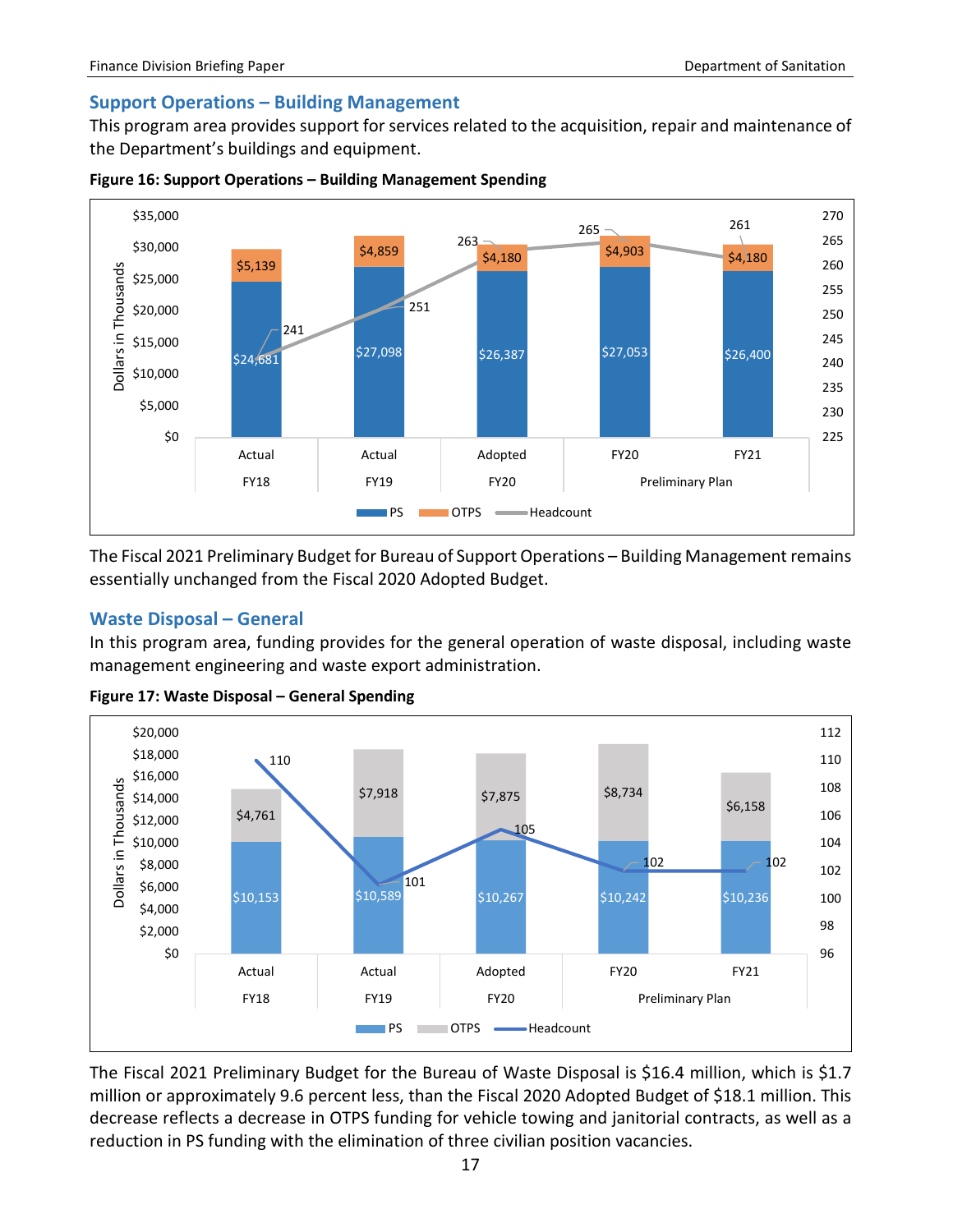#### <span id="page-20-0"></span>**Waste Disposal – Landfill Closure**

This program area provides support for the engineering, remediation, closure construction, postclosure maintenance and environmental management of the Fresh Kills landfill. Closure activities include final capping of the landfill, leachate treatment and control, methane gas collection and flaring, maintenance of and security of the site and waterways, and environmental monitoring.





The Fiscal 2021 Preliminary Budget for the Bureau of Waste Disposal - Landfill Closure is \$64.1 million, which is \$9 million or 12.3 percent less, than the Fiscal 2020 Adopted Budget of \$73.1 million. This decrease reflects a cost re-estimate to remediate the Great Kills Landfill.

#### <span id="page-20-1"></span>**Waste Export**

Funding in this program area is for contracts with private vendors to dispose of all Departmentcollected refuse.



#### **Figure 19: Waste Export Spending**

The Fiscal 2021 Preliminary Budget for waste export is \$420.7 million, which is \$7.9 million, or nearly two percent, more than the Fiscal 2020 Adopted Budget of \$412.8 million. This increase represents the projected additional cost to export refuse under the long-term export contracts.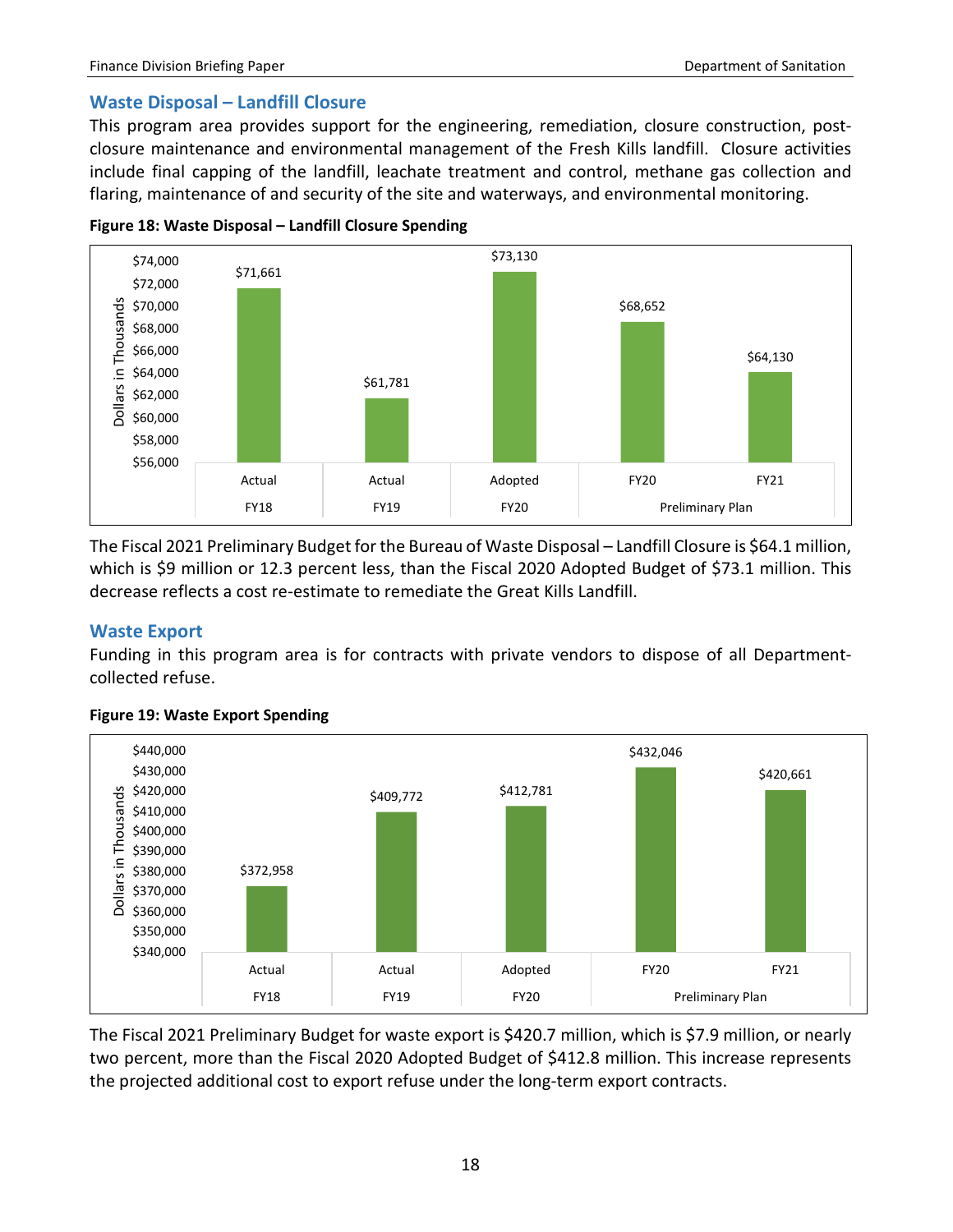# Disposal Network by Borough

| <b>BOROUGH</b>       | <b>Transfer Station</b>        | <b>Final Disposal/Processing</b>  | <b>Transportation Mode</b> |
|----------------------|--------------------------------|-----------------------------------|----------------------------|
| <b>Bronx</b>         | WM-Harlem River Yard           | Atlantic Waste Landfill           | Rail                       |
| Refuse               | 98 Lincoln Ave                 | Waverly, VA                       |                            |
|                      | Bronx, NY                      |                                   |                            |
| <b>Bronx</b>         | <b>SIMMS</b>                   |                                   | Sold to third party        |
| Paper                | 850 Edgewater Road             |                                   | truck                      |
|                      | Bronx, NY                      |                                   |                            |
| <b>Bronx</b>         | <b>SIMMS</b>                   | <b>SIMMS</b>                      | <b>Barge</b>               |
| <b>MPG</b>           | 850 Edgewater Road             | 472 2nd Ave                       |                            |
|                      | Bronx, NY                      | Brooklyn, NY                      |                            |
|                      |                                | <b>SIMMS</b>                      | <b>Barge</b>               |
|                      |                                | 1 Linden Avenue East              |                            |
|                      |                                | Jersey City, NJ                   |                            |
| <b>Bronx</b>         |                                |                                   | <b>Truck</b>               |
| <b>Organics</b>      |                                |                                   |                            |
|                      | <b>Waste Management</b>        | Newtown Creek Digester            |                            |
|                      | 215 Varick Street<br>Bklyn, NY | Greenpoint Bklyn                  |                            |
| <b>Staten Island</b> | Allied Waste (SITS)            | Lee County Landfill               | Rail                       |
| Refuse               | 600 West Service Road          | Bishopville, SC                   |                            |
|                      | Staten Island, NY              |                                   |                            |
| <b>Staten Island</b> |                                | <b>Visy Paper</b>                 | <b>DSNY</b>                |
| Paper                |                                | 4435 Victory Blvd.                | truck                      |
|                      |                                | Staten Island, NY                 |                            |
| <b>Staten Island</b> |                                | <b>SIMMS</b>                      | <b>DSNY</b>                |
| <b>MPG</b>           |                                | 1 Linden Avenue East              | truck                      |
|                      |                                | Jersey City, NJ                   |                            |
| <b>Manhattan</b>     |                                | Covanta Essex                     | <b>DSNY</b>                |
| Refuse               |                                | 183 Raymond Blvd                  | truck                      |
|                      |                                | Newark, NJ                        |                            |
|                      | <b>Interstate Waste</b>        | <b>Cumberland County LF</b>       | <b>Truck</b>               |
|                      | 375 US 1 Truck Rt.             | Shippensburgh PA                  |                            |
|                      | Jersey City, N.J.              |                                   |                            |
|                      | Covanta Sustainable Sol.       | Covanta Energy                    | Barge to Rail              |
|                      | 91st Street MTS                | Niagara Falls NY                  |                            |
|                      | Manhattan NY                   |                                   |                            |
|                      |                                | Covanta Energy                    | Barge to Rail              |
|                      |                                | Delaware Valley PA                |                            |
| Manhattan            | 59th Street MTS                | Visy paper                        | <b>Barge</b>               |
| Paper                | Pier 59                        | 4435 Victory Blvd.                |                            |
| Manhattan            | NY, NY                         | Staten Island, NY<br><b>SIMMS</b> | <b>DSNY</b>                |
| <b>MGP</b>           |                                | 1 Linden Avenue East              | Truck                      |
|                      |                                | Jersey City, NJ                   |                            |
|                      | <b>SIMMS</b>                   | <b>SIMMS</b>                      | <b>Barge</b>               |
|                      | 850 Edgewater Road             | 472 2nd Avenue                    |                            |
|                      | Bronx, NY                      | Brooklyn, NY                      |                            |
|                      |                                | <b>SIMMS</b>                      | <b>Barge</b>               |
|                      |                                | 1 Linden Avenue East              |                            |
|                      |                                | Jersey City, NJ                   |                            |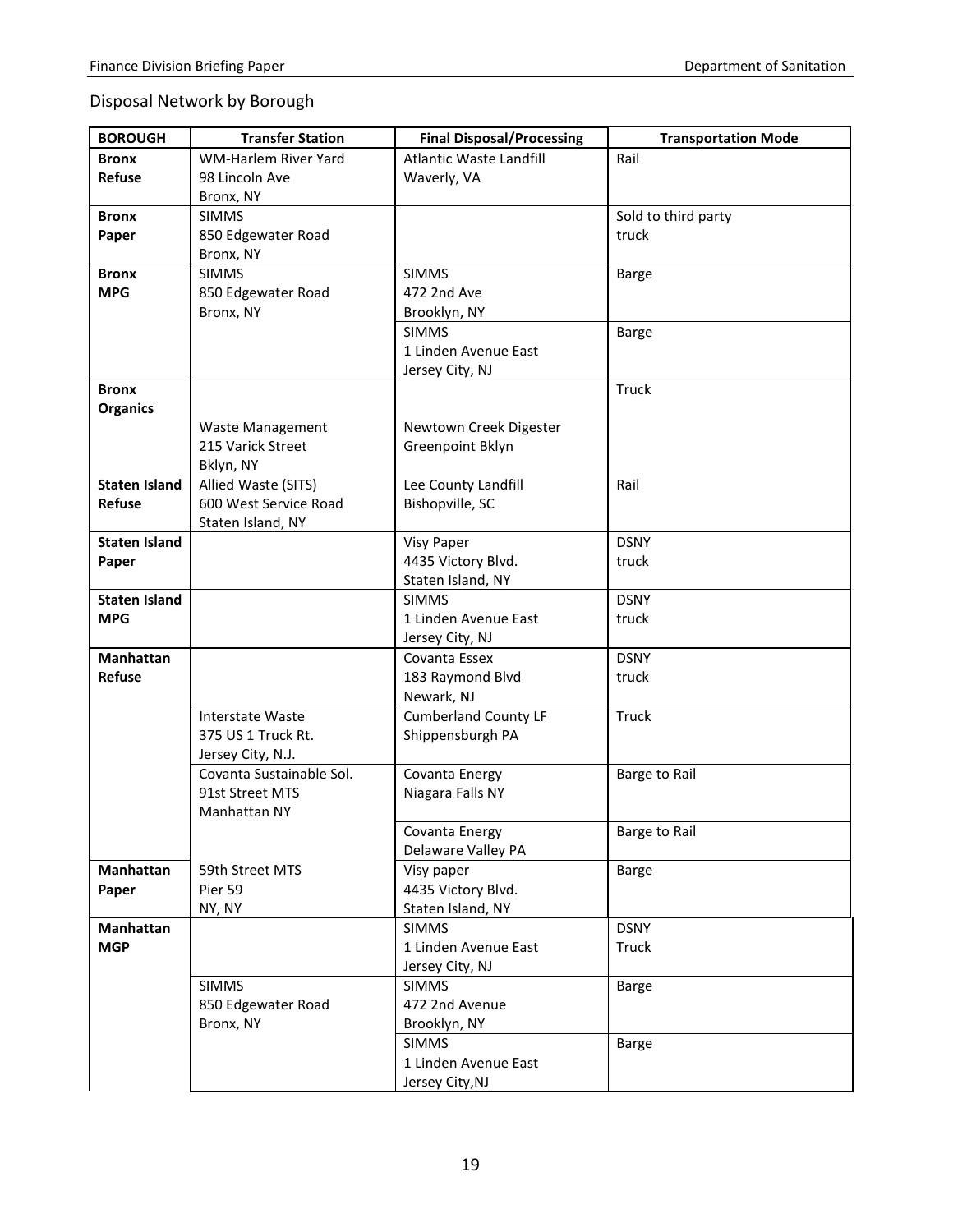| <b>BOROUGH</b>  | <b>Transfer Station</b>           | <b>Final Disposal/Processing</b>        | <b>Transportation Mode</b> |
|-----------------|-----------------------------------|-----------------------------------------|----------------------------|
| <b>Queens</b>   | Covanta 4Recovery                 | Covanta Energy                          | Barge to Rail              |
| refuse          | North Shore MTS                   | Niagara Falls, NY                       |                            |
|                 | Queens, NY                        |                                         |                            |
|                 |                                   | Covanta Energy                          | Barge to Rail              |
|                 |                                   | Delaware Valley, PA                     |                            |
|                 | <b>Waste Management</b>           | High Acres Landfill                     | Rail                       |
|                 | 38-50 Review Avenue               | <b>Fairport NY</b>                      |                            |
|                 | Queens, NY                        |                                         |                            |
|                 | <b>Tully Environmental</b>        | Seneca Meadows Landfill                 | Truck                      |
|                 | 127-30 34th Avenue                | Waterloo NY                             |                            |
|                 | Corona, NY                        |                                         |                            |
|                 |                                   | Commonwealth Environ.                   | Truck                      |
|                 |                                   | Hegins, PA                              |                            |
|                 |                                   | Keystone Sanitary                       | Truck                      |
|                 |                                   | Dunmore, PA                             |                            |
|                 | American Recycling                | Seneca Meadows Landfill                 | Truck                      |
|                 | 172-33 Douglas Ave                | Waterloo, NY                            |                            |
|                 | Jamaica, NY 11433                 |                                         |                            |
| <b>Queens</b>   | <b>SIMMS</b>                      | <b>Visy Paper</b><br>4435 Victory Blvd. | <b>Barge</b>               |
| Paper           | 30-27 Geenpoint Ave<br>Queens, NY | Staten Island, NY                       |                            |
|                 | <b>SIMMS</b>                      |                                         | Sold to third party        |
|                 | 850 Edgewater Road                |                                         | truck                      |
|                 | Bronx, NY                         |                                         |                            |
| <b>Queens</b>   | <b>SIMMS</b>                      | <b>SIMMS</b>                            | <b>Barge</b>               |
| <b>MGP</b>      | 30-27 Geenpoint Ave               | 472 2nd ave                             |                            |
|                 | Queens, NY                        | Brooklyn, NY                            |                            |
|                 |                                   | <b>SIMMS</b>                            | <b>Barge</b>               |
|                 |                                   | 1 Linden Avenue East                    |                            |
|                 |                                   | Jersey City, NJ                         |                            |
|                 | <b>SIMMS</b>                      | <b>SIMMS</b>                            | <b>Barge</b>               |
|                 | 850 Edgewater Road                | 472 2nd Ave                             |                            |
|                 | Bronx, NY                         | Brooklyn, NY                            |                            |
|                 |                                   | <b>SIMMS</b><br>1 Linden Avenue East    | <b>Barge</b>               |
|                 |                                   | Jersey City, NJ                         |                            |
| Queens          | American Recycling                | Pine Island Dairy Farm                  | Truck                      |
| <b>Organics</b> | 172-33 Douglas Ave                | Sheffield Mass                          |                            |
| <b>Brooklyn</b> | Hamilton Ave. MTS                 | High Acres Landfill                     | Barge to Rail              |
| Refuse          | Hamilton Ave./ Gowanus            | Fairport, NY                            |                            |
|                 | Brooklyn, NY                      |                                         |                            |
|                 |                                   | Atlantic Landfill                       | Barge to Rail              |
|                 |                                   | Waverly, VA                             |                            |
|                 |                                   |                                         |                            |
|                 | South West MTS                    | High Acres Landfill                     | Barge to Rail              |
|                 | Bay 41st/25th Ave.                | Fairport, NY                            |                            |
|                 | Brooklyn, NY                      |                                         |                            |
|                 |                                   | Atlantic Landfill<br>Waverly, VA        | Barge to Rail              |
|                 |                                   |                                         |                            |
|                 | Waste Management                  | <b>High Acres Landfill</b>              | Rail                       |
|                 | 215 Varick Street                 | Fairport, NY                            |                            |
|                 | Brooklyn, NY                      |                                         |                            |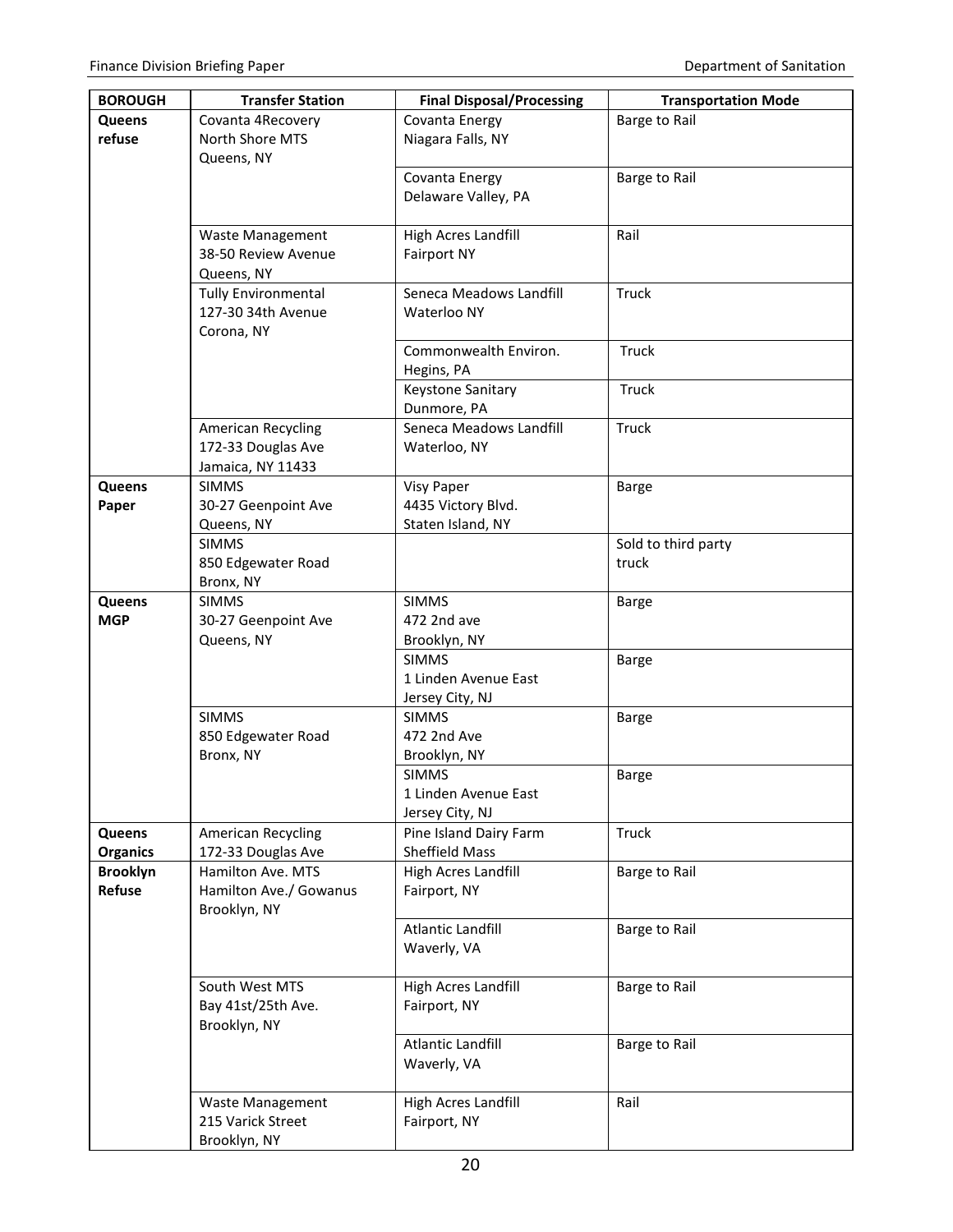| <b>BOROUGH</b>  | <b>Transfer Station</b> | <b>Final Disposal/Processing</b> | <b>Transportation Mode</b> |
|-----------------|-------------------------|----------------------------------|----------------------------|
| <b>Brooklyn</b> | <b>SIMMS</b>            |                                  | Sold to third party        |
| Paper           | 472 2nd Ave             |                                  | truck                      |
|                 | Brooklyn, NY            |                                  |                            |
|                 | <b>SIMMS</b>            | <b>Visy Paper</b>                | <b>Barge</b>               |
|                 | 30-27 Geenpoint Ave     | 4435 Victory Blvd.               |                            |
|                 | Queens, NY              | Staten Island, NY                |                            |
|                 |                         | <b>Visy Paper</b>                | <b>DSNY</b>                |
|                 |                         | 4435 Victory Blvd.               | truck                      |
|                 |                         | Staten Island, NY                |                            |
| <b>Brooklyn</b> | <b>SIMMS</b>            |                                  | Sold to third party        |
| <b>MPG</b>      | 472 2nd Ave             |                                  | truck                      |
|                 | Brooklyn, NY            |                                  |                            |
|                 | <b>SIMMS</b>            | <b>SIMMS</b>                     | <b>Barge</b>               |
|                 | 30-27 Geenpoint Ave     | 472 2 <sup>nd</sup> Avenue       |                            |
|                 | Queens, NY              | Brooklyn, NY                     |                            |
|                 |                         | <b>SIMMS</b>                     | <b>Barge</b>               |
|                 |                         | 1 Linden Avenue East             |                            |
|                 |                         | Jersey City, NJ                  |                            |
| <b>Brooklyn</b> | Waste Management        | Newtown Creek Digester           | Truck                      |
| <b>Organics</b> | 215 Varick Street       | Greenpoint, Brooklyn             |                            |
|                 | Brooklyn, NY            |                                  |                            |

# <span id="page-23-0"></span>**Waste Prevention, Reuse, and Recycling**

The Department has several recycling initiatives, including waste prevention and reuse education. The Department's recycling collection operation includes curbside collection, containerized collection, school night truck collection, bulk metal recycling, tire disposal, pilot public school and organic waste collections, leaf and Christmas tree collection and chlorofluorocarbon evacuation.



**Figure 20: Waste Prevention, Reuse, and Recycling** 

The Fiscal 2021 Preliminary Budget for the Bureau of Waste Prevention, Reuse, and Recycling is \$54.2 million, which is \$1.5 million, or 2.5 percent less than the Fiscal 2020 Adopted Budget of \$55.7 million. This decrease is primarily due to one-time OTPS funding in Fiscal 2020 not included in Fiscal 2021 for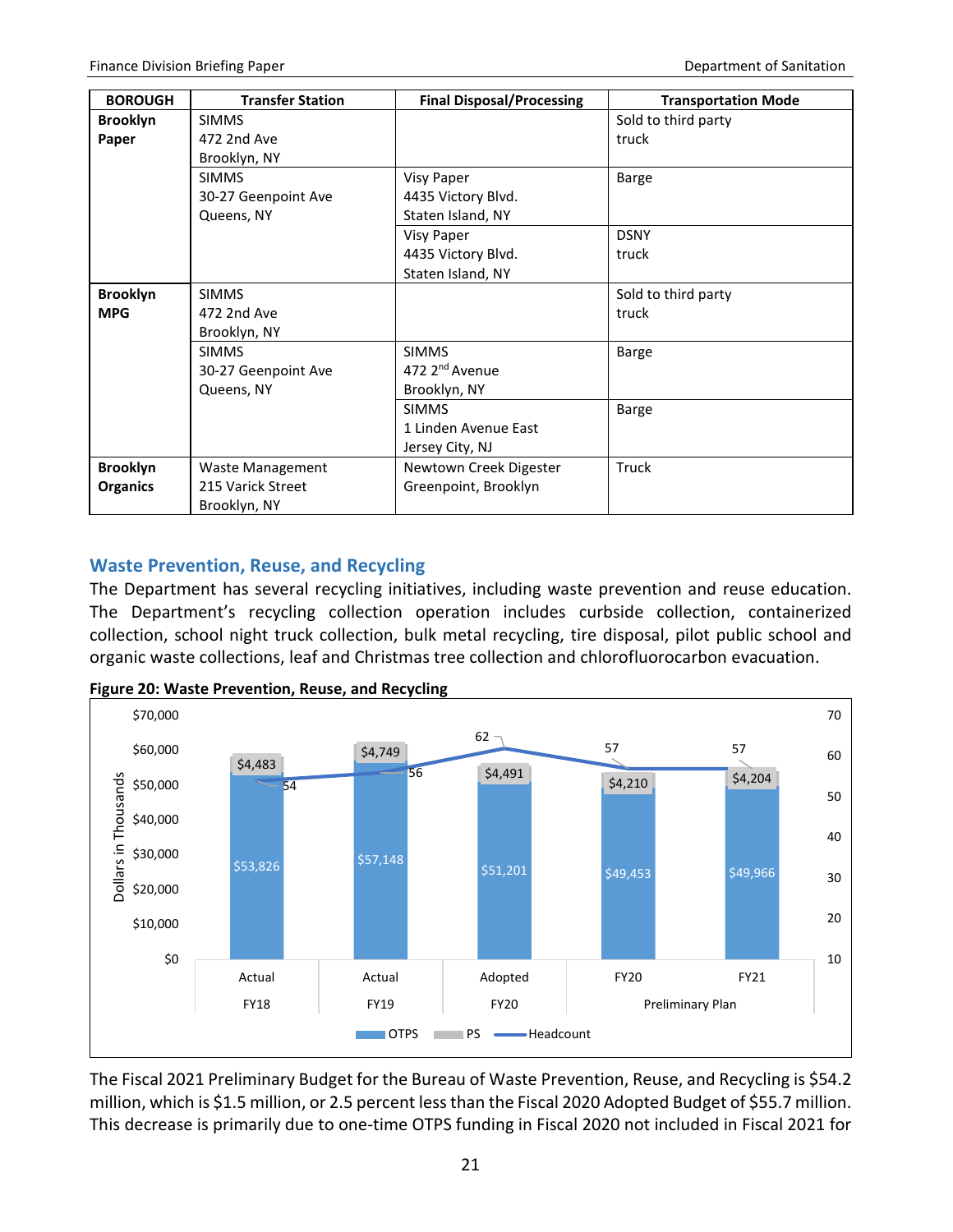the Department's food donation portal, as well a reduction in PS funding with the elimination of five civilian position vacancies.

|                                            | Actual      |             |             | <b>Target</b> |             | 4-Month Actual |             |
|--------------------------------------------|-------------|-------------|-------------|---------------|-------------|----------------|-------------|
| <b>Performance Indicators</b>              | <b>FY17</b> | <b>FY18</b> | <b>FY19</b> | <b>FY20</b>   | <b>FY21</b> | <b>FY19</b>    | <b>FY20</b> |
| Curbside and containerized recycling       |             |             |             |               |             |                |             |
| diversion rate (%)                         | 17.4%       | 18.0%       | 18.1%       | 23.0%         | 23.0%       | 17.6%          | 17.8%       |
| Curbside and containerized recycled tons   |             |             |             |               |             |                |             |
| (000)                                      | 644.3       | 663.6       | 681.6       | 848.6         | 848.6       | 224.2          | 226         |
| <b>Total annual Diversion Rate</b>         | 20.5%       | 20.9%       | 21.1%       | $\ast$        | $\ast$      | NA             | <b>NA</b>   |
| Recycled tons per day                      | 2,565       | 2,676       | 2,765       | 2,270         | 2,270       | <b>NA</b>      | <b>NA</b>   |
| Annual tons recycled total (000)           | 800         | 835         | 868         | $\ast$        | $\ast$      | NA             | <b>NA</b>   |
| Missed recycling collections (%)           | 0.1%        | 0.2%        | 0.1%        | $\ast$        | *           | 0.1%           | 0.0%        |
| Recycling summonses issued                 | 100,629     | 84.682      | 76,492      | $\ast$        | $\ast$      | 25.836         | 20,231      |
| Recycling collection cost per ton (\$)     | \$686       | \$706       | NA.         | $\ast$        | $\ast$      | <b>NA</b>      | <b>NA</b>   |
| Recycling cost per ton (fully loaded) (\$) | \$738       | \$783       | <b>NA</b>   | $\ast$        | $\ast$      | NA             | NA          |

# <span id="page-24-0"></span>**Capital Plan Overview**

On January 16, 2020, Mayor Bill de Blasio released the Preliminary Capital Commitment Plan for Fiscal 2020-2024 (the Commitment Plan) and the Fiscal 2021-2024 Capital Budget (the Capital Budget).

The following section will provide an overview of the Preliminary Commitment Plan and Capital Budget for DSNY. Each one of these documents should support and be well integrated with one another to properly execute the City's capital projects as well as meet its infrastructure goals. We will examine to what extent this is occurring, where improvements need to be made, and the overall feasibility of DSNY's capital program.

# **Preliminary Capital Budget for Fiscal 2021-2024**



**Figure 23: Capital Budget for Fiscal 2022 – 2024**

The Capital Budget provides the required appropriations for Fiscal 2021 and planned appropriations for the subsequent three-year capital program. Appropriations represent the legal authority to spend capital dollars and are what the Council votes on at budget adoption. As shown in the chart below, the Department of Sanitation's Fiscal 2021 Preliminary Capital Budget includes \$1.71 billion in Fiscal 2021-2024. This

represents approximately three percent of the City's total \$53.9 billion Capital Budget for 2021-2024.

# **Preliminary Capital Commitment Plan for Fiscal 2020-2024**

The City's Capital Commitment Plan details the Administration's plan to spend the appropriations voted on by the City Council at Adoption. The Commitment Plan provides project-level funding detail as well an estimate of expenditure dates. It is through this document that we gain insight into a project's estimated cost, start date and time to completion.

DSNY's Preliminary Commitment Plan includes \$2.1 billion in Fiscal 2020-2024. This represents approximately 2.5 percent of the City's total \$85.5 billion Preliminary Commitment Plan. The Capital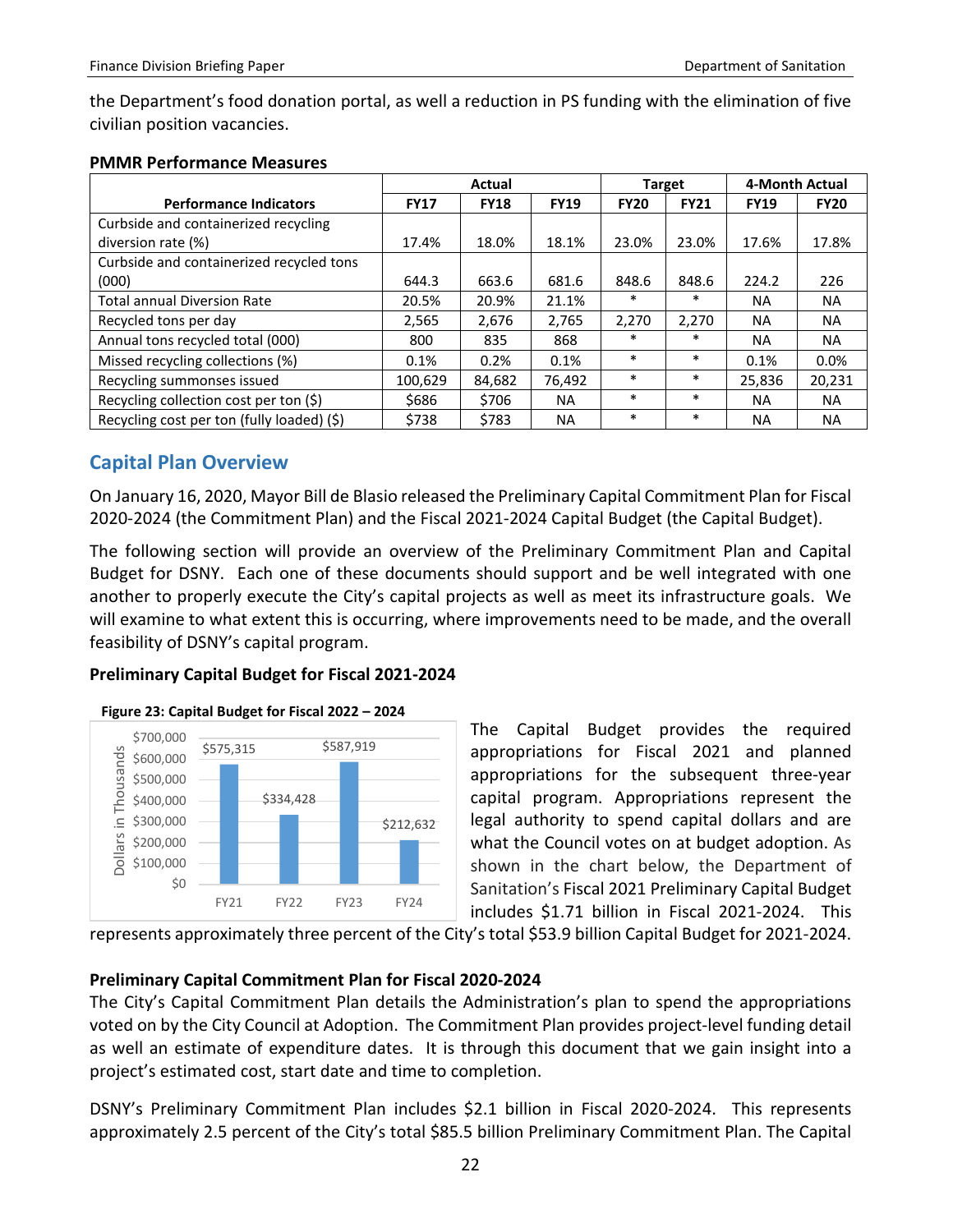Commitment is significantly higher than the Capital Budget because it includes the current appropriations for Fiscal 2020. The amount of uncommitted appropriations form the amount that will be re-appropriated or rolled into Fiscal 2021 in the Executive and Adopted Budgets.



#### **Figure 24: DSNY Commitment Plan**

The Preliminary Capital Plan for the Department for Fiscal 2020-2024 has decreased by \$127.4 million to a total of \$2.1 billion, demonstrating a 5.5 percent reduction when compared to the Department's Adopted Commitment Plan. The decrease can be primarily attributed to two projects that were pushed past Fiscal 2024: (1) a \$191 million re-allocation for the 25<sup>th</sup> Street garage in Manhattan, and (2) a \$53 million re-allocation for Gansevoort Marine Transfer Station in Manhattan.

The total appropriations for DSNY in Fiscal 2020 are \$410.9 million against planned commitments totaling \$[1](#page-25-0)97.4 million.<sup>1</sup> This excess balance of \$213.5 million in appropriations gives the Administration considerable flexibility within the capital plan. However, as the commitment of appropriations are legally bound to their budget line descriptions, this flexibility is more limited than it appears from this variance alone.

Historically, the Commitment Plan has frontloaded planned commitments for capital projects in the first year or two of the plan, and included unrealistically high planned commitments. At the Council's continued urging that practice has largely ceased. Beginning with the Fiscal 2020 Executive Commitment Plan, agencies' Commitment Plans are now more accurate, reflecting more evenly distributed planned spending across all years of the plan.

A natural result of more realistic timelines is capital projects extending beyond the Commitment Plan's five-year time frame. To address this, the Administration has added Section VII. titled "Redistribution of the City's Capital Plan" to the Commitment Plan. What this section does is increase the transparency of the Commitment Plan by showing the distribution of funding beyond the required five years to ten years (Fiscal 2020 -2029). This extension allows the Council and the public to better

<span id="page-25-0"></span> $1$  Appropriations for Fiscal 2020 are calculated by summing the available appropriations listed in the commitment plan with actual commitments to-date. Because commitments to-date excludes inter-fund agreements (IFA), this figure may be slightly lower than the total appropriations for Fiscal 2020. In addition, a very small portion of the difference between appropriations and planned commitments are necessary to fund IFA, which are excluded from this planned commitments figure.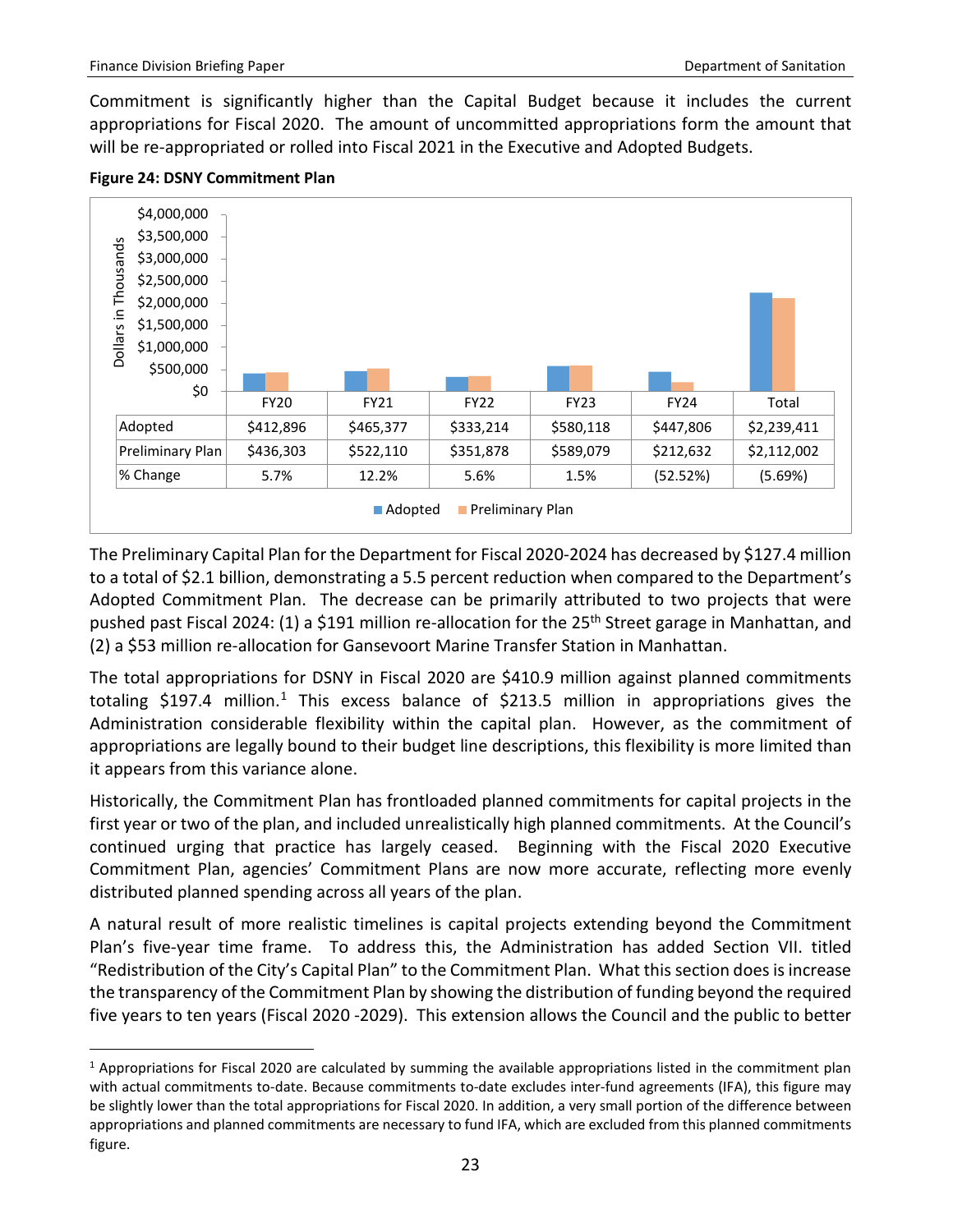differentiate between movement beyond the years of the Commitment Plan and a simple elimination of funding. DSNY's ten-year total is \$3.42 billion which is \$1.34 billion greater than Department's \$2.1 billion five-year plan.





DSNY had actual commitments of \$286.9 million in Fiscal 2019, a commitment rate of 65 percent. The Department's history of commitments is shown in the chart above. Given this performance history, it is likely that DSNY will end this year with some unmet commitment targets and uncommitted appropriations available to roll into Fiscal 2021 and in the outyears.

Furthermore, the chart above displays the Department's capital commitment plan as of the Fiscal 2015-2019 Executive Budgets and the actual commitments in the corresponding fiscal years. The chart also shows the capital commitment rate as: the percentage of the capital plan committed per fiscal year.<sup>[2](#page-26-0)</sup>

The Department's Commitment Plan contains 156 project lines. However, not all of these projects have funding allocated to them or are managed by the agency. For example, the Department's capital plan contains a project line for a garage in District 7, Queens with no funding associated with it. Since Fiscal 2020 Adoption, the number of project ID's decreased by four, for a total of 156 project lines included in the Preliminary Capital Commitment Plan; the following project ID's were eliminated: (1) 827 S136-374 for boiler replacement citywide, (2) 827 S136-270 citywide brine application, (3) 827 S222-420J DSNY storage upgrade, and (4) 827 S216-403 Hamilton Avenue Marine Transfer Station.

<span id="page-26-0"></span> $2$  Note planned commitments are higher than the agency's "target commitments." Target commitments are a management tool used by OMB; they are "the actual aggregate levels that the managing agencies are expected to commit and against which their performance will be measured at the end of the fiscal year," and are not broken out between City and non-City funds.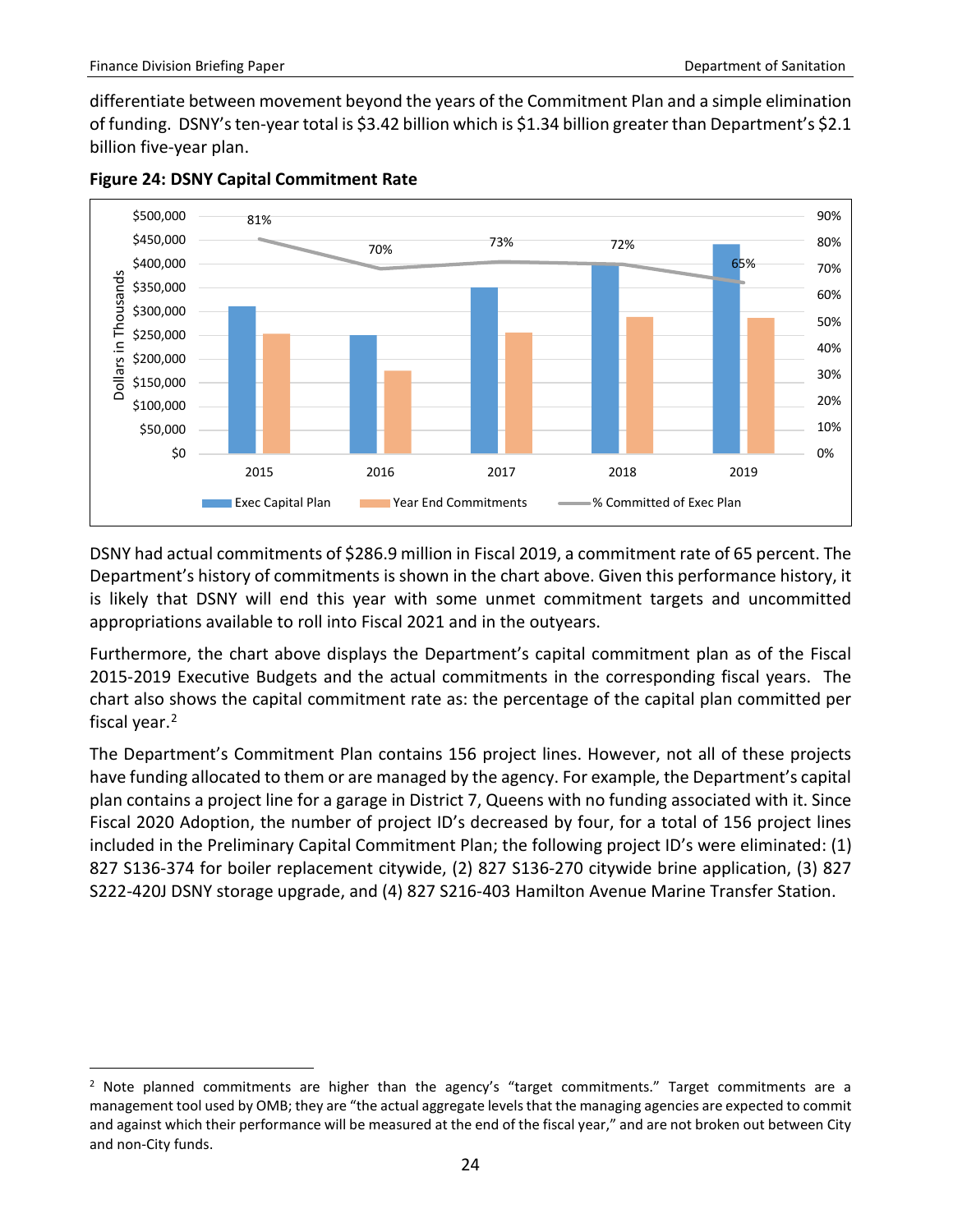#### **Figure 25: Capital Projects by Borough**



Citywide capital projects represent 48 percent or \$1 million of DSNY's \$2.1 billion four-year capital plan. Generally, citywide projects include vehicle and information technology purchases, as well as marine transfer station construction. Of the \$2.1 billion in the plan, seven percent or \$145.1 million is allocated towards Manhattan projects, 19 percent or \$398.7 million is allocated towards Bronx projects, four and a half percent or \$95 million is allocated towards Brookyln projects, 12.8 percent or \$271.3 million is allocated towards Queens projects, nine percent or

\$188.3 million is allocated towards Staten Island projects. Borough projects mainly include garage construction and/or rehabilation. Currently, DSNY has 59 garages citywide.

#### **Fiscal 2021 Preliminary Capital Commimtment Plan Highlights**

Major capital projects included in the Preliminary Capital Commitment Plan are outlined below.

- **Equipment & Vehicle Replacement.** The Preliminary Capital Commitment Plan includes \$872.9 million to replace various operational equipment and vehicles.
- **Bronx 9/10/11 Garage.** The Preliminary Capital Commitment Plan includes \$278.6 million to build a new Bronx 9/10/11 Garage. The anticipated completion year is 2026 and the total anticipated project cost is \$290.9 million.
- **Staten Island 1 and 3 Garage.** The Preliminary Capital Commitment Plan includes \$146.7 million to build a new Staten Island 1 and 3 Garage. The anticipated completion year is 2024 and the total anticipated cost is \$172.8 million.
- **Queens 1 Garage.** The Preliminary Capital Commitment Plan includes \$142.6 million to build a new Queens 1 Garage. The anticipated completion year is 2026.
- **Citywide Facility Rehabilitation.** The Preliminary Capital Commitment Plan includes \$89.5 million for rehabilitation of various facilities, including district garages and marine transfer stations citywide.
- **Queens 11 and 13 Floor Slab Replacement.** The Preliminary Capital Commitment Plan includes \$44.9 million to replace concrete slabs at the Queens 11 and 13 Garage. The anticipated completion year is 2023.
- **Information Technology.** The Preliminary Capital Commitment Plan includes \$32 million to procure technology equipment for Department operations.
- Manhattan 11. The Preliminary Capital Commitment Plan includes \$30 million rehabilitation and new construction at the Manhattan 11 Garage. The anticipated completion year is 2022.

Overall, DSNY's Preliminary Capital Commitment Plan supports the agencies core functions in four ways: (1) ensuring the fleet is on a replacement cycle to meet operational needs, (2) protecting critical equipment by installing resiliency measures at storage locations, (3) providing rehabilitated and new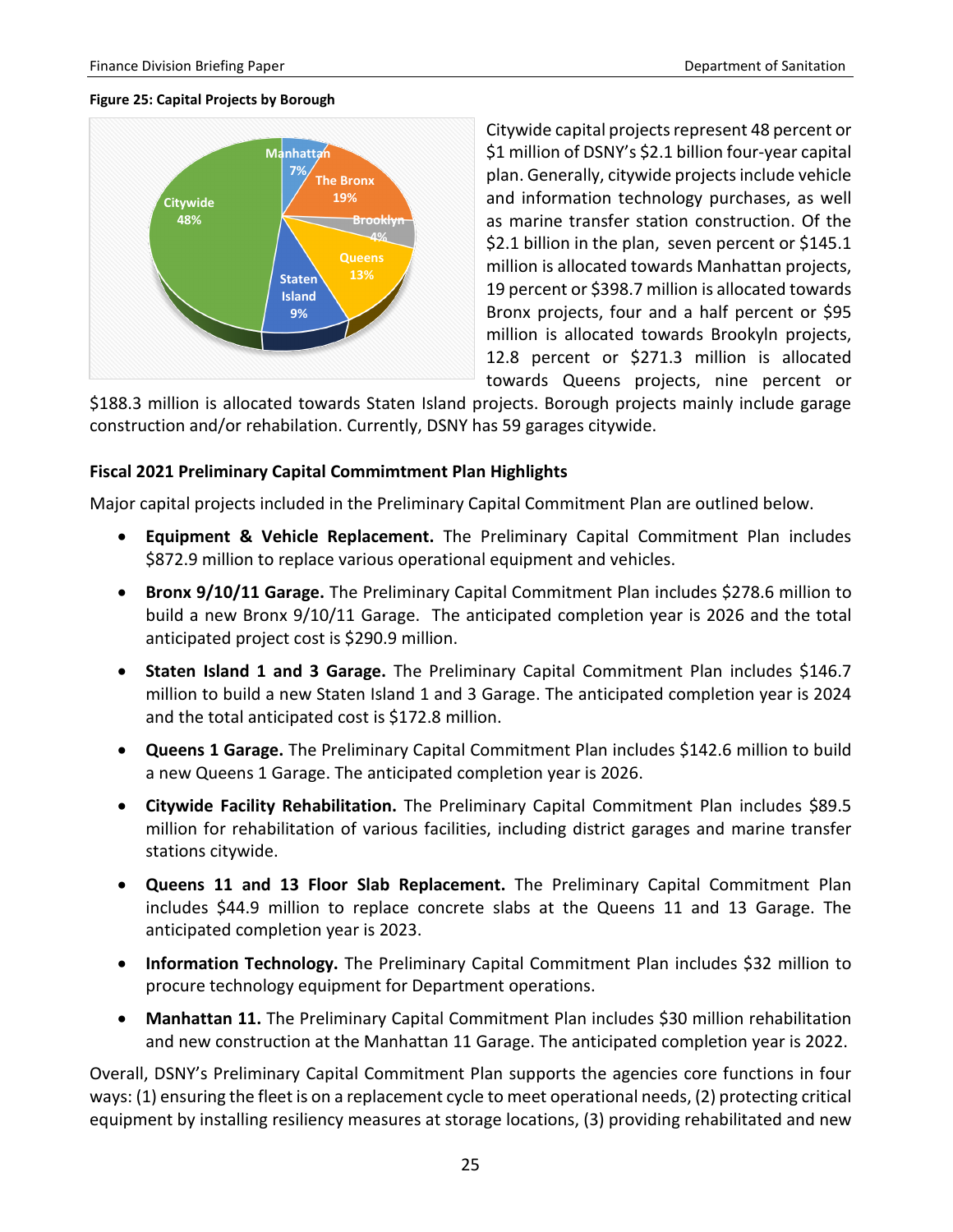personnel works spaces and (4) ensuring communication equipment is updated to support and streamline operations.

# <span id="page-28-0"></span>**A: Budget Actions in the November and the Preliminary Plans**

|                                             | <b>FY20</b> |                 |              | <b>FY21</b> |          |              |
|---------------------------------------------|-------------|-----------------|--------------|-------------|----------|--------------|
| <b>Dollars in Thousands</b>                 | City        | <b>Non-City</b> | <b>Total</b> | City        | Non-City | <b>Total</b> |
| <b>DSNY Budget as of the Fiscal 2020</b>    |             |                 |              |             |          |              |
| <b>Adopted Budget</b>                       | \$1,756,340 | \$19,514        | \$1,775,853  | \$1,733,537 | \$19,164 | \$1,753,151  |
| <b>New Needs</b>                            |             |                 |              |             |          |              |
| <b>Commercial Waste Zone</b>                | \$2,012     | \$0             | \$2,012      | \$390       | \$0      | \$390        |
| Syringe Litter Collection                   | 459         | 0               | 459          | 278         | 0        | 278          |
| 14th Street Mechanical Broom Service        | 320         | 0               | 320          | 145         | 0        | 145          |
| <b>Fall Leaf Collection</b>                 | 719         | 0               | 719          | 0           | 0        | 0            |
| <b>Waste Export</b>                         | 21,500      | 0               | 21,500       | 0           | 0        | 0            |
| <b>Subtotal, New Needs</b>                  | \$25,010    | \$0             | \$25,010     | \$813       | \$0      | \$813        |
| <b>Other Adjustments</b>                    |             |                 |              |             |          |              |
| 1st Quarter Revenue                         | \$0         | \$75            | \$75         | \$0         | \$0      | \$0          |
| Agency Phone Plan Review                    | (27)        | 0               | (27)         | (54)        | $\Omega$ | (54)         |
| <b>Cement Masons Collective Bargaining</b>  | 51          | $\pmb{0}$       | 51           | 51          | 0        | 51           |
| <b>CSBA Attorneys Collective Bargaining</b> | 108         | $\pmb{0}$       | 108          | 118         | 0        | 118          |
| <b>Energy Personnel</b>                     | 0           | 185             | 185          | 0           | 0        | 0            |
| <b>Excel Projects</b>                       | 0           | 625             | 625          | 0           | 0        | 0            |
| Fresh Kills Landfill Closure                | (2,068)     | 0               | (2,068)      | 0           | 0        | 0            |
| Intra-City Mod for DSNY                     | 0           | 130             | 130          | 0           | 0        | 0            |
| L237 Collective Bargaining                  | 58          | 0               | 58           | 99          | 0        | 99           |
| Intra-City Fuel                             | 0           | 15              | 15           | $\Omega$    | 0        | 0            |
| L246 All Groups Collective Bargaining       | 3,786       | 0               | 3,786        | 4,456       | 0        | 4,456        |
| <b>Organics Processing</b>                  | (2,908)     | $\mathbf 0$     | (2,908)      | 0           | 0        | 0            |
| Training                                    | 0           | 25              | 25           | 0           | 0        | 0            |
| Agency Phone Plan Re-Review                 | (16)        | $\mathbf 0$     | (16)         | (31)        | 0        | (31)         |
| <b>Energy Personnel</b>                     | 0           | 88              | 88           | 0           | 0        | 0            |
| FY20 Member Item Reallocation               | 1,116       | 0               | 1,116        | 0           | 0        | 0            |
| Lease Auditing                              | (5)         | $\mathbf 0$     | (5)          | 0           | 0        | 0            |
| Motor Grade Operator & Tractor              |             |                 |              |             |          |              |
| <b>Collective Bargaining</b>                | 36          | 0               | 36           | 36          | 0        | 36           |
| <b>NYSNA Collective Bargaining</b>          | 13          | $\mathbf 0$     | 13           | 27          | 0        | 27           |
| Prior Year Revenue                          | (31, 939)   | 31,939          | 0            | 0           | 0        | 0            |
| <b>Subtotal, Other Adjustments</b>          | ( \$31,795) | \$33,082        | \$1,287      | \$4,702     | \$0      | \$4,702      |
| <b>TOTAL, All Changes</b>                   | (56, 785)   | \$33,082        | \$26,297     | \$5,515     | \$0      | \$5,515      |
| <b>DSNY Budget as of the Fiscal 2021</b>    |             |                 |              |             |          |              |
| <b>Preliminary Budget</b>                   | \$1,749,555 | \$52,595        | \$1,802,151  | \$1,739,052 | \$19,163 | \$1,758,665  |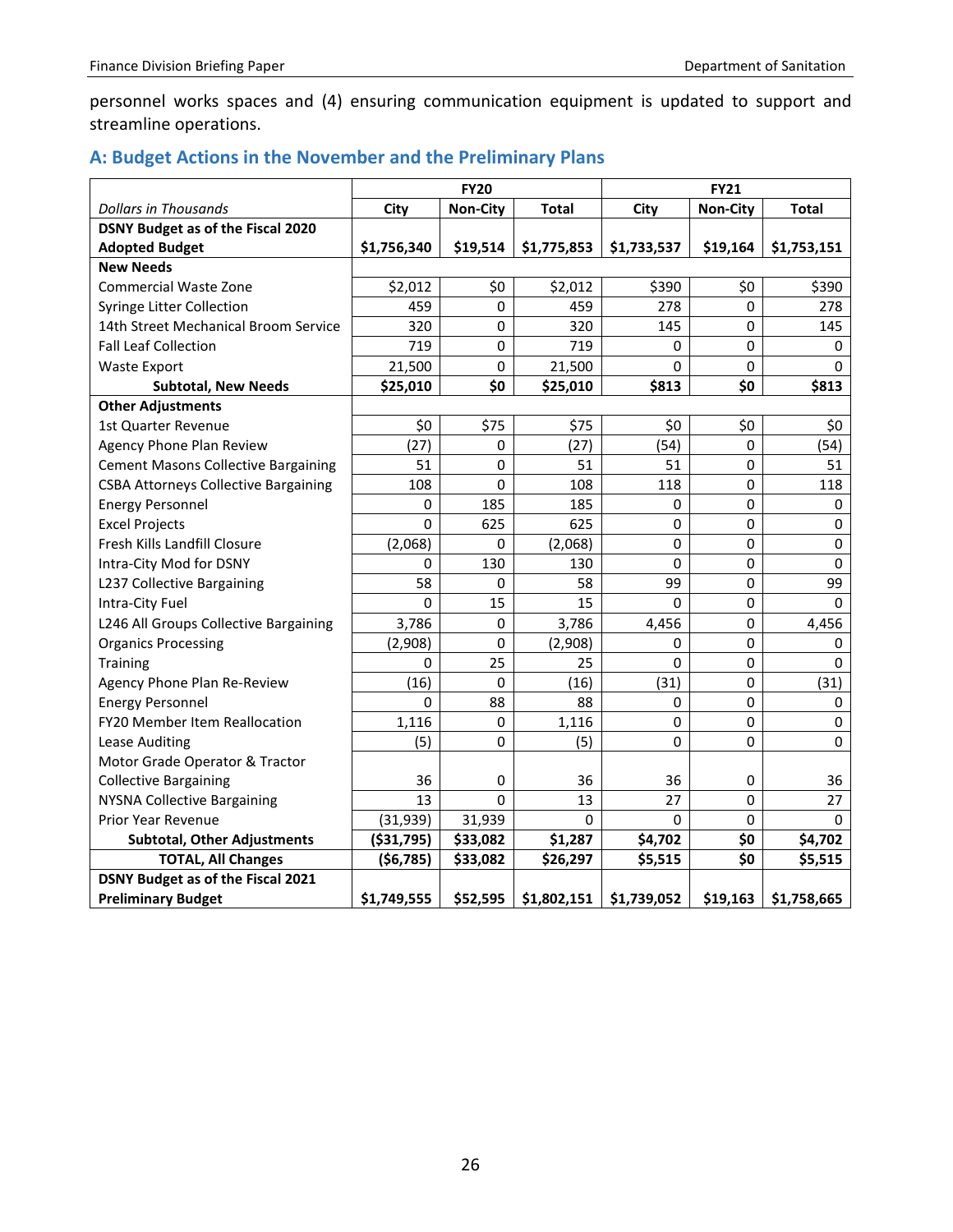# <span id="page-29-0"></span>**B: DSNY Contract Budget**

### **DSNY Fiscal 2021 Preliminary Contract Budget**

*Dollars in Thousands*

| DUNUI JIII THUUSUHUS                          |             |                  |             |                  |
|-----------------------------------------------|-------------|------------------|-------------|------------------|
|                                               | <b>FY20</b> | Number of        | <b>FY21</b> | Number of        |
| Category                                      | Adopted     | <b>Contracts</b> | Preliminary | <b>Contracts</b> |
| <b>Cleaning Services</b>                      | \$266       | 17               | \$707       | 17               |
| Contractual Services - General                | 85,624      | 16               | 76,930      | 16               |
| Data Processing Equipment Maintenance         | 534         | 1                | 533         |                  |
| Maintenance and Operation of Infrastructure   | 2,416       | 22               | 2,517       | 22               |
| Maintenance and Repairs - General             | 1,814       | 12               | 982         | 12               |
| Maintenance and Repairs - Motor Vehicle Equip | 1,138       | 13               | 1,138       | 13               |
| Municipal Waste Export                        | 412,442     | 30               | 420,442     | 30               |
| <b>Office Equipment Maintenance</b>           | 143         | 6                | 106         | 6                |
| <b>Printing Services</b>                      | 1,238       | 6                | 1,188       | 6                |
| Prof. Services - Computer Services            | 1,764       | 14               | 1,754       | 14               |
| Prof. Services - Other                        | 14,874      | 21               | 11,632      | 21               |
| <b>Security Services</b>                      | 4,286       | 6                | 4,286       | 6                |
| Telecommunications Maintenance                | 840         | 5                | 789         | 5                |
| <b>Temporary Services</b>                     | 401         | 3                | 391         | 3                |
| Training Program for City Employees           | 83          | 6                | 94          | 6                |
| <b>TOTAL</b>                                  | \$527,863   | 178              | \$523,489   | 178              |

# <span id="page-29-1"></span>**C: Program Areas**

<span id="page-29-2"></span>

| <b>Civilian Enforcement</b>           |             |             |             |                         |             |                  |
|---------------------------------------|-------------|-------------|-------------|-------------------------|-------------|------------------|
| <b>Civilian Enforcement</b>           |             |             |             |                         |             |                  |
| Dollars in Thousands                  |             |             |             |                         |             |                  |
|                                       | <b>FY18</b> | <b>FY19</b> | <b>FY20</b> | <b>Preliminary Plan</b> |             | *Difference      |
|                                       | Actual      | Actual      | Adopted     | <b>FY20</b>             | <b>FY21</b> | <b>FY20-FY21</b> |
| <b>Spending</b>                       |             |             |             |                         |             |                  |
| <b>Personal Services</b>              |             |             |             |                         |             |                  |
| <b>Full-Time Salaried - Civilian</b>  | \$5,413     | \$4,891     | \$5,746     | \$5,746                 | \$5,746     | \$0              |
| <b>Additional Gross Pay</b>           | 167         | 192         | 0           | 0                       | 0           | 0                |
| Overtime - Civilian                   | 99          | 108         | 0           | O                       | 0           | 0                |
| <b>TOTAL</b>                          | \$5,679     | \$5,191     | \$5,746     | \$5,746                 | \$5,746     | \$0              |
| <b>Funding</b>                        |             |             |             |                         |             |                  |
| <b>City Funds</b>                     |             |             | \$5,746     | \$5,746                 | \$5,746     | \$0              |
| <b>TOTAL</b>                          | \$5,679     | \$5,191     | \$5,746     | \$5,746                 | \$5,746     | \$0              |
| <b>Budgeted Headcount</b>             |             |             |             |                         |             |                  |
| <b>Full-Time Positions - Civilian</b> | 144         | 124         | 162         | 162                     | 162         | 0                |
| <b>TOTAL</b>                          | 144         | 124         | 162         | 162                     | 162         | 0                |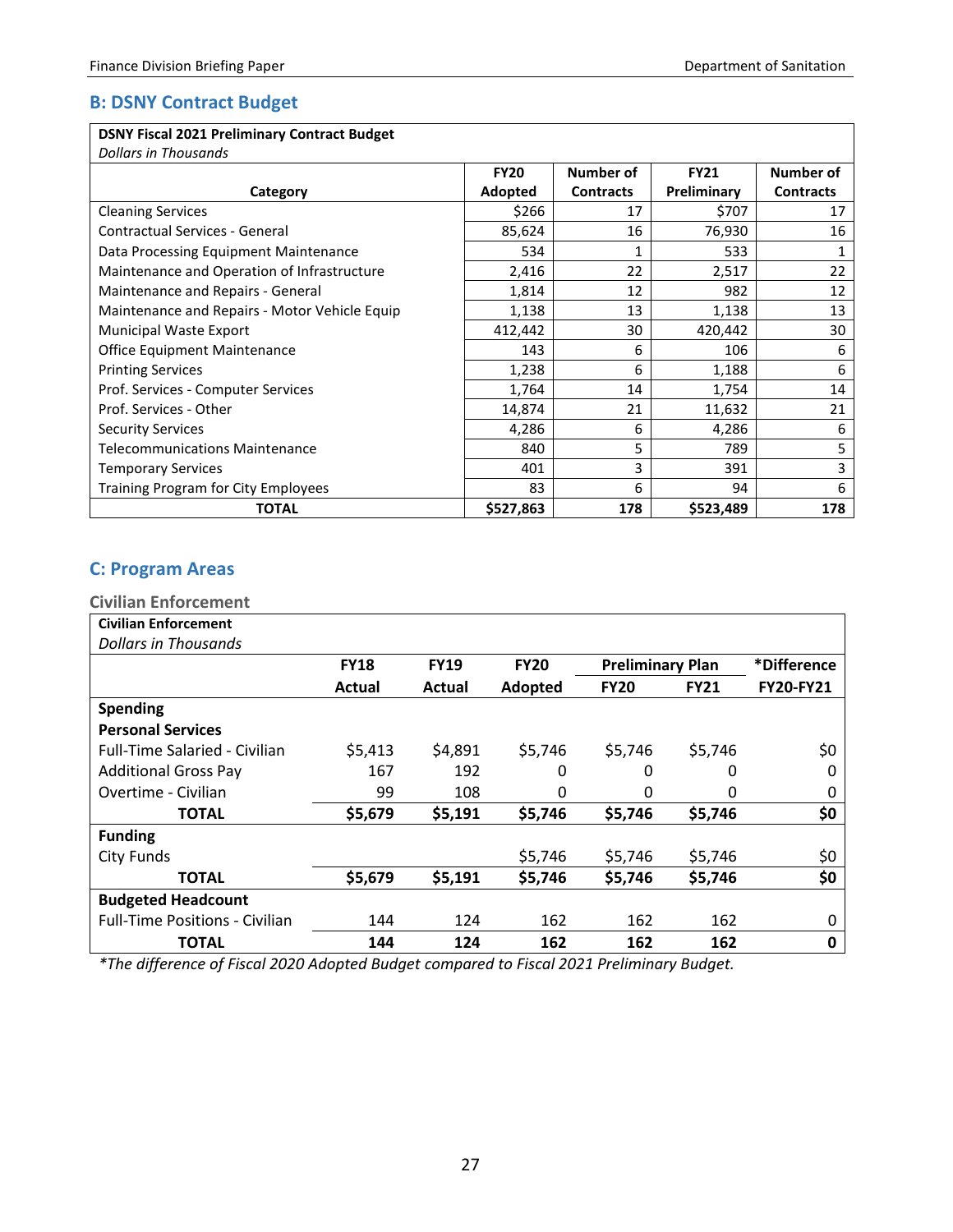# <span id="page-30-0"></span>**Collection and Street Cleaning**

|  |  | <b>Collection and Street Cleaning</b> |  |
|--|--|---------------------------------------|--|
|  |  |                                       |  |

| <b>Dollars in Thousands</b>           |               |             |              |             |                         |                  |
|---------------------------------------|---------------|-------------|--------------|-------------|-------------------------|------------------|
|                                       | <b>FY18</b>   | <b>FY19</b> | <b>FY20</b>  |             | <b>Preliminary Plan</b> | *Difference      |
|                                       | <b>Actual</b> | Actual      | Adopted      | <b>FY20</b> | <b>FY21</b>             | <b>FY20-FY21</b> |
| <b>Spending</b>                       |               |             |              |             |                         |                  |
| <b>Personal Services</b>              |               |             |              |             |                         |                  |
| <b>Full-Time Salaried - Uniformed</b> | \$505,500     | \$529,094   | \$544,731    | \$544,567   | \$544,556               | (5174)           |
| Full-Time Salaried - Civilian         | 12,428        | 12,540      | 13,254       | 13,519      | 13,559                  | 305              |
| <b>Other Salaried and Unsalaried</b>  | 5,994         | 7,744       | 10,688       | 10,688      | 10,727                  | 39               |
| <b>Additional Gross Pay</b>           | 98,580        | 99,624      | 93,872       | 93,974      | 94,006                  | 134              |
| Overtime - Uniformed                  | 98,249        | 91,606      | 69,438       | 71,313      | 57,574                  | (11, 864)        |
| Overtime - Civilian                   | 1,011         | 1,037       | 216          | 216         | 216                     | 0                |
| <b>Fringe Benefits</b>                | 35,776        | 36,659      | 39,228       | 39,253      | 39,117                  | (111)            |
| <b>Subtotal</b>                       | \$757,538     | \$778,303   | \$771,429    | \$773,532   | \$759,757               | (511, 672)       |
| <b>Other Than Personal Services</b>   |               |             |              |             |                         |                  |
| <b>Supplies and Materials</b>         | \$4,947       | \$4,789     | \$3,789      | \$3,444     | \$3,180                 | (5609)           |
| <b>Fixed and Misc Charges</b>         | 1             | 1           | 5            | 7           | 5                       | 0                |
| Property and Equipment                | 2,014         | 2,770       | 1,850        | 3,144       | 1,644                   | (206)            |
| <b>Other Services and Charges</b>     | 3,743         | 5,005       | 6,047        | 6,135       | 6,042                   | (5)              |
| <b>Contractual Services</b>           | 2,384         | 3,392       | 1,830        | 2,068       | 1,830                   | $\mathbf{0}$     |
| <b>Subtotal</b>                       | \$13,089      | \$15,956    | \$13,521     | \$14,798    | \$12,702                | ( \$819)         |
| <b>TOTAL</b>                          | \$770,627     | \$794,259   | \$784,950    | \$788,330   | \$772,458               | (512, 491)       |
| <b>Funding</b>                        |               |             |              |             |                         |                  |
| <b>City Funds</b>                     |               |             | \$772,207    | \$743,604   | \$759,665               | (512, 542)       |
| <b>Other Categorical</b>              |               |             | 750          | 794         | 750                     | 0                |
| Federal - Other                       |               |             | $\mathbf{0}$ | 31,939      | 0                       | 0                |
| Intra City                            |               |             | 11,993       | 11,993      | 12,043                  | 50               |
| <b>TOTAL</b>                          | \$770,627     | \$794,259   | \$784,950    | \$788,330   | \$772,458               | (512, 491)       |
| <b>Budgeted Headcount</b>             |               |             |              |             |                         |                  |
| <b>Full-Time Positions - Civilian</b> | 270           | 266         | 278          | 275         | 275                     | (3)              |
| <b>Full-Time Positions - Uniform</b>  | 7,108         | 7,344       | 7,293        | 7,288       | 7,254                   | (39)             |
| <b>TOTAL</b>                          | 7,378         | 7,610       | 7,571        | 7,563       | 7,529                   | (42)             |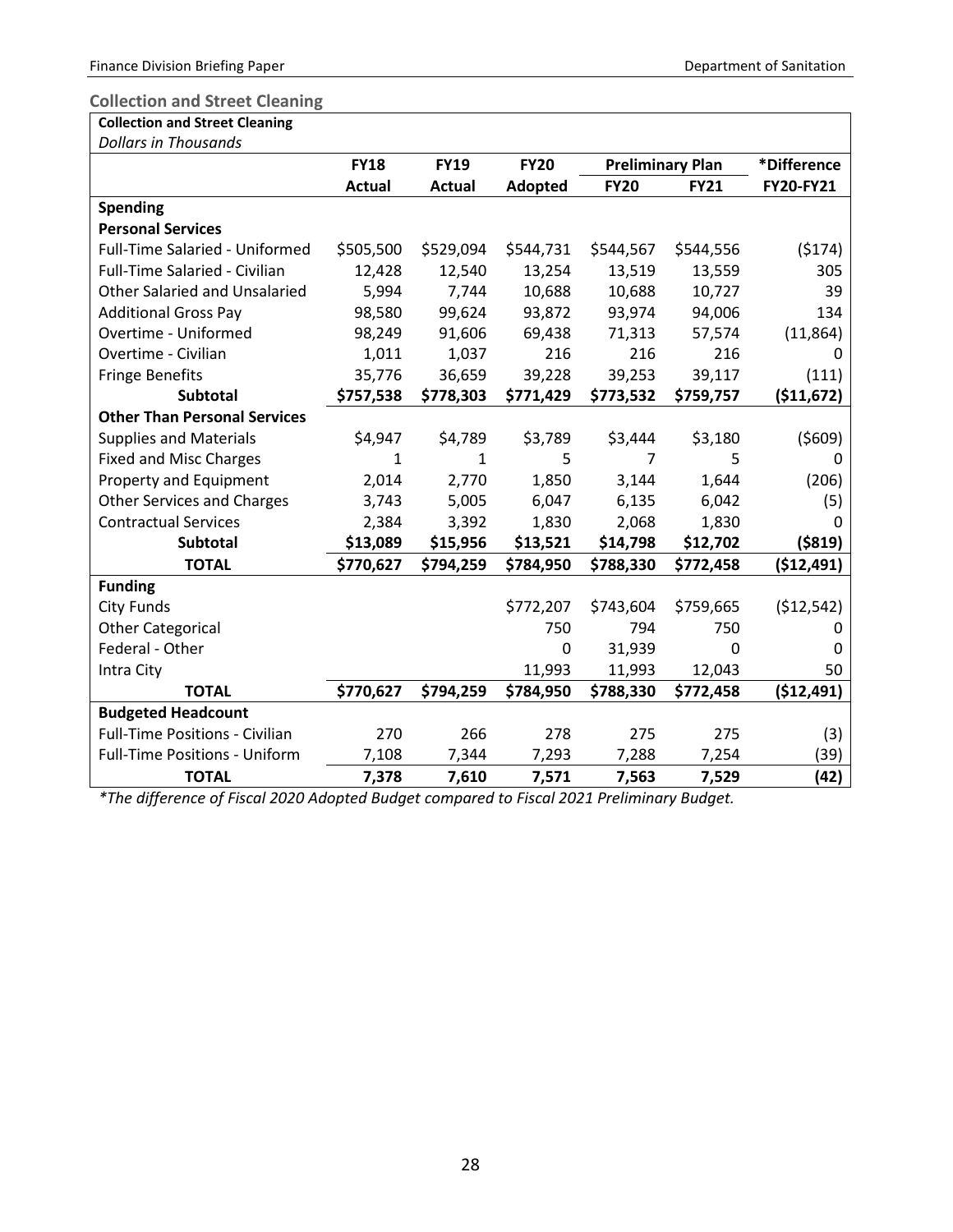### <span id="page-31-0"></span>**Enforcement – General**

| <b>Enforcement - General</b>          |               |               |             |                         |             |             |
|---------------------------------------|---------------|---------------|-------------|-------------------------|-------------|-------------|
| <b>Dollars in Thousands</b>           |               |               |             |                         |             |             |
|                                       | <b>FY18</b>   | <b>FY19</b>   | <b>FY20</b> | <b>Preliminary Plan</b> |             | *Difference |
|                                       | <b>Actual</b> | <b>Actual</b> | Adopted     | <b>FY20</b>             | <b>FY21</b> | FY20-FY21   |
| <b>Spending</b>                       |               |               |             |                         |             |             |
| <b>Personal Services</b>              |               |               |             |                         |             |             |
| <b>Full-Time Salaried - Uniformed</b> | \$7,433       | \$8,064       | \$8,852     | \$9,238                 | \$9,315     | \$462       |
| <b>Full-Time Salaried - Civilian</b>  | 4,660         | 4,454         | 4,995       | 4,366                   | 4,313       | (681)       |
| <b>Other Salaried and Unsalaried</b>  | 11            | 16            | 35          | 35                      | 35          | O           |
| <b>Additional Gross Pay</b>           | 833           | 896           | 884         | 884                     | 884         | 0           |
| Overtime - Uniformed                  | 1,102         | 927           | 780         | 783                     | 786         | 6           |
| Overtime - Civilian                   | 89            | 82            | 82          | 82                      | 82          | ŋ           |
| <b>Subtotal</b>                       | \$14,128      | \$14,440      | \$15,628    | \$15,388                | \$15,415    | (5213)      |
| <b>Other Than Personal Services</b>   |               |               |             |                         |             |             |
| <b>Supplies and Materials</b>         | \$121         | \$548         | \$543       | \$577                   | \$543       | \$0         |
| <b>Fringe Benefits</b>                | 0             | 0             | 47          | 47                      | 47          | 0           |
| <b>Fixed and Misc Charges</b>         | 2             | 0             | $\Omega$    | 0                       | 0           | 0           |
| Property and Equipment                | 478           | 26            | 563         | 257                     | 70          | (493)       |
| <b>Other Services and Charges</b>     | 603           | 615           | 100         | 101                     | 100         | O           |
| <b>Contractual Services</b>           | 26            | 20            | 4           | 34                      | 4           | O           |
| <b>Subtotal</b>                       | \$1,228       | \$1,210       | \$1,257     | \$1,016                 | \$764       | (5493)      |
| <b>TOTAL</b>                          | \$15,356      | \$15,649      | \$16,885    | \$16,404                | \$16,179    | (\$705)     |
| <b>Funding</b>                        |               |               |             |                         |             |             |
| <b>City Funds</b>                     |               |               | \$16,885    | \$16,404                | \$16,179    | (5705)      |
| <b>TOTAL</b>                          | \$15,356      | \$15,649      | \$16,885    | \$16,404                | \$16,179    | (\$705)     |
| <b>Budgeted Headcount</b>             |               |               |             |                         |             |             |
| <b>Full-Time Positions - Civilian</b> | 95            | 99            | 114         | 111                     | 111         | (3)         |
| <b>Full-Time Positions - Uniform</b>  | 107           | 109           | 112         | 123                     | 123         | 11          |
| <b>TOTAL</b>                          | 202           | 208           | 226         | 234                     | 234         | 8           |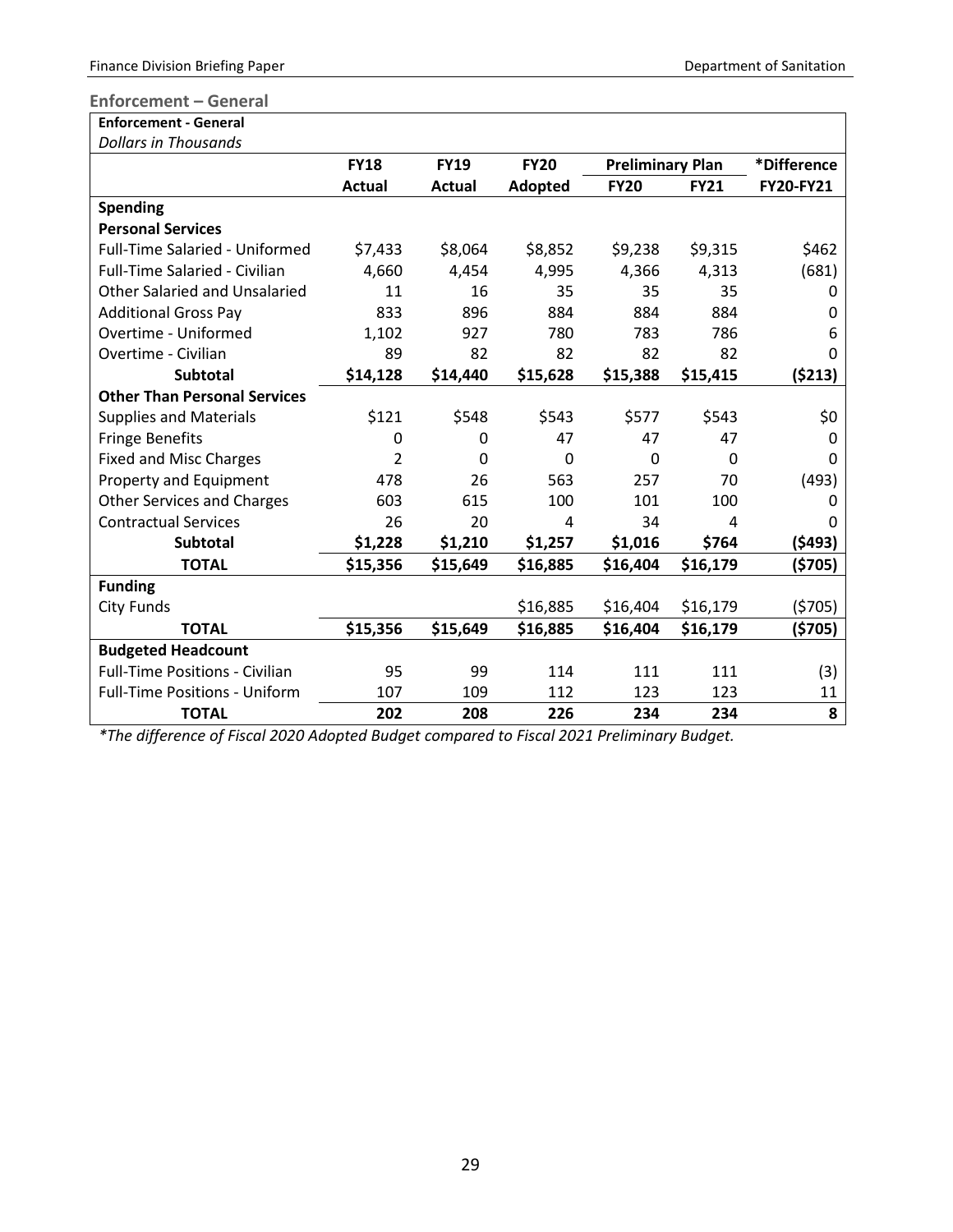# <span id="page-32-0"></span>**Engineering**

| <b>Engineering</b>                    |             |               |             |                         |             |             |
|---------------------------------------|-------------|---------------|-------------|-------------------------|-------------|-------------|
| <b>Dollars in Thousands</b>           |             |               |             |                         |             |             |
|                                       | <b>FY18</b> | <b>FY19</b>   | <b>FY20</b> | <b>Preliminary Plan</b> |             | *Difference |
|                                       | Actual      | <b>Actual</b> | Adopted     | <b>FY20</b>             | <b>FY21</b> | FY20-FY21   |
| <b>Spending</b>                       |             |               |             |                         |             |             |
| <b>Personal Services</b>              |             |               |             |                         |             |             |
| <b>Full-Time Salaried - Civilian</b>  | \$4,199     | \$4,646       | \$4,616     | \$4,571                 | \$4,604     | (512)       |
| Other Salaried and Unsalaried         | 69          | 92            | 36          | 36                      | 36          | O           |
| <b>Additional Gross Pay</b>           | 209         | 202           | 64          | 64                      | 64          | O           |
| Overtime - Civilian                   | 7           | 24            | 49          | 49                      | 49          | 0           |
| <b>Subtotal</b>                       | \$4,484     | \$4,963       | \$4,765     | \$4,720                 | \$4,753     | (512)       |
| <b>Other Than Personal Services</b>   |             |               |             |                         |             |             |
| <b>Supplies and Materials</b>         | \$277       | \$281         | \$284       | \$284                   | \$284       | \$0         |
| Property and Equipment                | 25          | 17            | 37          | 7                       | 17          | (20)        |
| <b>Other Services and Charges</b>     | 729         | 2,950         | 33          | 1,343                   | 33          | O           |
| <b>Contractual Services</b>           | 1,965       | 1,803         | 3,238       | 1,938                   | 3,238       | O           |
| <b>Subtotal</b>                       | \$2,997     | \$5,052       | \$3,592     | \$3,572                 | \$3,572     | (\$20)      |
| <b>TOTAL</b>                          | \$7,480     | \$10,015      | \$8,357     | \$8,292                 | \$8,325     | (\$32)      |
| <b>Funding</b>                        |             |               |             |                         |             |             |
| <b>City Funds</b>                     |             |               | \$4,066     | \$4,002                 | \$3,998     | (567)       |
| Capital-IFA                           |             |               | 4,291       | 4,291                   | 4,327       | 36          |
| <b>TOTAL</b>                          | \$7,480     | \$10,015      | \$8,357     | \$8,292                 | \$8,325     | (\$32)      |
| <b>Budgeted Headcount</b>             |             |               |             |                         |             |             |
| <b>Full-Time Positions - Civilian</b> | 46          | 47            | 51          | 50                      | 50          | (1)         |
| <b>TOTAL</b>                          | 46          | 47            | 51          | 50                      | 50          | (1)         |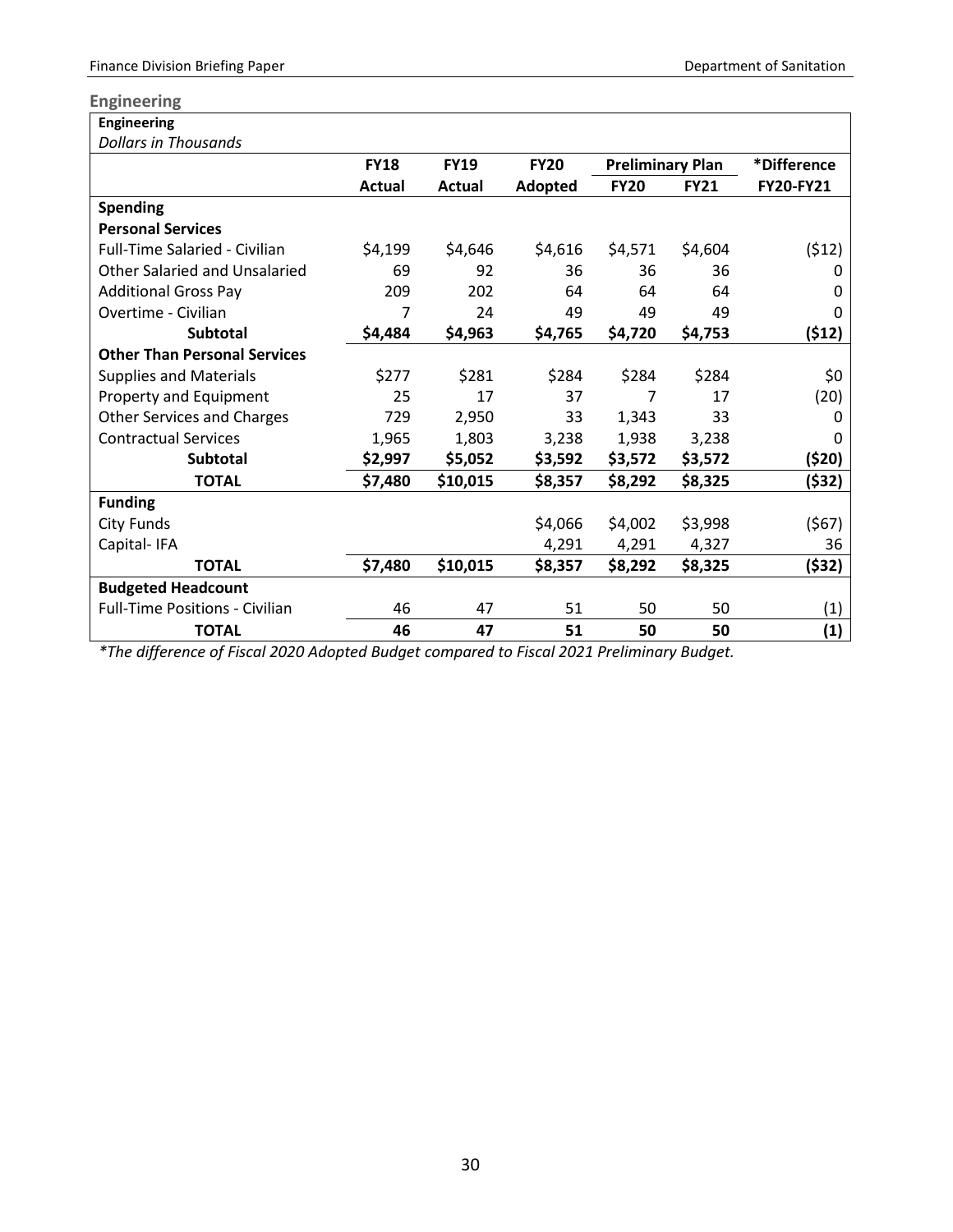#### <span id="page-33-0"></span>**General Administration**

| <b>General Administration</b> |  |
|-------------------------------|--|
| Dollars in Thousands          |  |

| <b>Dollars in Thousands</b>           |               |             |             |                         |             |                |
|---------------------------------------|---------------|-------------|-------------|-------------------------|-------------|----------------|
|                                       | <b>FY18</b>   | <b>FY19</b> | <b>FY20</b> | <b>Preliminary Plan</b> |             | *Difference    |
|                                       | <b>Actual</b> | Actual      | Adopted     | <b>FY20</b>             | <b>FY21</b> | FY20-FY21      |
| <b>Spending</b>                       |               |             |             |                         |             |                |
| <b>Personal Services</b>              |               |             |             |                         |             |                |
| Full-Time Salaried - Uniformed        | \$9,684       | \$10,028    | \$8,223     | \$8,223                 | \$8,223     | \$0            |
| Full-Time Salaried - Civilian         | 28,226        | 30,470      | 27,927      | 28,040                  | 28,348      | 421            |
| <b>Other Salaried and Unsalaried</b>  | 1,316         | 1,526       | 868         | 868                     | 868         | 0              |
| <b>Additional Gross Pay</b>           | 1,643         | 1,701       | 1,131       | 1,132                   | 1,134       | 4              |
| Overtime - Uniformed                  | 1,325         | 1,435       | 539         | 539                     | 539         | 0              |
| Overtime - Civilian                   | 986           | 655         | 123         | 123                     | 123         | 0              |
| <b>Fringe Benefits</b>                | 15            | 24          | 70          | 70                      | 70          | 0              |
| <b>Subtotal</b>                       | \$43,196      | \$45,837    | \$38,880    | \$38,995                | \$39,304    | \$424          |
| <b>Other Than Personal Services</b>   |               |             |             |                         |             |                |
| <b>Supplies and Materials</b>         | \$34,032      | \$31,965    | \$36,225    | \$33,294                | \$36,214    | (511)          |
| <b>Fixed and Misc Charges</b>         | 2,479         | 6,319       | 12          | 34                      | 12          | 0              |
| Property and Equipment                | 1,342         | 949         | (1, 377)    | 695                     | 469         | 1,846          |
| <b>Other Services and Charges</b>     | 47,895        | 45,904      | 52,052      | 52,888                  | 56,101      | 4,049          |
| <b>Contractual Services</b>           | 14,446        | 11,211      | 5,694       | 9,643                   | 5,401       | (293)          |
| <b>Subtotal</b>                       | \$100,194     | \$96,349    | \$92,606    | \$96,554                | \$98,197    | \$5,592        |
| <b>TOTAL</b>                          | \$143,390     | \$142,186   | \$131,486   | \$135,549               | \$137,502   | \$6,016        |
| <b>Funding</b>                        |               |             |             |                         |             |                |
| <b>City Funds</b>                     |               |             | \$129,262   | \$133,145               | \$135,266   | \$6,004        |
| <b>Other Categorical</b>              |               |             | 0           | 35                      | $\Omega$    | 0              |
| Capital-IFA                           |               |             | 1,130       | 1,130                   | 1,141       | 11             |
| Intra City                            |               |             | 1,093       | 1,238                   | 1,095       | $\overline{2}$ |
| <b>TOTAL</b>                          | \$143,390     | \$142,186   | \$131,486   | \$135,549               | \$137,502   | \$6,016        |
| <b>Budgeted Headcount</b>             |               |             |             |                         |             |                |
| <b>Full-Time Positions - Civilian</b> | 322           | 322         | 328         | 336                     | 336         | 8              |
| <b>Full-Time Positions - Uniform</b>  | 101           | 105         | 74          | 74                      | 74          | 0              |
| <b>TOTAL</b>                          | 423           | 427         | 402         | 410                     | 410         | 8              |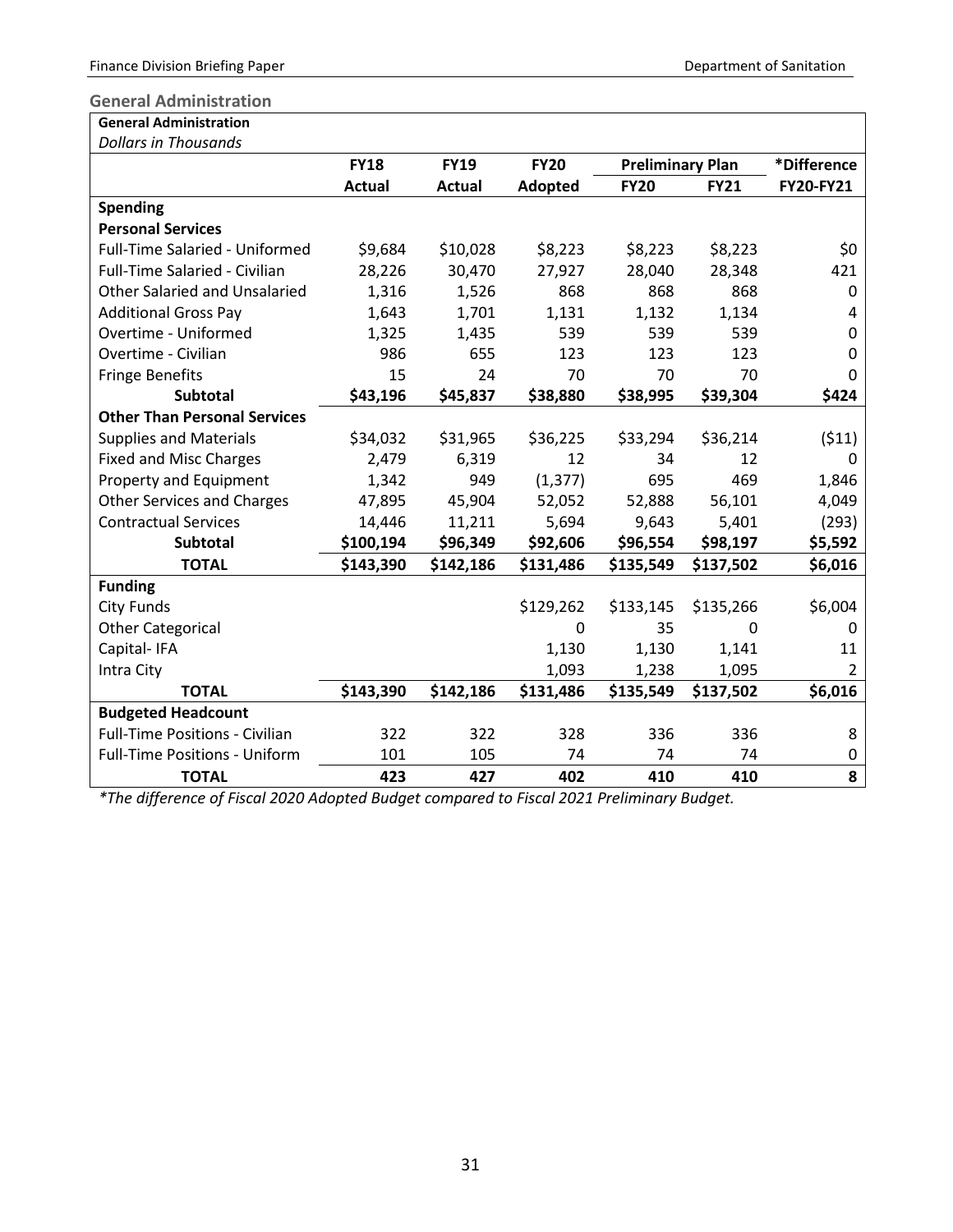#### <span id="page-34-0"></span>**Legal Services**

| <b>Legal Services</b>                 |               |                |             |                         |             |                  |
|---------------------------------------|---------------|----------------|-------------|-------------------------|-------------|------------------|
| <b>Dollars in Thousands</b>           |               |                |             |                         |             |                  |
|                                       | <b>FY18</b>   | <b>FY19</b>    | <b>FY20</b> | <b>Preliminary Plan</b> |             | *Difference      |
|                                       | <b>Actual</b> | Actual         | Adopted     | <b>FY20</b>             | <b>FY21</b> | <b>FY20-FY21</b> |
| <b>Spending</b>                       |               |                |             |                         |             |                  |
| <b>Personal Services</b>              |               |                |             |                         |             |                  |
| <b>Full-Time Salaried - Uniformed</b> | \$175         | \$153          | \$155       | \$155                   | \$155       | \$0              |
| <b>Full-Time Salaried - Civilian</b>  | 3,353         | 3,584          | 3,603       | 3,471                   | 3,511       | (\$92)           |
| Other Salaried and Unsalaried         | 49            | 34             | 26          | 26                      | 26          | 0                |
| <b>Additional Gross Pay</b>           | 219           | 249            | 179         | 179                     | 179         | O                |
| Overtime - Uniformed                  | 19            | 34             | 22          | 22                      | 22          | O                |
| Overtime - Civilian                   | 6             | 15             | 5           | 5                       | 5           | 0                |
| <b>TOTAL</b>                          | \$3,821       | \$4,069        | \$3,990     | \$3,858                 | \$3,898     | (\$92)           |
| <b>Funding</b>                        |               |                |             |                         |             |                  |
| City Funds                            |               |                | \$3,851     | \$3,720                 | \$3,759     | (\$92)           |
| Capital-IFA                           |               |                | 138         | 138                     | 139         |                  |
| <b>TOTAL</b>                          | \$3,821       | \$4,069        | \$3,990     | \$3,858                 | \$3,898     | (\$92)           |
| <b>Budgeted Headcount</b>             |               |                |             |                         |             |                  |
| <b>Full-Time Positions - Civilian</b> | 42            | 42             | 45          | 43                      | 43          | (2)              |
| <b>Full-Time Positions - Uniform</b>  | 2             | $\overline{2}$ | 2           | 2                       | 2           | 0                |
| <b>TOTAL</b>                          | 44            | 44             | 47          | 45                      | 45          | (2)              |

*\*The difference of Fiscal 2020 Adopted Budget compared to Fiscal 2021 Preliminary Budget.*

### <span id="page-34-1"></span>**Long Term Export**

| Long Term Export                      |               |             |             |                         |             |                  |
|---------------------------------------|---------------|-------------|-------------|-------------------------|-------------|------------------|
| <b>Dollars in Thousands</b>           |               |             |             |                         |             |                  |
|                                       | <b>FY18</b>   | <b>FY19</b> | <b>FY20</b> | <b>Preliminary Plan</b> |             | *Difference      |
|                                       | <b>Actual</b> | Actual      | Adopted     | <b>FY20</b>             | <b>FY21</b> | <b>FY20-FY21</b> |
| <b>Spending</b>                       |               |             |             |                         |             |                  |
| <b>Personal Services</b>              |               |             |             |                         |             |                  |
| <b>Full-Time Salaried - Civilian</b>  | \$1,209       | \$1,106     | \$1,181     | \$1,032                 | \$1,024     | ( \$157)         |
| Other Salaried and Unsalaried         | 7             | 7           | 13          | 13                      | 13          |                  |
| <b>Additional Gross Pay</b>           | 21            | 19          | 21          | 21                      | 21          |                  |
| Overtime - Civilian                   | 1             | 14          | 4           | 4                       | 4           |                  |
| <b>Subtotal</b>                       | \$1,238       | \$1,146     | \$1,218     | \$1,069                 | \$1,061     | (\$157)          |
| <b>Other Than Personal Services</b>   |               |             |             |                         |             |                  |
| <b>Supplies and Materials</b>         | \$4           | \$3         | \$10        | \$0                     | \$0         | (510)            |
| Property and Equipment                | 1             | 0           | 4           | 0                       | 0           | (4)              |
| <b>Other Services and Charges</b>     | 636           | 128         | 5           | O                       | 0           | (5)              |
| <b>Contractual Services</b>           | 1,923         | 1,413       | 758         | 1,256                   | 0           | (758)            |
| <b>Subtotal</b>                       | \$2,563       | \$1,544     | \$776       | \$1,256                 | \$0         | (\$776)          |
| <b>TOTAL</b>                          | \$3,801       | \$2,690     | \$1,994     | \$2,326                 | \$1,061     | (\$933)          |
| <b>Funding</b>                        |               |             |             |                         |             |                  |
| City Funds                            |               |             | \$1,994     | \$2,326                 | \$1,061     | (\$933)          |
| <b>TOTAL</b>                          | \$3,801       | \$2,690     | \$1,994     | \$2,326                 | \$1,061     | (\$933)          |
| <b>Budgeted Headcount</b>             |               |             |             |                         |             |                  |
| <b>Full-Time Positions - Civilian</b> | 12            | 10          | 13          | 11                      | 11          | (2)              |
| <b>TOTAL</b>                          | 12            | 10          | 13          | 11                      | 11          | (2)              |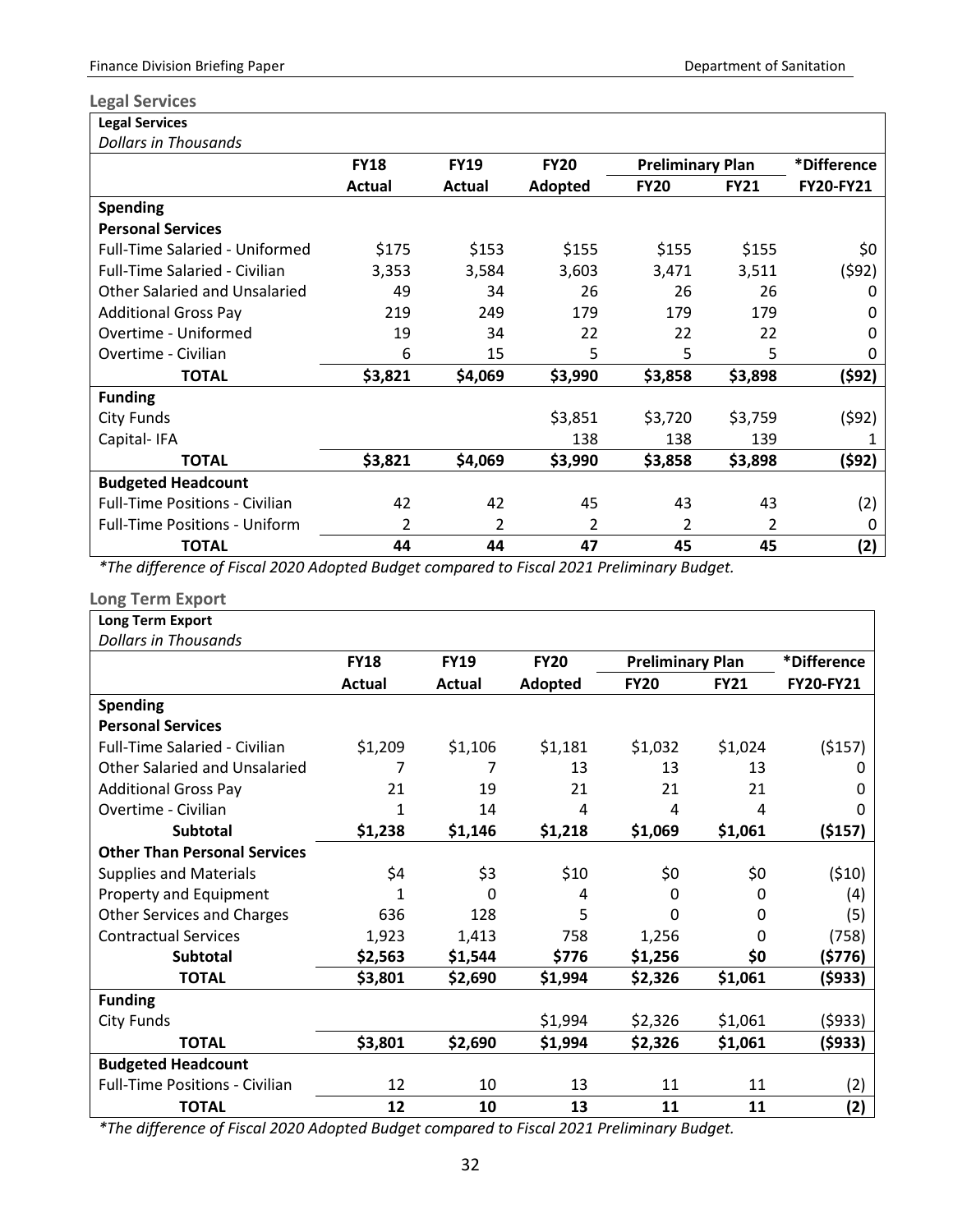### <span id="page-35-0"></span>**Public Information**

| <b>Public Information</b>             |               |             |             |                         |             |             |
|---------------------------------------|---------------|-------------|-------------|-------------------------|-------------|-------------|
| <b>Dollars in Thousands</b>           |               |             |             |                         |             |             |
|                                       | <b>FY18</b>   | <b>FY19</b> | <b>FY20</b> | <b>Preliminary Plan</b> |             | *Difference |
|                                       | <b>Actual</b> | Actual      | Adopted     | <b>FY20</b>             | <b>FY21</b> | FY20-FY21   |
| <b>Spending</b>                       |               |             |             |                         |             |             |
| <b>Personal Services</b>              |               |             |             |                         |             |             |
| <b>Full-Time Salaried - Uniformed</b> | \$474         | \$463       | \$488       | \$488                   | \$488       | \$0         |
| <b>Full-Time Salaried - Civilian</b>  | 1,779         | 1,981       | 1,735       | 1,680                   | 1,684       | (51)        |
| Other Salaried and Unsalaried         | 13            | 6           | 49          | 49                      | 49          | 0           |
| <b>Additional Gross Pay</b>           | 27            | 34          | 38          | 38                      | 38          | 0           |
| Overtime - Uniformed                  | 108           | 105         | 98          | 98                      | 98          | 0           |
| Overtime - Civilian                   | 69            | 74          | 29          | 29                      | 29          | Ω           |
| <b>TOTAL</b>                          | \$2,470       | \$2,663     | \$2,437     | \$2,383                 | \$2,386     | (\$51)      |
| <b>Funding</b>                        |               |             |             |                         |             |             |
| <b>City Funds</b>                     |               |             | \$2,437     | \$2,383                 | \$2,386     | (551)       |
| <b>TOTAL</b>                          | \$2,470       | \$2,663     | \$2,437     | \$2,383                 | \$2,386     | (\$51)      |
| <b>Budgeted Headcount</b>             |               |             |             |                         |             |             |
| <b>Full-Time Positions - Civilian</b> | 24            | 23          | 25          | 24                      | 24          | (1)         |
| <b>Full-Time Positions - Uniform</b>  | 6             | 5           | 5           | 5                       | 5           | 0           |
| <b>TOTAL</b>                          | 30            | 28          | 30          | 29                      | 29          | (1)         |

*\*The difference of Fiscal 2020 Adopted Budget compared to Fiscal 2021 Preliminary Budget.*

<span id="page-35-1"></span>

| <b>Snow Removal</b>                  |             |             |             |             |                         |                  |
|--------------------------------------|-------------|-------------|-------------|-------------|-------------------------|------------------|
| <b>Snow Removal</b>                  |             |             |             |             |                         |                  |
| <b>Dollars in Thousands</b>          |             |             |             |             |                         |                  |
|                                      | <b>FY18</b> | <b>FY19</b> | <b>FY20</b> |             | <b>Preliminary Plan</b> | *Difference      |
|                                      | Actual      | Actual      | Adopted     | <b>FY20</b> | <b>FY21</b>             | <b>FY20-FY21</b> |
| <b>Spending</b>                      |             |             |             |             |                         |                  |
| <b>Personal Services</b>             |             |             |             |             |                         |                  |
| <b>Full-Time Salaried - Civilian</b> | \$2,741     | \$2,741     | \$2,741     | \$2,741     | \$2,741                 | \$0              |
| Other Salaried and Unsalaried        | 3,063       | 2,819       | 1,898       | 1,898       | 1,898                   | 0                |
| <b>Additional Gross Pay</b>          | 2,433       | 4,383       | 54          | 54          | 54                      | 0                |
| Overtime - Uniformed                 | 40,150      | 25,567      | 57,768      | 57,768      | 49,538                  | (8, 230)         |
| Overtime - Civilian                  | 9,644       | 5,336       | 1,388       | 1,388       | 1,388                   | 0                |
| <b>Subtotal</b>                      | \$58,031    | \$40,846    | \$63,850    | \$63,850    | \$55,620                | ( \$8, 230)      |
| <b>Other Than Personal Services</b>  |             |             |             |             |                         |                  |
| <b>Supplies and Materials</b>        | \$40,198    | \$33,883    | \$42,672    | \$38,252    | \$41,549                | (51, 123)        |
| Property and Equipment               | 1,657       | 2,774       | 1,429       | 3,034       | 1,429                   | 0                |
| <b>Other Services and Charges</b>    | 3,949       | 1,360       | 2,940       | 3,057       | 2,940                   | 0                |
| <b>Contractual Services</b>          | 1,983       | 3,518       | 178         | 2,877       | 178                     | 0                |
| <b>Subtotal</b>                      | \$47,786    | \$41,535    | \$47,218    | \$47,220    | \$46,095                | (51, 123)        |
| <b>TOTAL</b>                         | \$105,818   | \$82,381    | \$111,068   | \$111,069   | \$101,715               | (\$9,353)        |
| <b>Funding</b>                       |             |             |             |             |                         |                  |
| <b>City Funds</b>                    |             |             | \$111,068   | \$111,068   | \$101,715               | (59,353)         |
| <b>Other Categorical</b>             |             |             | 0           | 1           | 0                       | 0                |
| <b>TOTAL</b>                         | \$105,818   | \$82,381    | \$111,068   | \$111,069   | \$101,715               | (59, 353)        |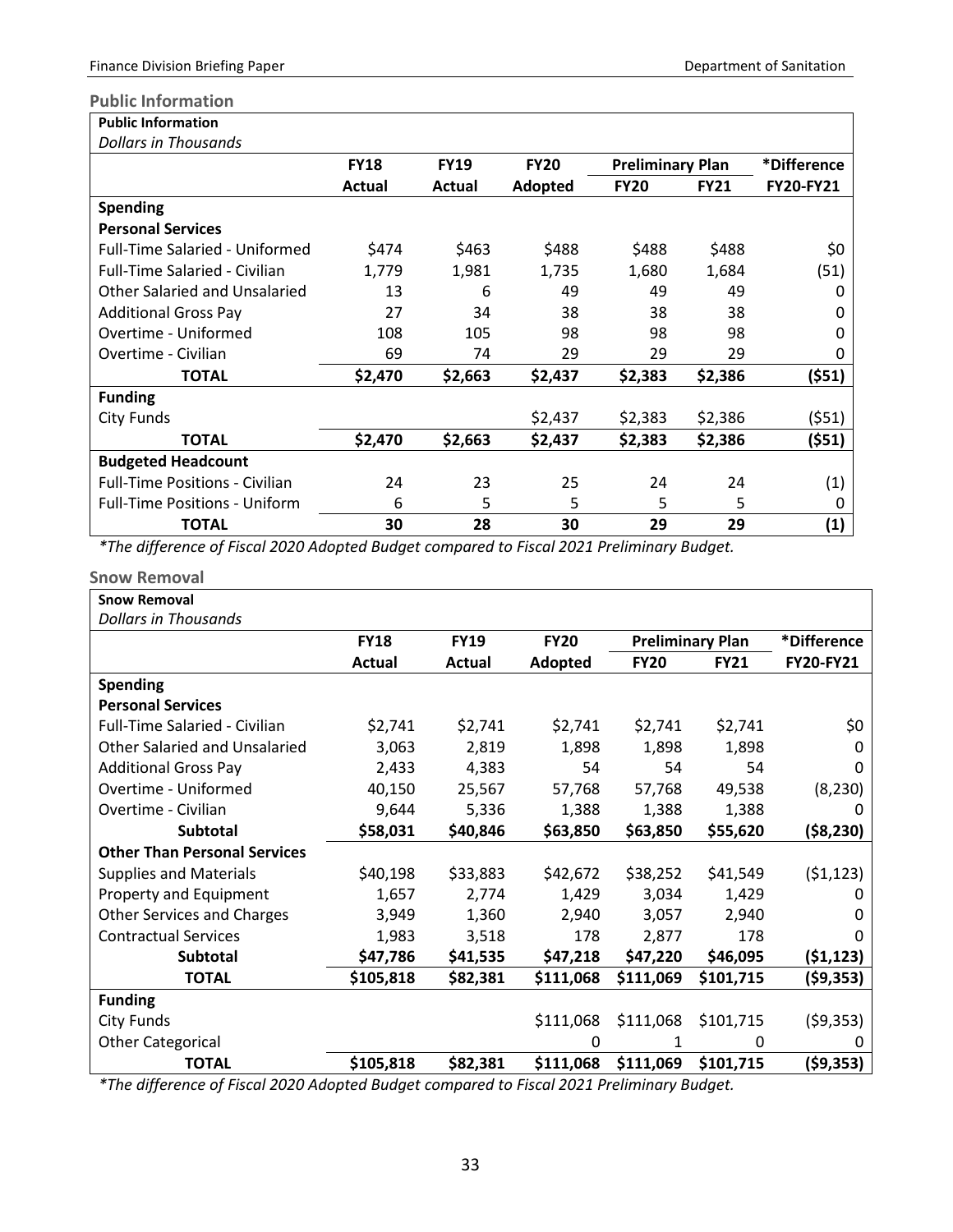# <span id="page-36-0"></span>**Solid Waste Transfer Stations**

| <b>Solid Waste Transfer Stations</b> |  |
|--------------------------------------|--|
|                                      |  |

| <b>Dollars in Thousands</b>           |             |             |             |                         |             |             |
|---------------------------------------|-------------|-------------|-------------|-------------------------|-------------|-------------|
|                                       | <b>FY18</b> | <b>FY19</b> | <b>FY20</b> | <b>Preliminary Plan</b> |             | *Difference |
|                                       | Actual      | Actual      | Adopted     | <b>FY20</b>             | <b>FY21</b> | FY20-FY21   |
| <b>Spending</b>                       |             |             |             |                         |             |             |
| <b>Personal Services</b>              |             |             |             |                         |             |             |
| <b>Full-Time Salaried - Uniformed</b> | \$10,656    | \$14,951    | \$18,543    | \$18,543                | \$18,543    | \$0         |
| <b>Full-Time Salaried - Civilian</b>  | 2,327       | 3,248       | 4,631       | 4,493                   | 4,488       | (143)       |
| Other Salaried and Unsalaried         | 0           | 25          | 0           | 1                       | 1           |             |
| <b>Additional Gross Pay</b>           | 874         | 1,051       | 1,103       | 1,103                   | 1,103       | 0           |
| Overtime - Uniformed                  | 1,396       | 1,477       | 1,158       | 1,158                   | 1,158       | O           |
| Overtime - Civilian                   | 157         | 292         | 169         | 169                     | 169         | O           |
| <b>Fringe Benefits</b>                | 8           | 8           | 128         | 128                     | 128         |             |
| <b>TOTAL</b>                          | \$15,418    | \$21,052    | \$25,731    | \$25,594                | \$25,589    | (\$142)     |
| <b>Funding</b>                        |             |             |             |                         |             |             |
| City Funds                            |             |             | \$25,731    | \$25,594                | \$25,589    | (\$142)     |
| <b>TOTAL</b>                          | \$15,418    | \$21,052    | \$25,731    | \$25,594                | \$25,589    | (\$142)     |
| <b>Budgeted Headcount</b>             |             |             |             |                         |             |             |
| <b>Full-Time Positions - Civilian</b> | 47          | 74          | 82          | 78                      | 78          | (4)         |
| <b>Full-Time Positions - Uniform</b>  | 184         | 282         | 299         | 299                     | 299         | 0           |
| <b>TOTAL</b>                          | 231         | 356         | 381         | 377                     | 377         | (4)         |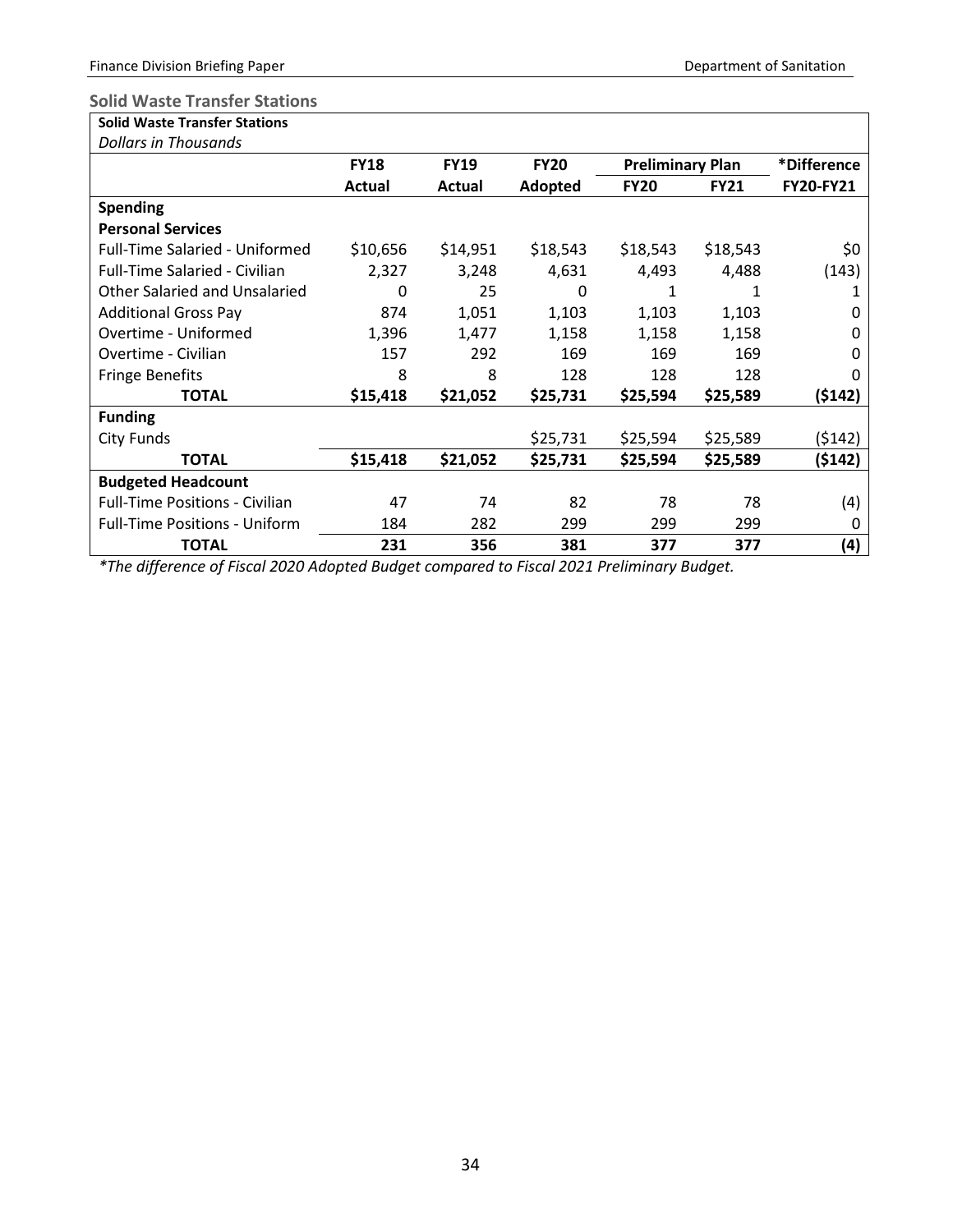<span id="page-37-0"></span>**Support Operations – Motor Equipment** 

| <b>Support Operations - Motor Equipment</b> |               |               |             |                         |             |             |
|---------------------------------------------|---------------|---------------|-------------|-------------------------|-------------|-------------|
| <b>Dollars in Thousands</b>                 |               |               |             |                         |             |             |
|                                             | <b>FY18</b>   | <b>FY19</b>   | <b>FY20</b> | <b>Preliminary Plan</b> |             | *Difference |
|                                             | <b>Actual</b> | <b>Actual</b> | Adopted     | <b>FY20</b>             | <b>FY21</b> | FY20-FY21   |
| <b>Spending</b>                             |               |               |             |                         |             |             |
| <b>Personal Services</b>                    |               |               |             |                         |             |             |
| Full-Time Salaried - Civilian               | \$60,613      | \$61,373      | \$63,764    | \$68,468                | \$69,053    | \$5,290     |
| Full-Time Salaried - Uniformed              | 70            | 176           | 0           | 0                       | 0           | 0           |
| <b>Other Salaried and Unsalaried</b>        | 231           | 378           | 61          | 61                      | 61          | O           |
| <b>Additional Gross Pay</b>                 | 3,614         | 3,548         | 2,640       | 2,640                   | 2,640       | 0           |
| Overtime - Civilian                         | 6,589         | 5,318         | 381         | 783                     | 804         | 422         |
| <b>Subtotal</b>                             | \$71,117      | \$70,794      | \$66,846    | \$71,952                | \$72,558    | \$5,712     |
| <b>Other Than Personal Services</b>         |               |               |             |                         |             |             |
| <b>Supplies and Materials</b>               | \$21,490      | \$21,940      | \$22,154    | \$21,284                | \$22,118    | (536)       |
| <b>Fixed and Misc Charges</b>               |               | 0             |             | 1                       |             | O           |
| Property and Equipment                      | 894           | 889           | 891         | 253                     | 194         | (697)       |
| <b>Other Services and Charges</b>           | 153           | 252           | 149         | 250                     | 144         | (5)         |
| <b>Contractual Services</b>                 | 3,784         | 4,427         | 2,856       | 3,567                   | 2,856       | 0           |
| <b>Subtotal</b>                             | \$26,323      | \$27,509      | \$26,051    | \$25,355                | \$25,313    | (\$739)     |
| <b>TOTAL</b>                                | \$97,440      | \$98,302      | \$92,898    | \$97,308                | \$97,871    | \$4,973     |
| <b>Funding</b>                              |               |               |             |                         |             |             |
| <b>City Funds</b>                           |               |               | \$92,878    | \$97,286                | \$97,851    | \$4,973     |
| <b>Other Categorical</b>                    |               |               | 0           | 1                       | 0           | 0           |
| Intra City                                  |               |               | 20          | 20                      | 20          | 0           |
| <b>TOTAL</b>                                | \$97,440      | \$98,302      | \$92,898    | \$97,308                | \$97,871    | \$4,973     |
| <b>Budgeted Headcount</b>                   |               |               |             |                         |             |             |
| <b>Full-Time Positions - Civilian</b>       | 762           | 757           | 756         | 778                     | 778         | 22          |
| <b>Full-Time Positions - Uniform</b>        | 1             | $\mathbf{1}$  | 0           | $\mathbf 0$             | 0           | 0           |
| <b>TOTAL</b>                                | 763           | 758           | 756         | 778                     | 778         | 22          |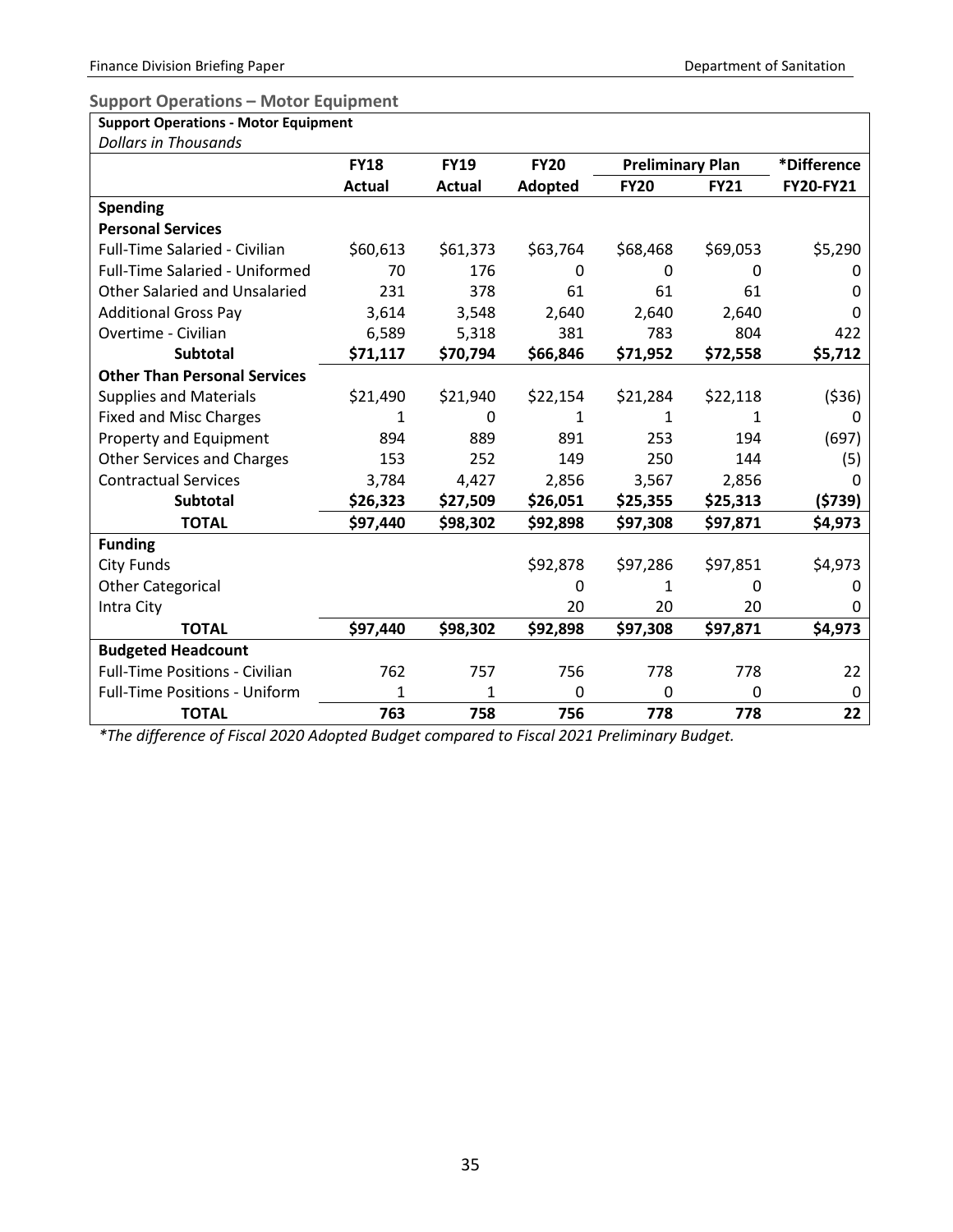$\overline{\phantom{0}}$ 

#### <span id="page-38-0"></span>**Support Operations – Building Management**

| <b>Support Operations - Building Management</b> |              |               |             |                         |             |             |  |  |
|-------------------------------------------------|--------------|---------------|-------------|-------------------------|-------------|-------------|--|--|
| <b>Dollars in Thousands</b>                     |              |               |             |                         |             |             |  |  |
|                                                 | <b>FY18</b>  | <b>FY19</b>   | <b>FY20</b> | <b>Preliminary Plan</b> |             | *Difference |  |  |
|                                                 | Actual       | <b>Actual</b> | Adopted     | <b>FY20</b>             | <b>FY21</b> | FY20-FY21   |  |  |
| <b>Spending</b>                                 |              |               |             |                         |             |             |  |  |
| <b>Personal Services</b>                        |              |               |             |                         |             |             |  |  |
| Full-Time Salaried - Civilian                   | \$20,610     | \$21,654      | \$22,967    | \$23,009                | \$22,933    | ( \$34)     |  |  |
| Full-Time Salaried - Uniformed                  | $\mathbf{0}$ | $\Omega$      | 69          | 69                      | 69          | 0           |  |  |
| <b>Other Salaried and Unsalaried</b>            | 56           | 51            | 26          | 26                      | 26          | 0           |  |  |
| <b>Additional Gross Pay</b>                     | 1,076        | 1,332         | 1,518       | 1,418                   | 1,535       | 17          |  |  |
| Overtime - Civilian                             | 2,051        | 2,896         | 910         | 1,131                   | 939         | 30          |  |  |
| <b>Fringe Benefits</b>                          | 888          | 1,165         | 897         | 1,399                   | 897         | $\Omega$    |  |  |
| Subtotal                                        | \$24,681     | \$27,098      | \$26,387    | \$27,053                | \$26,400    | \$13        |  |  |
| <b>Other Than Personal Services</b>             |              |               |             |                         |             |             |  |  |
| <b>Supplies and Materials</b>                   | \$2,634      | \$3,191       | \$1,747     | \$2,919                 | \$1,747     | \$0         |  |  |
| <b>Fixed and Misc Charges</b>                   | 3            | 3             | 1           | 1                       | 1           | 0           |  |  |
| Property and Equipment                          | 143          | 89            | 125         | 100                     | 125         | 0           |  |  |
| <b>Other Services and Charges</b>               | 110          | 119           | 121         | 1                       | 121         | 0           |  |  |
| <b>Contractual Services</b>                     | 2,249        | 1,457         | 2,186       | 1,882                   | 2,186       | 0           |  |  |
| <b>Subtotal</b>                                 | \$5,139      | \$4,859       | \$4,180     | \$4,903                 | \$4,180     | \$0         |  |  |
| <b>TOTAL</b>                                    | \$29,819     | \$31,957      | \$30,567    | \$31,956                | \$30,580    | \$13        |  |  |
| <b>Funding</b>                                  |              |               |             |                         |             |             |  |  |
| <b>City Funds</b>                               |              |               | \$30,561    | \$31,052                | \$30,573    | \$12        |  |  |
| Intra City                                      |              |               | 6           | 904                     | 7           | 1           |  |  |
| <b>TOTAL</b>                                    | \$29,819     | \$31,957      | \$30,567    | \$31,956                | \$30,580    | \$13        |  |  |
| <b>Budgeted Headcount</b>                       |              |               |             |                         |             |             |  |  |
| <b>Full-Time Positions - Civilian</b>           | 241          | 251           | 262         | 264                     | 260         | (2)         |  |  |
| <b>Full-Time Positions - Uniform</b>            | 0            | 0             | 1           | 1                       | 1           | 0           |  |  |
| <b>TOTAL</b>                                    | 241          | 251           | 263         | 265                     | 261         | (2)         |  |  |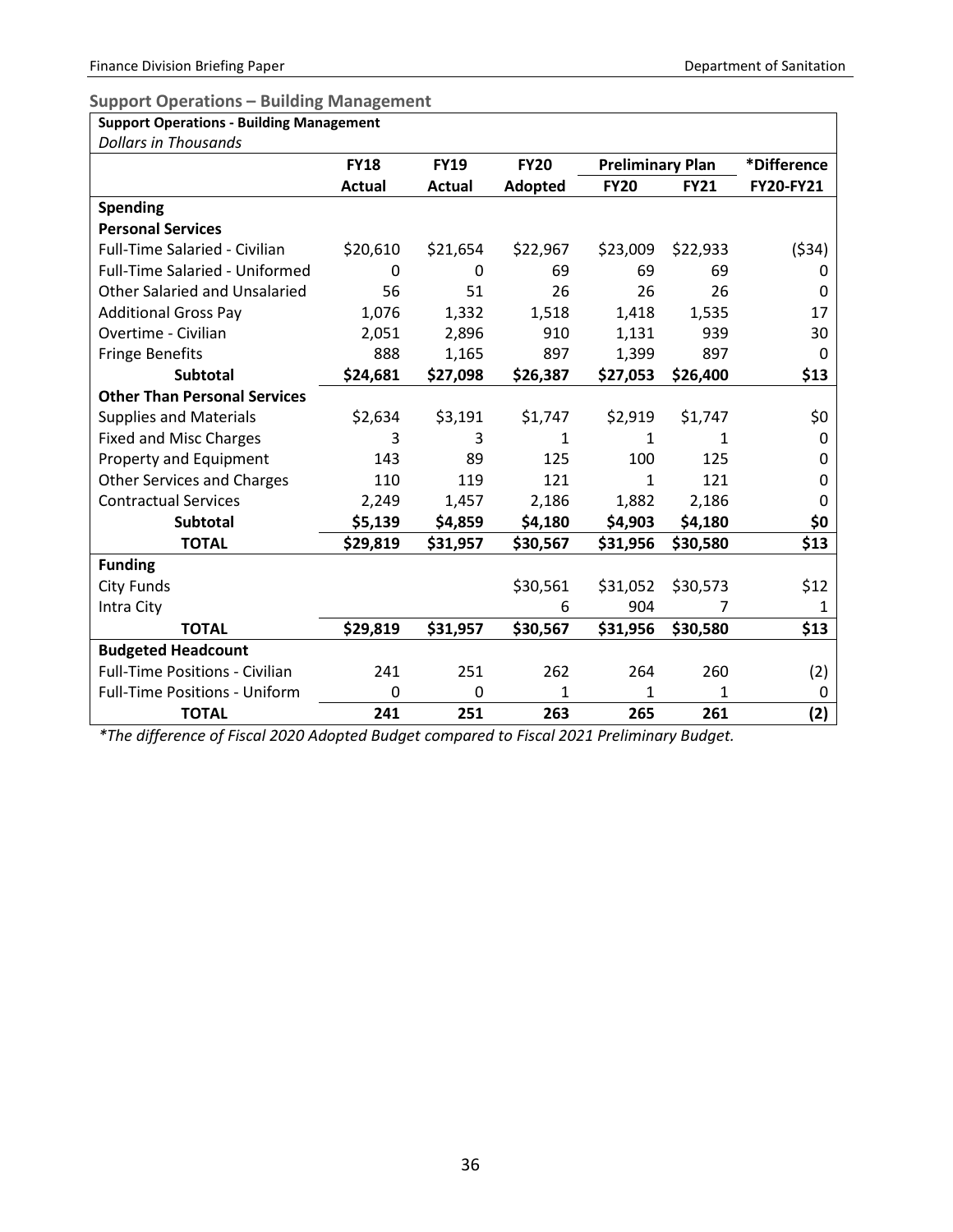### <span id="page-39-0"></span>**Waste Disposal – General**

| <b>Waste Disposal - General</b> |  |
|---------------------------------|--|
| Dollars in Thousands            |  |

| <b>Dollars in Thousands</b>           |               |             |             |                         |             |             |
|---------------------------------------|---------------|-------------|-------------|-------------------------|-------------|-------------|
|                                       | <b>FY18</b>   | <b>FY19</b> | <b>FY20</b> | <b>Preliminary Plan</b> |             | *Difference |
|                                       | <b>Actual</b> | Actual      | Adopted     | <b>FY20</b>             | <b>FY21</b> | FY20-FY21   |
| <b>Spending</b>                       |               |             |             |                         |             |             |
| <b>Personal Services</b>              |               |             |             |                         |             |             |
| <b>Full-Time Salaried - Civilian</b>  | \$4,329       | \$4,248     | \$3,875     | \$3,837                 | \$3,830     | (545)       |
| <b>Full-Time Salaried - Uniformed</b> | 4,433         | 4,782       | 4,941       | 4,941                   | 4,941       | 0           |
| <b>Other Salaried and Unsalaried</b>  | 6             | 0           | 65          | 65                      | 65          | (1)         |
| <b>Additional Gross Pay</b>           | 800           | 969         | 810         | 810                     | 810         | 0           |
| Overtime - Uniformed                  | 573           | 578         | 491         | 491                     | 491         | $\Omega$    |
| Overtime - Civilian                   | 12            | 12          | 86          | 98                      | 100         | 14          |
| <b>Subtotal</b>                       | \$10,153      | \$10,589    | \$10,267    | \$10,242                | \$10,236    | (531)       |
| <b>Other Than Personal Services</b>   |               |             |             |                         |             |             |
| <b>Supplies and Materials</b>         | \$304         | \$595       | \$179       | \$625                   | \$472       | \$293       |
| Property and Equipment                | 70            | 121         | 193         | 137                     | 108         | (85)        |
| <b>Other Services and Charges</b>     | 1,443         | 2,168       | 1,579       | 1,974                   | 1,533       | (46)        |
| <b>Contractual Services</b>           | 2,945         | 5,033       | 5,924       | 5,998                   | 4,045       | (1,879)     |
| <b>Subtotal</b>                       | \$4,761       | \$7,918     | \$7,875     | \$8,734                 | \$6,158     | (51, 717)   |
| <b>TOTAL</b>                          | \$14,914      | \$18,506    | \$18,143    | \$18,976                | \$16,394    | ( \$1,749)  |
| <b>Funding</b>                        |               |             |             |                         |             |             |
| <b>City Funds</b>                     |               |             | \$18,051    | \$18,866                | \$16,303    | (51, 749)   |
| <b>Other Categorical</b>              |               |             | 0           | 18                      | 0           | Ω           |
| Capital-IFA                           |               |             | 91          | 91                      | 91          | 0           |
| <b>TOTAL</b>                          | \$14,914      | \$18,506    | \$18,143    | \$18,976                | \$16,394    | ( \$1,749)  |
| <b>Budgeted Headcount</b>             |               |             |             |                         |             |             |
| <b>Full-Time Positions - Civilian</b> | 61            | 56          | 55          | 52                      | 52          | (3)         |
| <b>Full-Time Positions - Uniform</b>  | 49            | 45          | 50          | 50                      | 50          | 0           |
| <b>TOTAL</b>                          | 110           | 101         | 105         | 102                     | 102         | (3)         |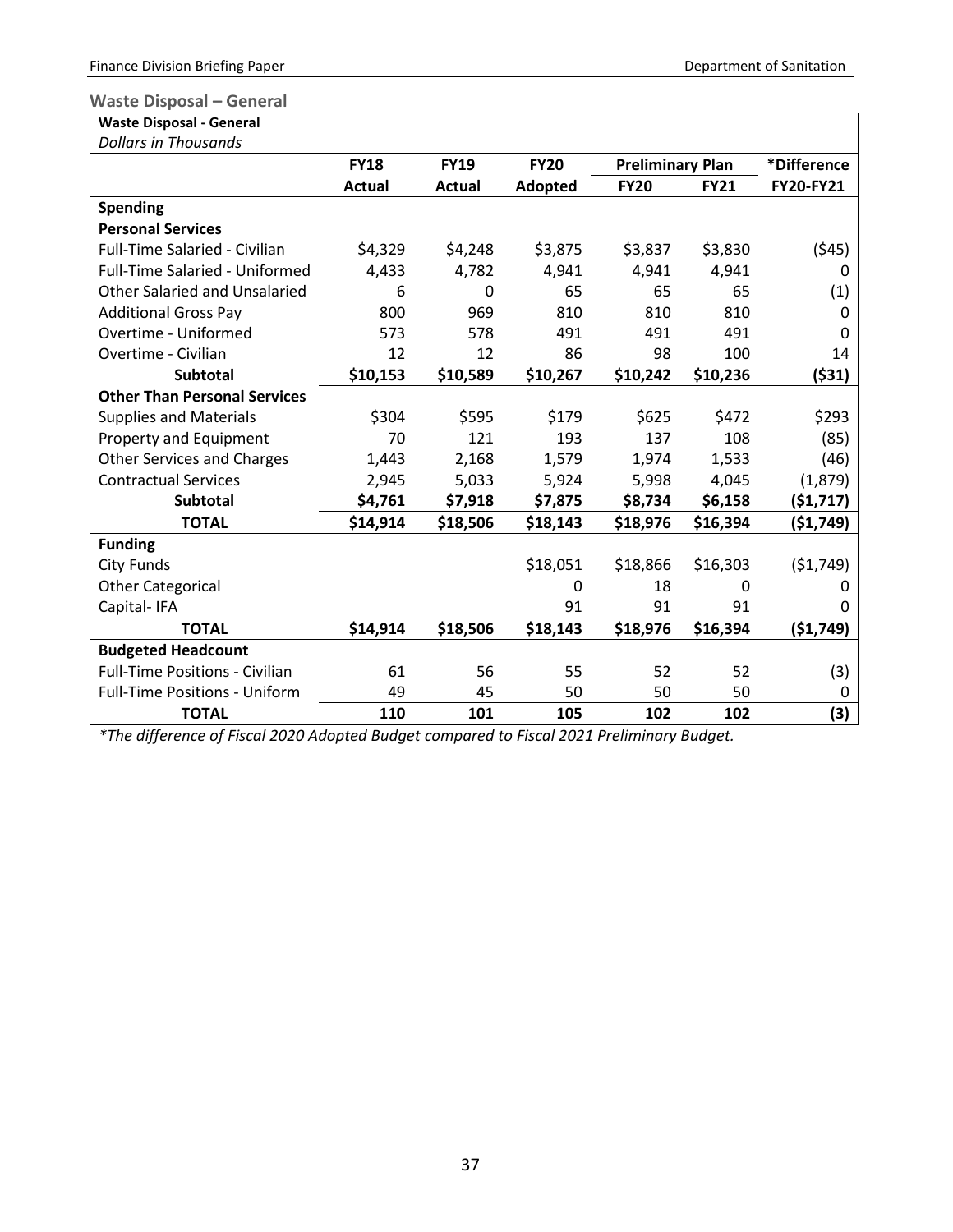# <span id="page-40-0"></span>**Waste Disposal – Landfill Closure**

|  |  | <b>Waste Disposal - Landfill Closure</b> |
|--|--|------------------------------------------|
|  |  |                                          |

| Dollars in Thousands                |             |             |             |                         |             |                  |
|-------------------------------------|-------------|-------------|-------------|-------------------------|-------------|------------------|
|                                     | <b>FY18</b> | <b>FY19</b> | <b>FY20</b> | <b>Preliminary Plan</b> |             | *Difference      |
|                                     | Actual      | Actual      | Adopted     | <b>FY20</b>             | <b>FY21</b> | <b>FY20-FY21</b> |
| <b>Spending</b>                     |             |             |             |                         |             |                  |
| <b>Other Than Personal Services</b> |             |             |             |                         |             |                  |
| <b>Supplies and Materials</b>       | \$4         | \$5         | \$19        | \$16                    | \$19        | \$0              |
| Property and Equipment              |             | 1           |             |                         |             | 0                |
| <b>Other Services and Charges</b>   | 1,001       | 674         | 2,406       | 1,005                   | 2,406       |                  |
| <b>Contractual Services</b>         | 70,655      | 61,101      | 70,698      | 67,624                  | 61,698      | (9,000)          |
| <b>TOTAL</b>                        | \$71,661    | \$61,781    | \$73,130    | \$68,652                | \$64,130    | (\$9,000)        |
| <b>Funding</b>                      |             |             |             |                         |             |                  |
| <b>City Funds</b>                   |             |             | \$73,130    | \$68,652                | \$64,130    | (\$9,000)        |
| <b>TOTAL</b>                        | \$71,661    | \$61,781    | \$73,130    | \$68,652                | \$64,130    | (\$9,000)        |
|                                     |             |             |             |                         |             |                  |

*\*The difference of Fiscal 2020 Adopted Budget compared to Fiscal 2021 Preliminary Budget.*

### <span id="page-40-1"></span>**Waste Export**

| <b>Waste Export</b>                 |             |             |             |                         |             |                  |
|-------------------------------------|-------------|-------------|-------------|-------------------------|-------------|------------------|
| <b>Dollars in Thousands</b>         |             |             |             |                         |             |                  |
|                                     | <b>FY18</b> | <b>FY19</b> | <b>FY20</b> | <b>Preliminary Plan</b> |             | *Difference      |
|                                     | Actual      | Actual      | Adopted     | <b>FY20</b>             | <b>FY21</b> | <b>FY20-FY21</b> |
| <b>Spending</b>                     |             |             |             |                         |             |                  |
| <b>Other Than Personal Services</b> |             |             |             |                         |             |                  |
| <b>Supplies and Materials</b>       | \$64        | \$95        | \$139       | \$0                     | \$139       | \$0              |
| Property and Equipment              | 122         | 70          | 134         | 0                       | 14          | (120)            |
| <b>Other Services and Charges</b>   | 48          | 262         | 9           | 35                      | 9           | 0                |
| <b>Contractual Services</b>         | 372,724     | 409,345     | 412,500     | 432,011                 | 420,500     | 8,000            |
| <b>TOTAL</b>                        | \$372,958   | \$409,772   | \$412,781   | \$432,046               | \$420,661   | \$7,880          |
| <b>Funding</b>                      |             |             |             |                         |             |                  |
| <b>City Funds</b>                   |             |             | \$412,781   | \$432,046               | \$420,661   | \$7,880          |
| <b>TOTAL</b>                        | \$372,958   | \$409,772   | \$412,781   | \$432,046               | \$420,661   | \$7,880          |